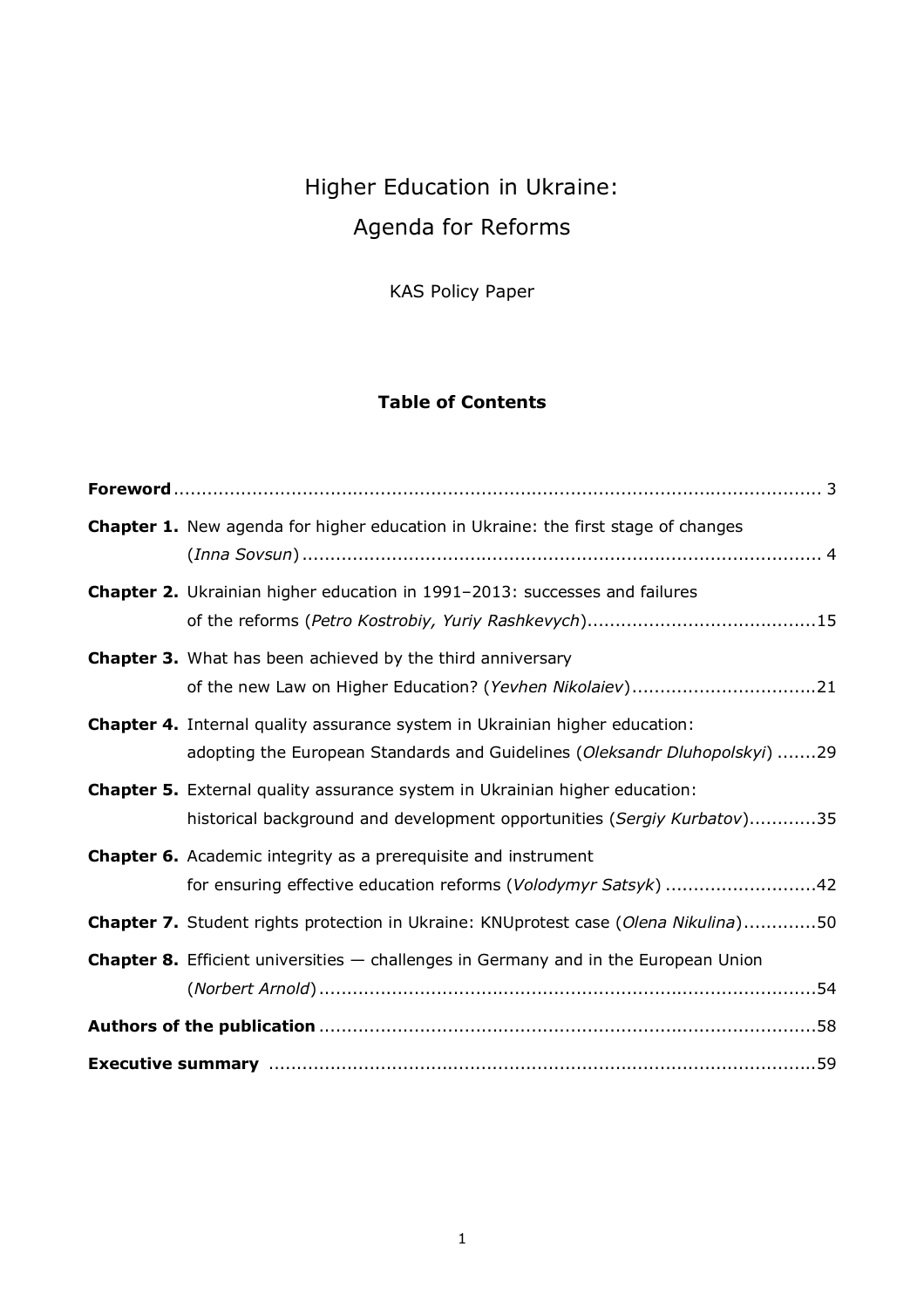### **Higher Education in Ukraine: Agenda for Reforms**

Edited by Yevhen Nikolaiev, Candidate of Economic Sciences, Associate Professor of Political Economy Department, Vadym Hetman Kyiv National Economic University.

The publication is dedicated to covering major reforms in higher education in Ukraine. Achievements and problems in this sector since the time of Ukraine gaining independence until 2013 are briefly presented. The main focus is on the reforms, which started by the adoption of a new version of the Law On Higher Education in 2014. The issues of state higher education policy, the introduction of internal and external quality assurance system in higher education, the changing perception of academic integrity principles within the educational community are examined. The experience of several student initiatives related to their rights protection is generalized. Key challenges faced by the development of high quality higher education in Germany and the European Union are covered.

Publication is prepared by authors from universities and Ukrainian and German academic institutions with the participation of *Educational Trends* analytical agency.

The publication is sponsored by Konrad-Adenauer-Stiftung Ukraine Office.

Project coordinator: Iuliia Skok, Konrad-Adenauer-Stiftung Ukraine Office.

The authors are responsible for the information given in the chapters.

Translated from Ukrainian by Yana Husak.

Cover photo: https://pixabay.com/.

© Konrad-Adenauer-Stiftung Ukraine Office, 2017

KONRAD-ADENAUER-STIFTUNG 5 Akademika Bohomoltsya str., office 1 01024, Kyiv http://www.kas.de/ukraine/ office.ukraine@kas.de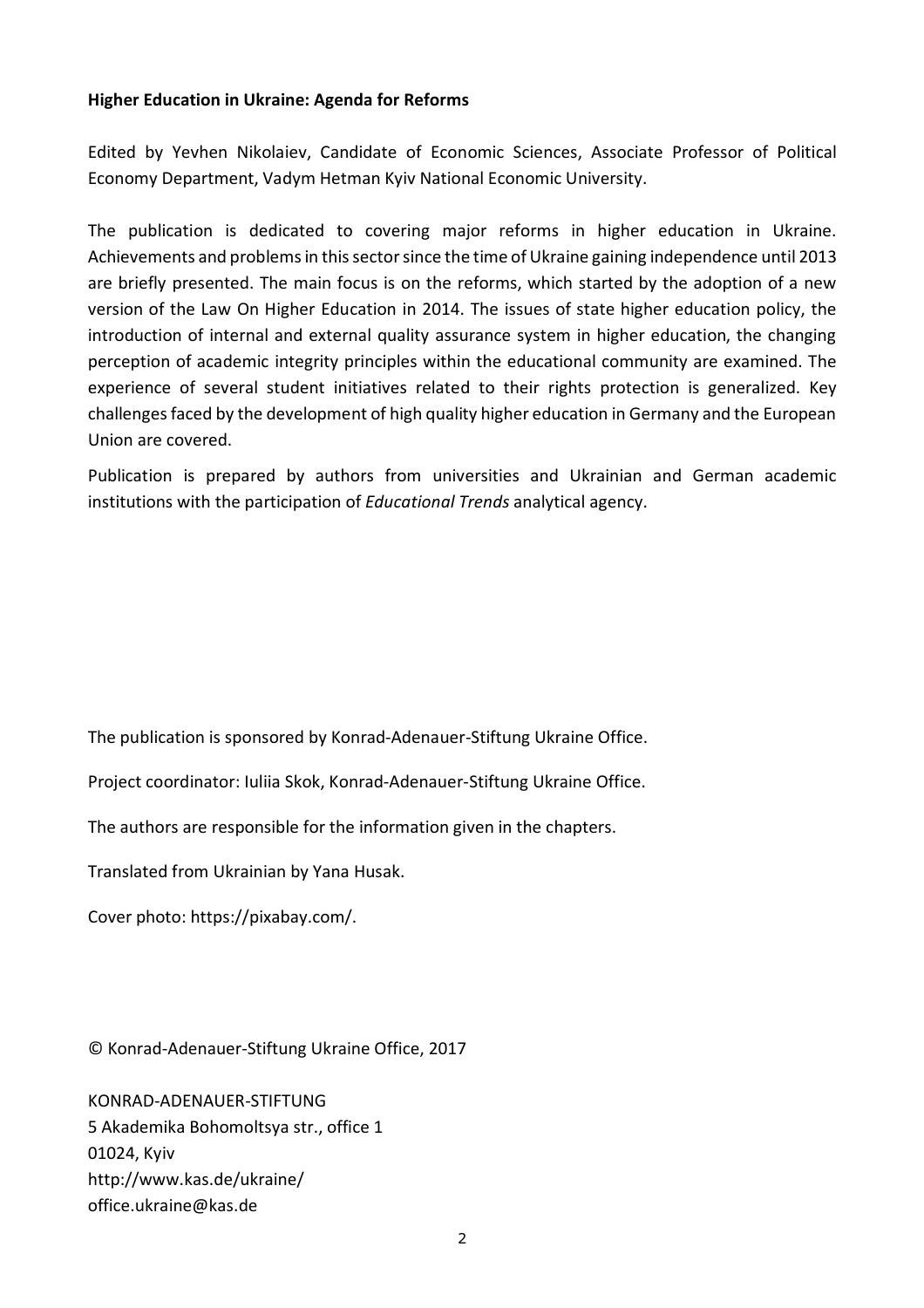# Foreword

An active group of indifferent teachers and students, officials, experts, civil activists, and organizations gathered around the higher education reform. Starting 2014 the agenda of the necessary changes in this area was determined by the newly adopted Law of Ukraine *On Higher Education* which was prepared by experts representing leading universities with minimum official participation and influence from the Ministry of Education and Science of Ukraine. Since that time the majority of the expert discussions about the events and changes in higher education in Ukraine are mentioning implementation, realization and introduction of certain regulations of this document.

Are the changes of the last two and a half years tangible in this area? Sometimes there is an opinion expressed about the fact that all novelties are minor, that almost nothing critically new is introduced in Ukrainian education, especially under the influence of the state policy. I think, such opinion is a natural consequence of obscurity of every separate change: we do not pay attention to small everyday steps, and sometimes our attention is switched to other more important events. Nevertheless, having read this publication, one can see the prominent transformations in higher education. We witness the development of new educational standards. Some of us already study or teach at new postgraduate programs for future PhDs. Universities create departments of internal quality assurance and spend hard cash on connecting to commercial anti-plagiarism systems. In the framework of Ukraine's Ukraine to the European Union according to the Association Agreement, the National Agency for Higher Education Quality Assurance was established, which, to be honest, does not yet work at full capacity. Educators started to actively learn foreign languages and participate in exchange programs with foreign HEIs. Students are getting involved in solving the current problems in their educational institutions and protecting their rights. In May 2017, when this policy paper was in preparation, three thousand of Ukrainian medicine students of the sixth year of education were for the first time taking an independent international test in medicine which was developed by American professionals. 97% (sic!) of these students failed the test, which proves the case for the urgency of fundamental reforms of Ukrainian education.

New terminology is spreading. We have already almost got used to the term "competency-based approach", but "academic integrity", "mixed" and "online-education", "anti-plagiarism systems", "academic writing courses", in general, are new notions and phenomena for Ukrainian educational environment, which, however, already become new topics for discussions and pave new ways for themselves.

Therefore, the higher education reform is far from an outright failure. There are achievements, there are obstacles. The speed of constructive changes is, possibly, slower compared to how we want it to be. All this creates current and future agenda for higher education in Ukraine. Its assessment from the perspective of leading Ukrainian and German experts can be found in this publication.

On behalf of all the authors and the publisher, I would like to express a most sincere gratitude to Dr Anatoly Oleksiyenko, Ms Hy T. Quach-Hoang and Ms Nguyen Ngoc Quynh Nhu for reviewing this publication and helping to polish its English translation.

Yevhen Nikolaiev May-August 2017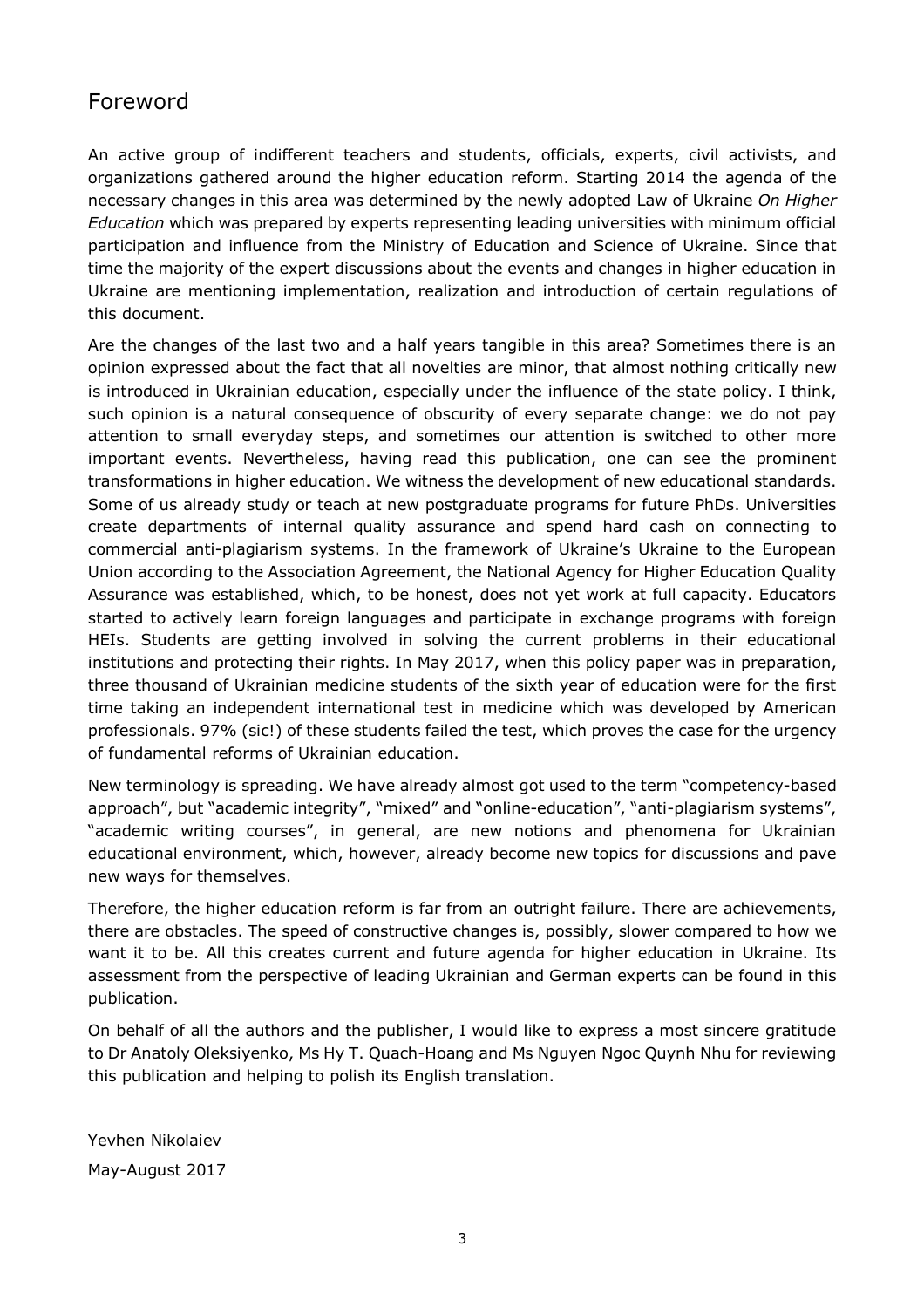### **Chapter 1**

New agenda for higher education in Ukraine: the first stage of changes

### **Inna Sovsun**

#### **Introduction**

The new law on higher education became the first large systemic reformatory bill, adopted by the Verkhovna Rada after the Revolution of Dignity in summer 2014. Intensive work on the bill had been conducted for several years. The Ministry of Education was developing their version of the bill. The community, including the most progressive universities, was developing their versions of the draft law. The attempts of then-leaders of the Ministry of Education and Science to create a law, which would further centralize the governance of the higher education system, became the ground for multiple student protests and forced the leadership of the country to impose pressure on the Ministry of Education and Science to search for the compromise between different positions.

The situation changed dramatically in March 2014, when the new Government was formed, and Serhiy Kvit, a former rector of Kyiv-Mohyla Academy, one of the most progressive higher education institutions in the country, became the Minister of Education and Science. The Minister invited me to take the position of the First Deputy Minister and supervise the higher education reform. Despite the fact that several years prior to that I had actively worked in different working groups for the development of higher education reform bills, the appointment became an unexpected challenge for me.

In fact, the finalization of the law became the first step of that challenge, as the bill was initially developed as a compromising, rather than radical or reformatory one. When preparing for the second reading of the bill, we managed to make certain changes, balance areas of responsibilities, add autonomous rights for the universities. We managed to make some other changes, which seemed to be smaller but were the driver for further reforms. For example, it was my initiative to add a regulation on the necessity to publish texts of the PhD and Doctorate theses online to simplify the checking process for plagiarism and academic integrity. However, in general, the bill was prepared for a different political situation, a situation in which groundbreaking changes were improbable. Eventually, even though the bill was not overly radical, its implementation was complicated and constantly faced unreadiness for changes from the larger part of the university community. On the other hand, a different part of the community demanded more decisive and groundbreaking actions.

The process of transformation of higher education in Ukraine was launched while balancing between these different interest groups, against a background of additional challenges connected with war, economic crisis and ineffective state governance system. This text is an attempt to analyse what was successful and what was not, to draw a line under the first reforms stage and partially to define in what direction the system should move next.

#### **Expectations and evaluations**

According to the data of the survey conducted by Democratic Initiatives Foundation in December 2016, the society considers the following to be the major problems of higher education:

- corruption among faculty (37% of the surveyed),
- non-recognition of diplomas of Ukrainian HEIs in the world (34%),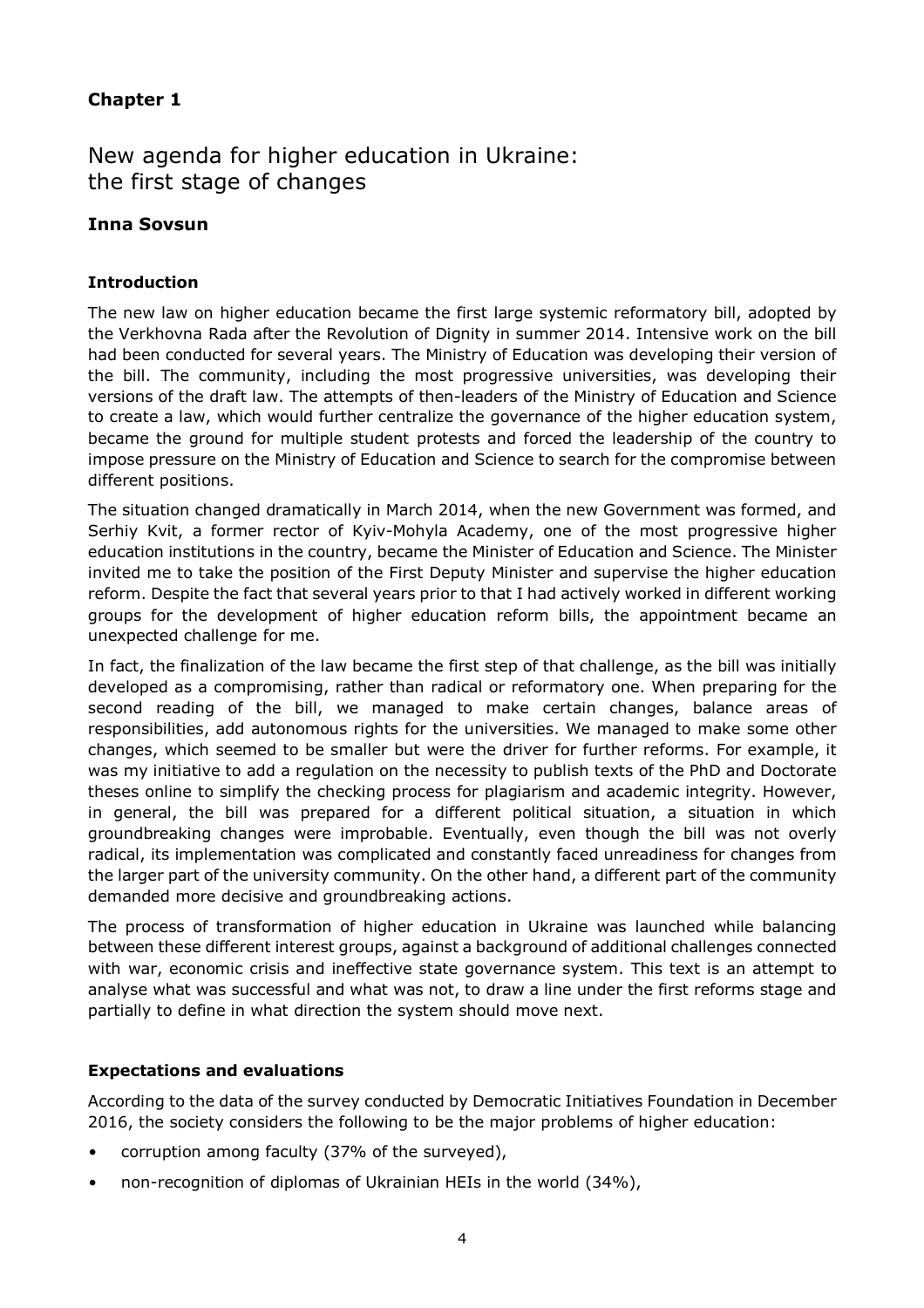- the divergence of higher education from the demands of the labour market (32%),
- poor infrastructure and facilities of the higher education institutions (32%).

This problems list stays mostly the same for the entire period when the survey was conducted. Nevertheless, some of the mentioned problems are gradually losing "popularity" among the population. Thus, the 37% support for the idea that the main problem of higher education is corruption is much lower compared to the way it was in 2015 when exactly half of the surveyed supported this idea.

Clearly, it would be naive to believe that the situation with bribes in universities has critically changed in one year. To prove or to discard this one would need to conduct a more complex research. However, we surely are witnessing the process of formation of a deeper understanding of the complexity of problems in higher education in the society, as opposed to the simplified idea that all the problems are only related to corruption.

It is a positive development, as problems in the higher education in Ukraine are very systematic and complex. They are created by the years of absence of a clear development strategy. Certainly, one cannot say that this is only the problem of educational policy. Since the first days of independence, the Ukrainian state was living with the mindset of "survival", without a clear development strategy, without a clear understanding of where we are heading as the society. This was the so-called "policy of non-policy" — policy of avoiding policy ("policy" as a strategy; because there was more "politics" as political struggle than needed  $-$  both in education and in the state overall).

One cannot say that no changes in the higher education were happening, some things indeed changed. The changes were partially caused by the pressing economic factors (for example, the possibility to charge tuition fees from students was introduced in the early 1990s to supplement the HEIs budgets), less often the changes took place under international influence. The introduction of an independent external test, which was largely inspired by the international donors (primarily by International Renaissance [Foundation](#page-4-0)<sup>1</sup>) is a success story, which has minimized corruption during university admissions. The credit-modular system of the education process organization, which enforced professors to introduce obligatory multiple-choice tests for every course was introduced under the guise of the Bologna process (instead of the proper use of the ECTS), this can be considered a grotesque result of international influence. The political need to preserve "stability" forced the politicians to revise the legislation from time to time, to raise the faculty salaries level faculty little by little. However, these steps were insufficient to solve all the problems that piled up.

That is why the most dramatic changes in the higher education were happening not because of certain decisions, but due to their absence.

The accumulated problems in Ukraine's higher education can be seen in three dimensions: the visionary, the academic and the managerial one.

### **Lack of vision**

 $\overline{a}$ 

The absence of a clear and properly articulated vision of the development of higher education sector in general and individual universities, in particular, is the most complex problem to solve or even define, but this problem is surely fundamental. One can hardly expect that higher education in Ukraine will reach new heights without the society, the state or the universities thinking through the role of the higher education in the country development, particularly since there is no development strategy for Ukraine in general. Without this, it is impossible to understand how many and what professionals exactly should be trained by the universities, what types of educational institutions are needed, what scientific research will contribute the most to the overall country's growth.

<span id="page-4-0"></span><sup>&</sup>lt;sup>1</sup> Open Society Foundation Kyiv office.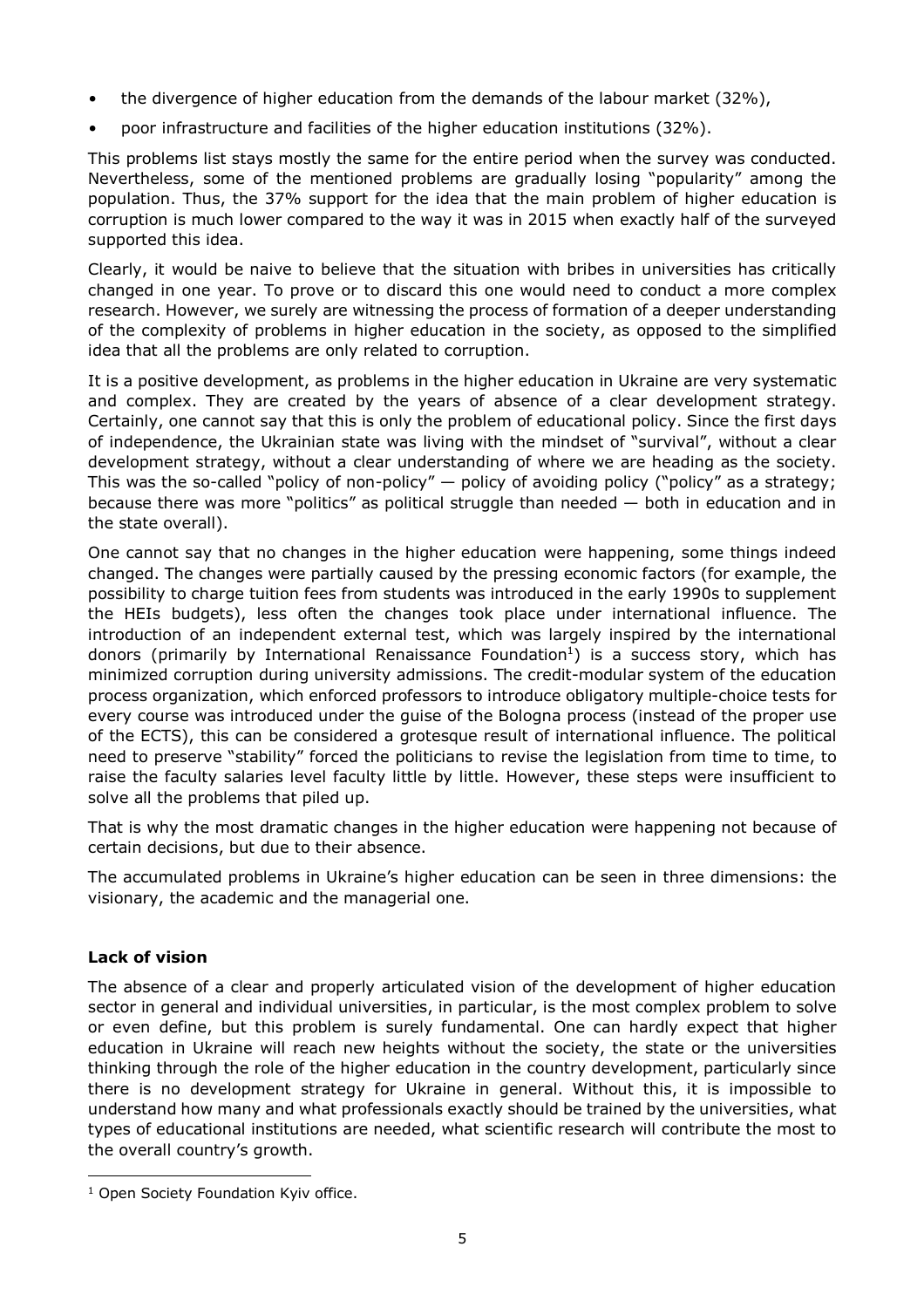With this in mind, we cannot expect individual educators and universities to work to achieve a broader goal as the goal itself stays undefined. That is why the tactics of personal adaptation and search for the simplest ways to achieve personal goals within the educational system became commonplace.

### **Academic domain problems**

Clearly, academic problems are the most complicated and tangible ones; these are those problems that have to do directly with education and scientific research. The following painful issues should be pointed out in this regard:

- the content of the educational programs is often outdated, it poorly incorporates recent technological developments and is inconsistent with the up-to-date research. To a large extent, it is explained by the closed nature of the system, either deliberate or forced; the faculty mostly use literature only in Ukrainian, which limits their access to the recent academic research and disables incorporating it into the learning process. The outdated facilities and lack of resources to conduct high-quality research also complicate the development of the content relevant to the current study needs.
- pedagogic approaches of the faculty aren't adjusted to the needs of modern students or to the new opportunities that appeared with the recent IT developments. Typical examples are regular complaints from the students about the faculty controlling the education quality by examining written notes on the lectures, instead of motivating students and sparking their interest in the topic.
- the students are poorly prepared to study in universities. Statistical data provide a solid explanation for this: during the demographic crisis, the total number of school graduates has decreased — from 500 thousand in 2004 to 200 thousand in 2016, while the number of HEIs, as well as the number of seats for students, have significantly grown. These circumstances, which resulted in a significant increase in the share of school graduates admitted into universities (up to 80%), automatically meant a decrease of training quality. Thus, universities started enrolling students who were not prepared or motivated to study. In addition, uncontrolled enrollment of students on the tuition-paying basis significantly distorted the distribution of the applicants among the specialities: up to 80% of students studying popular majors (e.g. law) are paying tuition fees. Often these applicants could have opted to have engineering or science majors with the governmental financial support, however, they instead preferred paying the fee to get a more prestigious major.
- outdated educational facilities and lack of resources to ensure their modernization. It makes high-quality education impossible, especially in engineering and natural sciences programs.
- mass disregard for academic integrity and a high tolerance for academic violations. A combination of social crises and problems in education led to the steep degrading of rigour within the system; the demands for students, faculty and managers decreased. Tolerating the mediocrity became a regular practice, and systematic harsh violations of academic integrity principles (e.g. cheating during exams, as reported by nearly 90% of students, or plagiarism in master's or doctorate theses) are not perceived as abuses. The distorted system of ethical principles was created as a result, and it got so rooted in the academic culture that overcoming it is probably the biggest current challenge.

#### **Governance and funding problems**

Problems of governance and funding are the most sensitive for the faculty and other employees of the HEIs. All surveys among the faculty demonstrate that the lack of funding is perceived to be the key problem. The major aspects of this problem are: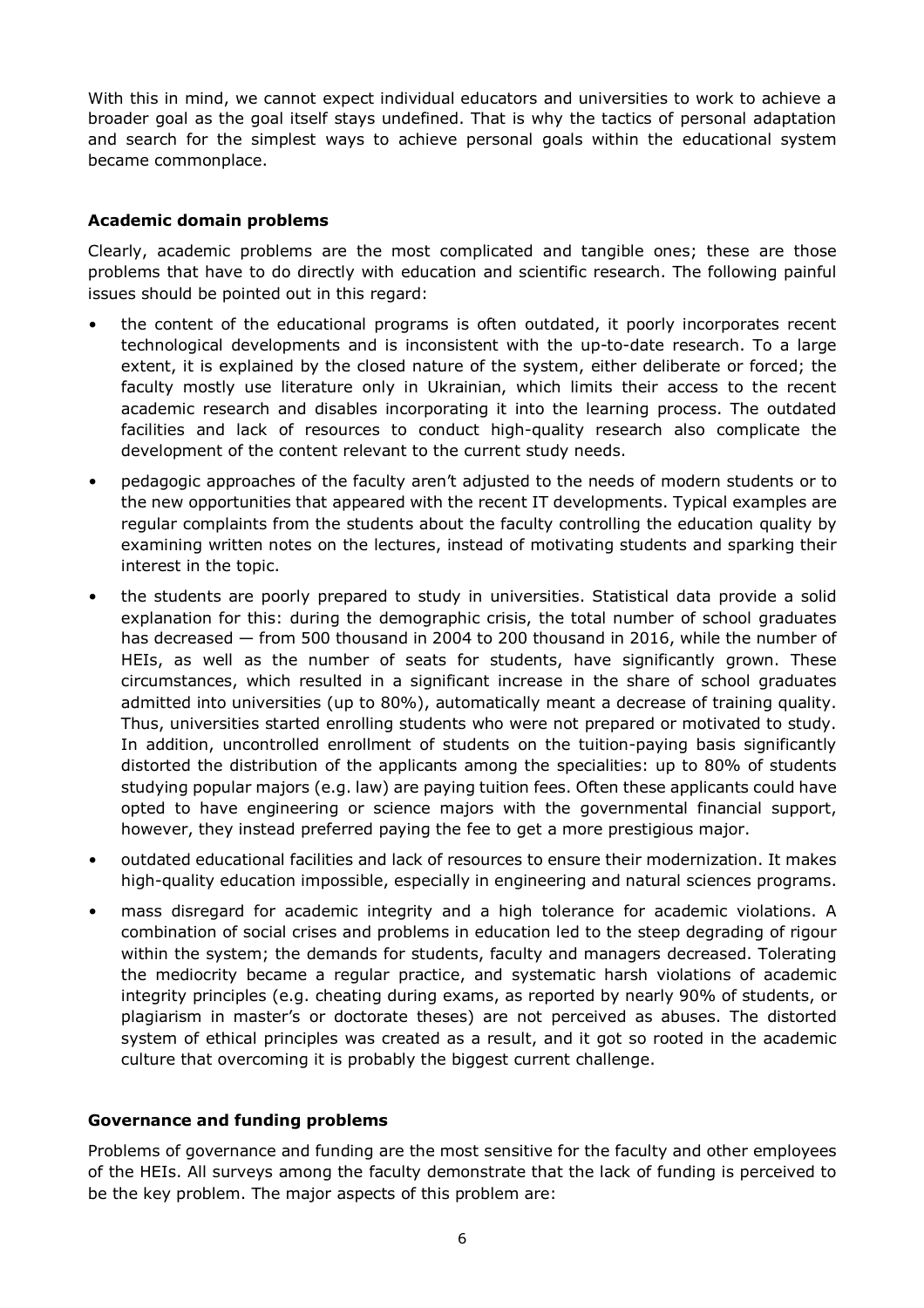- an excessive centralization in higher education governance inherited from the Soviet period made the Ministry of Education and Science of Ukraine a carrier of overwhelming powers. The corruption risks and profanation of governance managerial process also skyrocketed, since the Ministry lacks the institutional capacity to perform its functions properly. For example, the total amount of employees in the Ministry is slightly over 300 people, whereas there are over 700 employees in the Ministry of Higher Education and Science in Poland.
- the centralization trends were visible on the level of individual HEIs. The legislative norms and conservative governance practices concentrated the executive power at the top. The career of the faculty largely depends on good relations with the heads of their department, while research and teaching achievements have less importance. This generates a distorted motivation system for both faculty and students, that cannot inspire professional growth.
- the system of university funding urgently needs reform. Although Ukraine is spending a comparatively high share of the state budget on higher education, the existing model of cost distribution scatters the funds between the many of HEIs, employees and students. As a result, the faculty get an uncompetitive salary, the available funding does not allow to upgrade the equipment and facilities; eventually, resources are insufficient to keep the education quality on a proper level. The existing model guarantees minimum expenditures for everything (salary, students' scholarships, partly utilities), yet the rest of the money should be earned by the HEI, which is primarily done via attracting tuition-paying students. However, even such earnings are disputable and do not facilitate development, as the fee is lower (on average twice as low. — *editor*) compared to the expenses for one student whose tuition is covered by the government.
- corruption and bribes exist on all levels: between faculty and students, between students/applicants and faculty and HEIs administration, between HEIs and state bodies etc. Unquestionably, it is a characteristic of the broader problems and high level of corruption in the country overall. One can hardly expect that one separate area can be fully free from corruption in a society largely built on corrupt ties. However, just as in other areas, corruption in higher education has its specifics and hence requires special measures to overcome it.

#### **Reform: methods and approaches**

The Cambridge English Dictionary defines the verb "to reform" as "to make an improvement, especially by changing a person's behaviour or the structure of something".

In Ukrainian discourse, reform is most often believed to consist of legislative changes only. At the same time, acknowledging a number of systemic problems, many of which are ethical, not legal, the law cannot be a single solution. That is why adoption of the law *On higher education* has only marked the start of the reform. The first stage of the reform included revision of a considerable part of the secondary legislation. By 2017, this phase is to a large extent finished. The second phase of the reform process has started when changes are starting to take root in the universities. What we are facing today is universities getting out of their comfort zone when implementing specific changes. This creates minor conflict zones inside universities, which is a clear indication of change taking place. Of course, there is an urge for this process to speed up, however, due to the scale of the planned changes, complicated situation in the country and lack of resources the reform will be implemented step-by-step and in relatively slow manner.

Over two years since the new law came into force, a lot has been changed, and it is worth analysing it in more details, scrupulously, critically, and in a constructive manner. Due to my personal involvement in the process of reforming, I do not claim to be fully objective in covering the first stage of the reform. My task in this publication is slightly different  $-$  to cover the priorities which were addressed by the Ministry during this period and define major areas of work.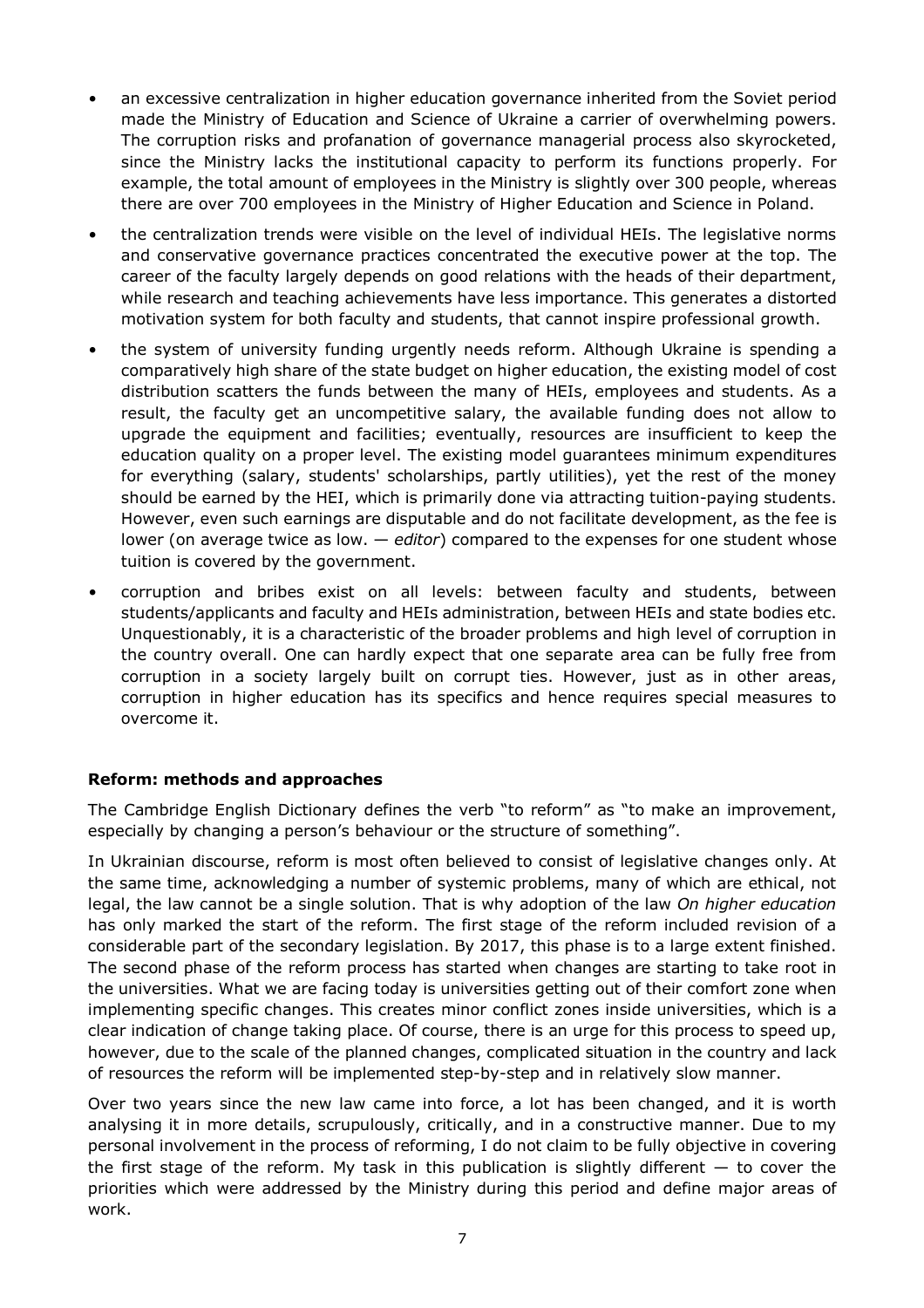#### **Autonomy**

The issue of autonomy was one of the key elements of the reform. It was too obvious for everybody that total centralization of governance and defining the education content did not bring any positive results. At the same time, open questions remain on the specific approach in increasing the universities' autonomy, and on whether universities are prepared to use it wisely and responsibly.

Still, there were no doubts concerning the fact that the previous overly centralized system definitely was not working for the common good and was not delivering socially meaningful results. Changes were required. And it was not only about changing the management tools. It seems to me that the issue of autonomy is even broader. The ideas that there is only one proper way of creating knowledge or only one proper model of governance is possible are slowly being phased out. Instead, there is a growing understanding that knowledge is shaped in different ways and different approaches to organizing education process or managing the university are possible. And the major challenge is the increase of the responsibility of individuals and institutions for the quality of their work. Eventually, this should open the space for creative scientific search and create a new environment for critical discussions in the universities. Such paradigm change cannot happen quickly, and after two or three years of the new law being in force, there is naturally little evidence to see how this idea has worked. Yet, there is surely no alternative to increasing the autonomy.

The autonomy issue should be considered in two dimensions: governance and academic ones. Despite the fact that public discussion on this matter in the first place is focused on a governance component, I believe that providing rights and opportunities to shape the new content of education are more important, as a university is evaluated by the students, industries and international partners according to the quality of courses and programs.

Once the Ministry has cancelled all existing requirements concerning the obligatory courses, which used to be set as part of the educational standards on the national level, the universities got the full authority to develop educational program independently. Of course, this does not automatically lead to improving the education quality, however, it definitely creates opportunities for such improvement. In some cases, we resorted to administrative measures to foster such development. For instance, the Decree was issued to limit to eight the number of the courses that students can take per semester simultaneously. In Ukraine, as well as in many other post-Soviet countries, a long-established tradition of overloading the curriculum with an excessive number of courses was in place: it was typical for Ukrainian students to have 15 courses per semester, while their colleagues in Europe and America have four or five. The reasons behind this are both conservative approaches to creating study programs, and the necessity to provide a certain workload for the constantly growing faculty. For the students the situation meant that they were unable to concentrate on their courses and had to take similar courses several times. The long-lasting effect of such approach to curriculum development was the loss of interest in education. Sadly, this also provoked different forms of academic dishonesty: students felt comfortable with downloading papers from the Internet for the courses that they found to be boring and unnecessary, cheat during exams etc.

Cutting the teaching workload (from 900 to 600 hours per year) opened opportunities for a broader change of the curriculum. Universities received an opportunity to reduce the number of unnecessary courses (which in some cases meant firing of professors whose qualifications were questionable). Instead, they could create better working conditions for more qualified professors by allowing them to have a smaller workload. Did the universities use these opportunities? Administrative limitations regarding the number of courses per semester in addition to lifting the requirements regarding compulsory courses forced them to start changing the format of curricula. I realize that such transformations were not always happening transparently, on the basis of clearly defined quality criteria. At least this has opened up opportunities for those institutions that were willing to change. And I am convinced that in the mid-term perspective more universities will be paying more attention to developing curricula, particularly since the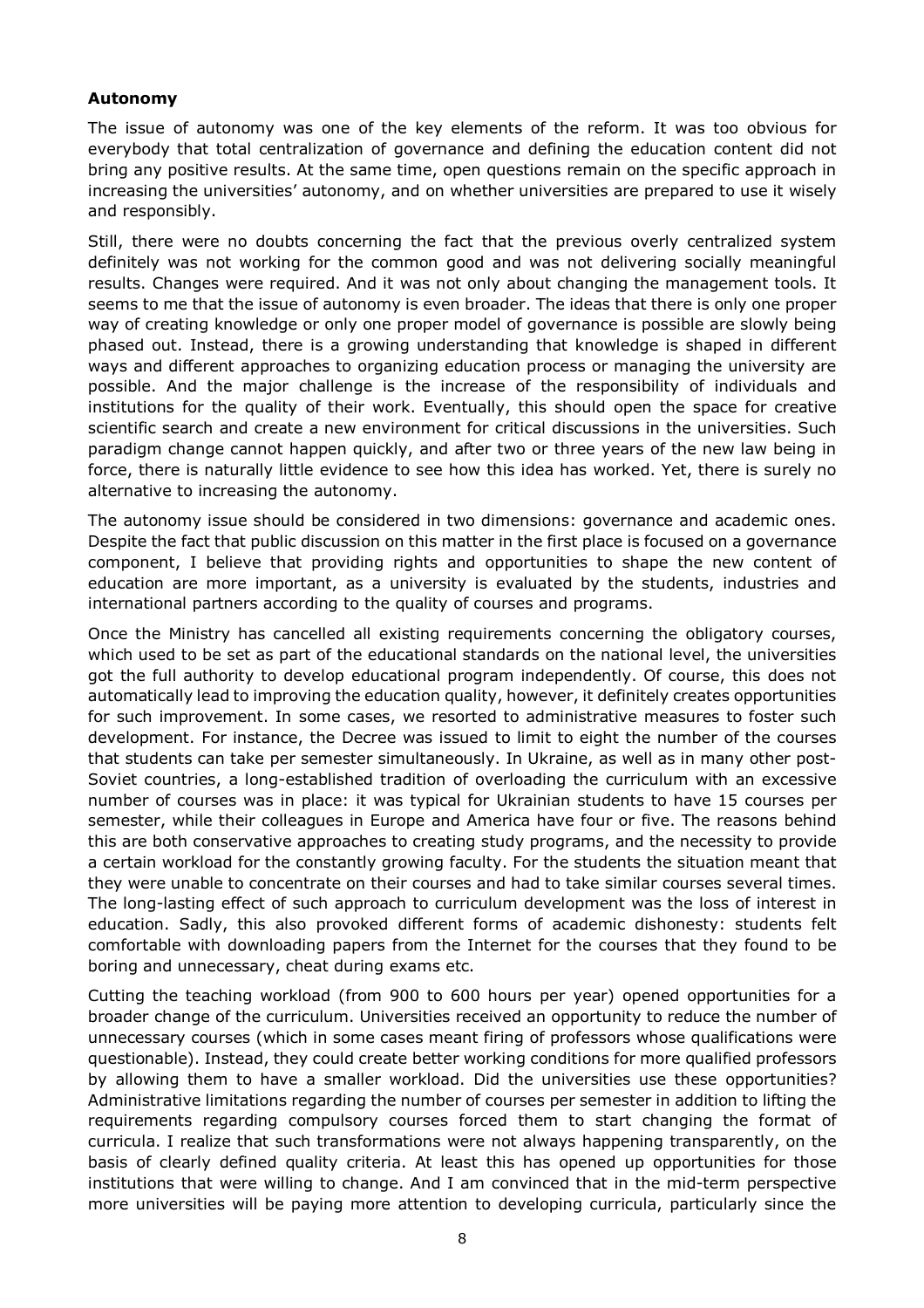number of students they can enrol will depend more and more on how interesting their programs are for potential students. Surely, this requires a systemic change in university funding model, as funding provides tangible incentives for the system. This will be described in more details below.

The issue about managerial autonomy is more ambiguous. What level of self-governance can be delegated to the organizations, which have little public trust, yet receive considerable public funding? How one can provide more autonomy to highly centralised institutions without turning them into feudal domains of the individual rectors? These threats are still valid. Moreover, these concerns only grew stronger after the analysis of how universities were using their right to elect rectors without any influence from the Ministry of Education and Science. Results of the rectors' elections showed that once the faculty for the first time received the right to elect their rector directly, they overwhelmingly were supporting those candidates who were offering a conservative path of no or little change in university management. Is there a hope for support of a major structural change within the university? I do not have the final answer to this question. Theoretically, such changes can be encouraged from outside through the new funding model. At the same time, such change will most likely be gradual, probably even too gradual given current high societal expectations for rapid changes. Another option widely discussed on the social networks today is to change once again the mechanism of how university rectors are being elected: instead of having direct elections, a separate identification committee can be created that will choose the most competent candidates, who are ready to introduce fundamental reforms in the universities. I think that this should be the issue of a broader discussion in order to find a well-grounded decision.

### **New content — new quality?**

Beyond doubt, any higher education reform will be meaningless if it does not get into individual university classrooms. Yet, given the broadening autonomy, the opportunities for introducing change into classrooms are more and more limited. In the previous model, the Ministry was directly responsible for the contents of education and thus could influence what is being taught. That is no longer possible. In the old paradigm, one thought that quality was assured via direct regulation of the educational content. In the new paradigm these approaches change, the ministry loses the monopoly on approving the content of educational programs. On the one hand, it creates opportunities for development, on the other hand, it also makes rapid change impossible.

Under the old legislation, the Ministry had the powers to define in quite a detailed way the content of the education for different fields of studies using the system of standards, which prescribed what specific courses have to be taught. This has changed under the new law. The Ministry of Education still has the right to approve standards. However, we have seen an enormous change in the idea of what the standards look like and what the tasks of the standards are. The new standards do not dictate what courses to teach and how to teach; they only establish the expected learning outcomes for different programs. The rest is up to the university and individual professor. To develop the new standards the Ministry of Education created the Scientific and Methodological Council and Scientific and Methodological Commissions. For the first time, members of the Committee and Commissions were elected via open competition. Earlier educational standards had been developed by a designated department in one of the universities and then approved by the Ministry. Thus a single department had full control over the curriculum for a specific field of study for all universities and little space for discussion existed. Under the new law, such standards are developed by experts from different universities as well as from relevant industry sectors. The new standards are less prescriptive and are the result of intense debates between representatives of different institutions. This has created space for an open discussion about the goals and contents of the education for different fields of study; professors and industry representatives for the first time had to explain what and why is taught to the students. At the same time, new standards leave room for autonomous choice on specifics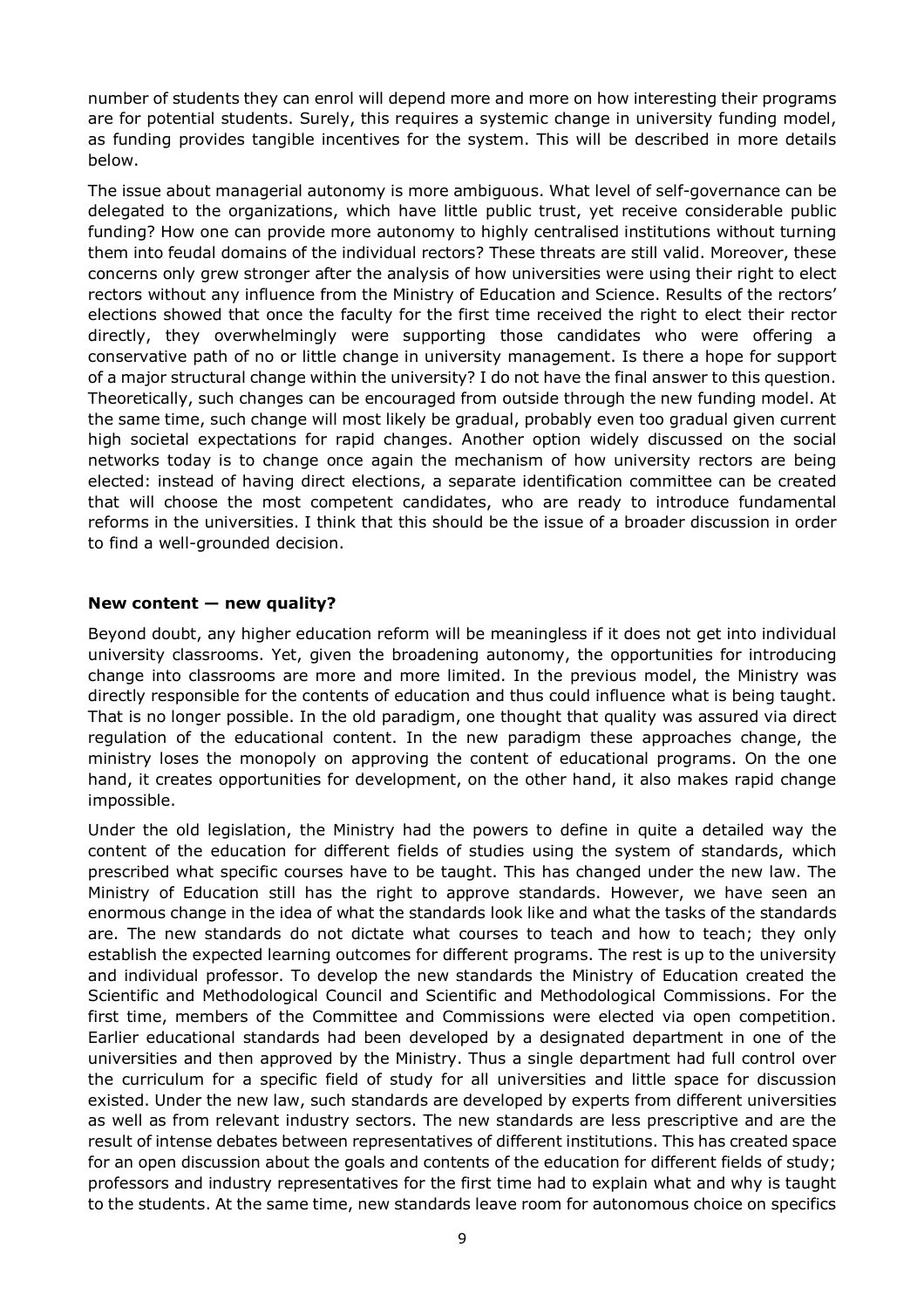of the programs for different universities. Such discussions resulted in dozens of standards, which were developed by the commissions and await approval by the National Agency for Higher Education Quality Assurance.

The creation of the National Agency for Higher Education Quality Assurance (NAHEQA) is probably the most problematic element in the implementation of the new law on higher education. The Agency had to be created by universities as the key institution in external quality assurance. Today these functions are performed by the Accreditation Commission under the Ministry of Education and Science, yet there is an understanding that this is performed inefficiently and in an untransparent manner. The new Agency had to change this. The Law prescribed that members of the Agency had to be nominated mainly by universities, but also by national academies of science and employers' associations. Given such autonomous rights, the universities have selected those people who were representing the "old guard", those people that universities knew how to work with. Some of the members of the "new" Agency had previously been ousted from the Ministry of Education and Science for corruption. Activists have found out that many of them have plagiarized their dissertation. This is a particularly sensitive issue, since in Ukraine, unlike in most other European countries, the Agency is empowered to control plagiarism in dissertations among other things.

A few comments concerning the Agency are necessary. First, without clear criteria for potential members, the universities have elected to the Agency those people who would guarantee that there shall be no dramatic changes in the system (similar to the situation with the elections of rectors). Secondly, the creation of the Agency has been the focus of public debate since the first day the new law came into force. This means that academic community is still looking "upwards", it still tries to understand who is in control at the top and does not seem to grasp that within the new paradigm control is concentrated in the universities themselves. Furthermore, Standards and guidelines for quality assurance in European Higher Education Area clearly state that the key element of the quality assurance system is internal quality assurance mechanisms. And universities do not require the National Agency in order to independently start working on those mechanisms. What they need is knowledge and willingness to introduce change. There surely is a lack of expertise on developing internal quality assurance mechanisms in the academic community in Ukraine. And probably the main task of the Agency, once it is launched, is actually to spread knowledge and share new ideas on how to ensure education quality from inside the universities. I have doubts as to whether the current members of the Agency, the destiny of which stays unknown (they still have not been officially approved by the government), is capable of that. However, it should in no way become an obstacle to the improvement of the education quality on the level of individual universities.

Another crucial issue related to the training quality in the universities is faculty qualifications. The standard of higher education, in general, is perceived by students mainly via expertise of individual professors. A student can see when a professor is demotivated, teaches the same courses for years (or even decades), does not read recent research (not to mention conducting one themselves), is not familiar with modern technology etc. Regrettably, that is a typical situation and it is indeed the most complicated problem to solve as it requires changes in the behaviour of thousands of faculty. Surely, a low salaries level is one of the primary causes for losing interest in professional development. Is it possible to raise the professors' salaries immediately? Today Ukraine is spending a comparatively large share of GDP directly on higher education. Within this funding, professors' salaries are the largest portion of expenses (up to 65%). Unfortunately, given the increase in the number of universities and faculty, this money is scattered and spent very inefficiently. Thus a significant rise in salaries can only happen as a result of increasing efficiency in spending. Surely, raising public funding on higher education is expected as the economy recovers from a severe economic crisis created as a result of the war in 2014, yet this will never be enough without structural changes in the way funding is allocated within universities. It is important that spending per one student and per one professor increases, which means that the total number of students and professors has to decrease.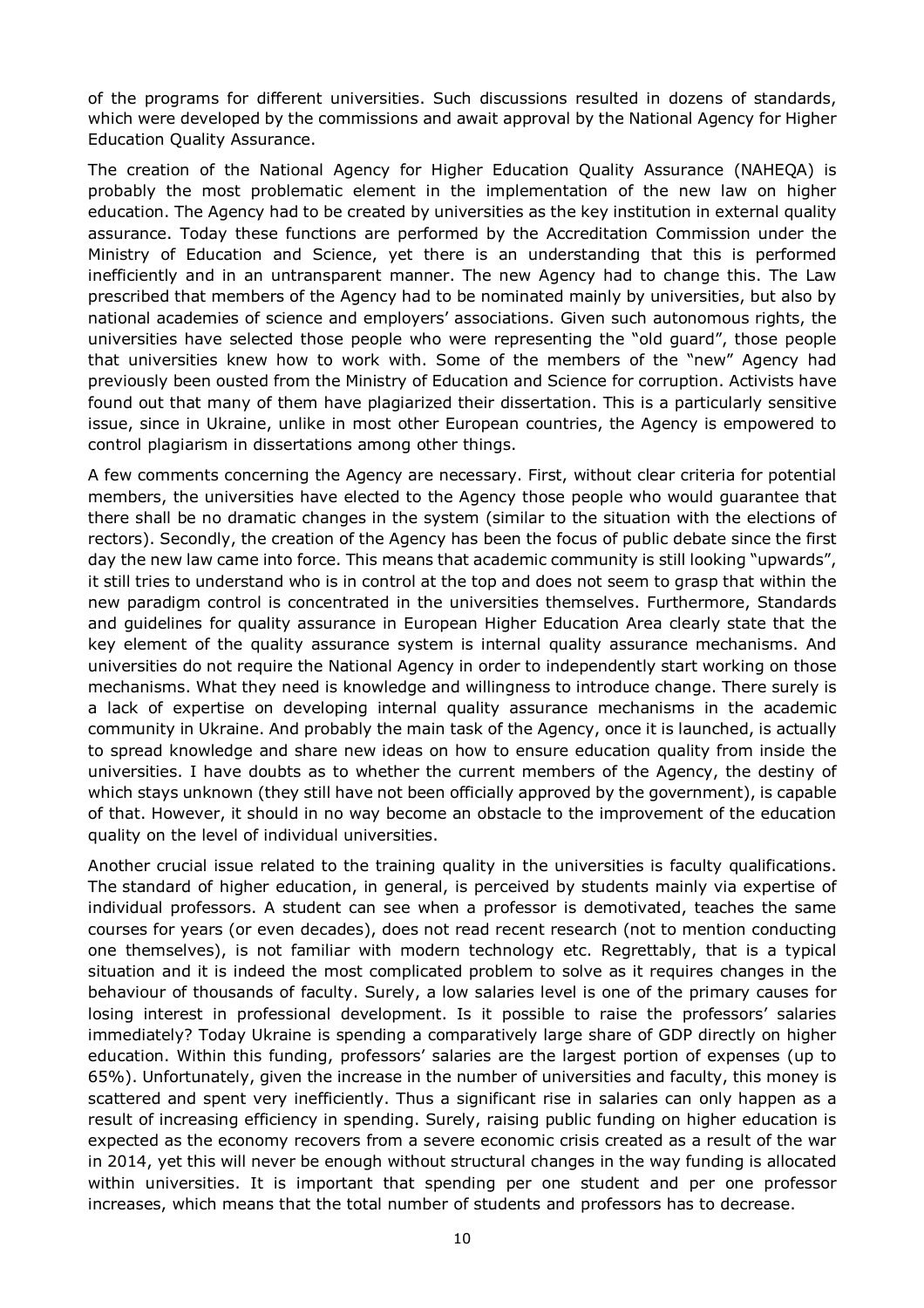As the main goal of the higher education reform is to improve the education quality, the key challenge in this context is how to guarantee that the best and most eminent professors will stay in universities. What criteria guarantee high qualification of faculty members? In general, this decision is up to a university. However, one has to ask themselves: are Ukrainian universities today capable of objectively assessing faculty, taking into account traditions of cronyism, corruption, "telephone law" etc? As a suggestion to solve this dilemma the Ministry developed a new decree on awarding the academic titles (docent, professor), which tried to establish new high requirements for teaching staff. Given the low level of trust to internal mechanisms of quality assessment, the international criteria were emphasized: a person seeking a "docent" or "professor" title has to have publications in international peer-review journals which are indexed in Scopus or Web of Science and to have proven knowledge of English (at least B2 level according to the Common European Framework of References for Languages, confirmed by an international certificate). These requirements were based on the idea that one cannot ensure high quality of teaching and research in the  $21<sup>st</sup>$  century without command of English. I agree with the criticism that exceptions should have been made for the instructors of other languages (e.g. instructors of French). Those who have worked or studied abroad should have the right to prove their command of English without necessarily passing a separate exam for an international certificate. Yet, with these omissions fixed, I am convinced that a formal requirement for faculty members to speak English is one of the strongest mechanisms for ensuring teaching and research quality.

The decision about these new requirements faced a lot of opposition. Some insisted that knowledge of English does not guarantee the quality of teaching and research. I partially agree with the argument: good command of English alone does not necessarily guarantee high-quality teaching. However, the opposite is true: when a person does speak English, that surely signals that she/he has little knowledge about ongoing research, academic debates in the world etc. And this undoubtedly means she/he can hardly ensure high teaching quality. Some critics agreed that knowing English is important, however, they argued that ensuring knowledge of English should be implemented at an earlier stage when a person is defending her/his PhD thesis. I partially agree with that argument and I believe steps in that direction have to be taken. However, such procedure for future holders of PhD degrees does not answer the question as to how to assess thousands of faculty members who already have PhDs, who already work in the universities and refuse to learn English. They still teach every day, and the quality of their teaching is questionable. Some criticized ministerial decision because it imposed additional expenses on faculty: they have to pay for an exam to receive the international English language certificate. I agree that, ideally, the government could develop an English language test which would be objective and independent and would cost less compared to international ones. Some work is being done in this area. However, for the moment, the absence of a cheaper version of the test should not be used as a reason to abolish English language requirements. Anyways, before new requirements were introduced, those who were seeking docent and professor titles had to publish numerous articles (up to 20) in Ukrainian "academic journals", and that typically cost much more than one English language exam. In the light of new requirements in some universities, the faculty demanded that administration creates opportunities to study English for free. This is surely a positive signal, though there is still plenty of work in this area, and unfortunately, it is not fully clear whether the academic community is ready for the complicated process of self-improvement and professional growth. At least, this launched internal discussions about qualifications of faculty in Ukrainian universities.

#### **University admission campaign: new approaches**

Admission to universities is the most popular education-related topic for the media and society. This makes sense, as getting into a university is a high-stake event, which greatly influences the future of a person. Thus, admission campaigns always draw the greatest attention from the media (also due to the fact that they take place in summertime, during the period of a political lull). Admission campaign is also a sort of litmus test for the society, a measure of how much universities can be trusted in general.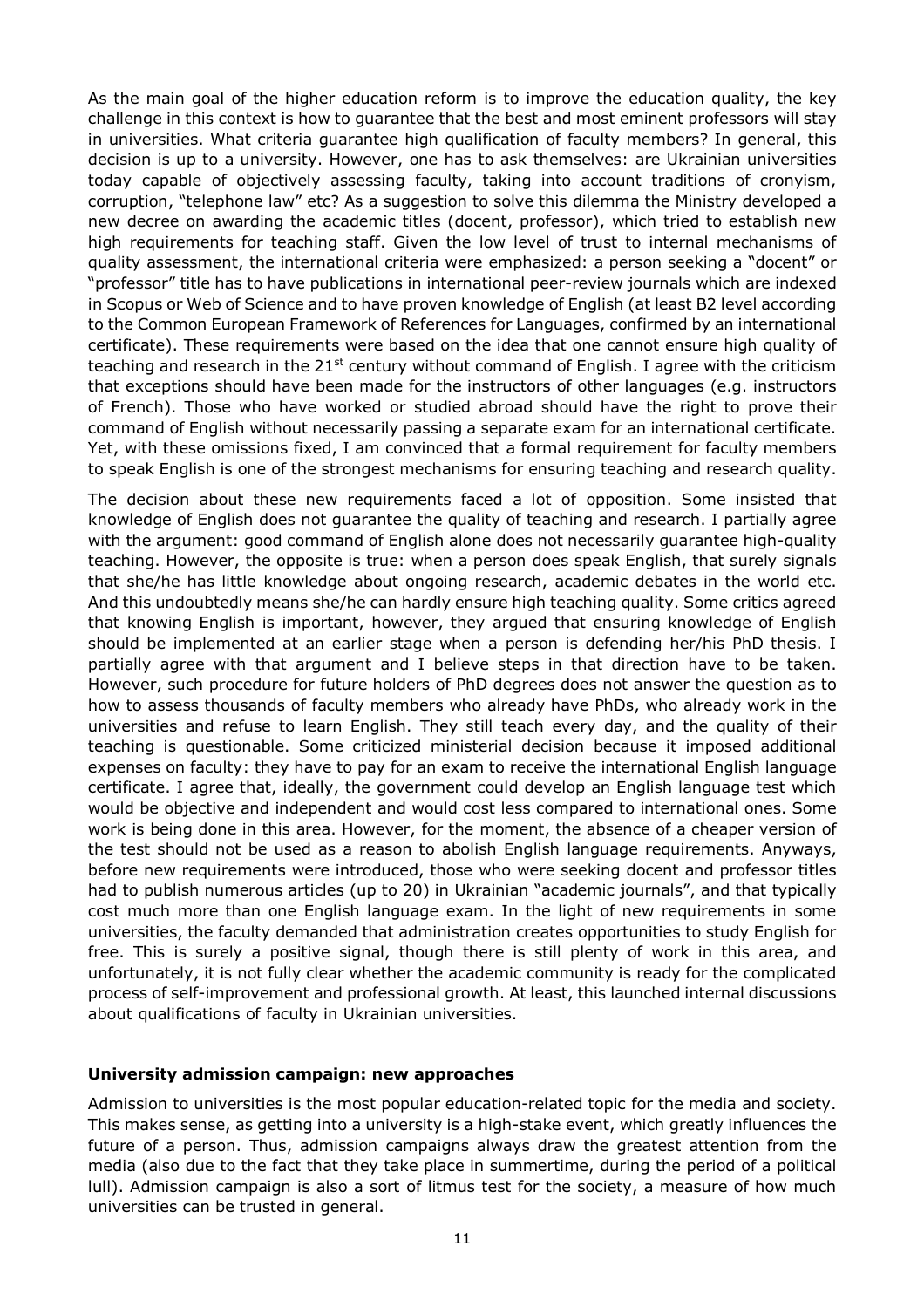The problems with corruption during admission were largely overcome with the introduction of External Independent Testing in 2008. However, there were plenty of loopholes that allowed universities to enrol students without them taking the tests. Once the students have applied to a university, it was the university's task to select the best out of those who applied. Yet, since students could submit up to 15 applications to different study programs, there was a lot of confusion and irregularities in this process. The universities would not know whether a certain student is already enrolled in another university. Thus, they had to update their information constantly and offer places of those students who opted to study in other programs to the next students in the list. However, due to overwork and sometimes personal connections of different types with the students (or rather with their parents) admissions officers were not very diligent in offering seats to the best applicants.

In order to make admissions more transparent, in 2015 significant changes were introduced. Applicants had to assign a priority (from 1 to 15) to all the applications that they submitted. Priority number one means that this application is the highest priority for the applicant. All applications were collected in a single national database. Afterwards, the students were offered one seat in a university based on their priorities and test results (a modified version of the Gale-Shapley algorithm was used for those purposes). The algorithm functioned in such a way as to ensure that the student is offered the best seat based on his/her results. In 2016 this system slightly changed. The number of the government-funded seats for a specific program in a specific university was not pre-fixed by the Ministry as it had been done before. Instead, the number of government-funded seats that the university would get depended to a large extent on whether the university attracted the strongest applicants. Thus, the stronger the applicants to a specific program in a specific university, the more seats in that program the government will cover. This is a crucial step towards reforming the system; new rules of university admission make the process more transparent. Moreover, the focus of university activities has shifted now: under the previous system, the number of government-funded seats depended to a large extent on the rectors' relations with the Minister. Under the new system, universities have to work to attract the strongest students.

New mechanisms of university admission have been supported by would-be students. According to the survey of the applicants in 2016 by the Democratic Initiatives Foundation, 64% were satisfied with the stage of submitting applications (55% in 2015), 63% are satisfied with the stage when government-funded seats are allocated, which is, in fact, the most important reform element (compared to 36% who were satisfied in 2015). As we can see, the level of applicants' satisfaction has increased significantly. Unexpectedly, applicants have also appreciated transition to an online-only submission of the admission documents, despite the fact that electronic submission system did not always function properly during the first days of the campaign.

Another novelty in the admission process was introduced in 2016 concerning master's programs: an independent external test for applicants for Master's in Law programs was [piloted](#page-11-0)<sup>2</sup>. I do not think that this experience can be applied to many other fields of study. However, I am convinced that for regulated professions (such as law or medicine) with specific professional requirements a stronger unification of university curriculum is needed. A unified curriculum allows for a unified test which can be used for admissions to master's level programs in these fields of study. The fact the External Independent Test in Law has been expanded in 2017 is a good sign that the reform is much-needed and clear.

#### **Academic integrity**

Closer attention to academic integrity is acknowledged as one of the key elements of higher education reform. That said, the new law *On higher education* does not even contain the term

<span id="page-11-0"></span> $\overline{a}$ <sup>2</sup> Since 2017, an external entrance exam for Master's in Law programs is obligatory. — *editor*.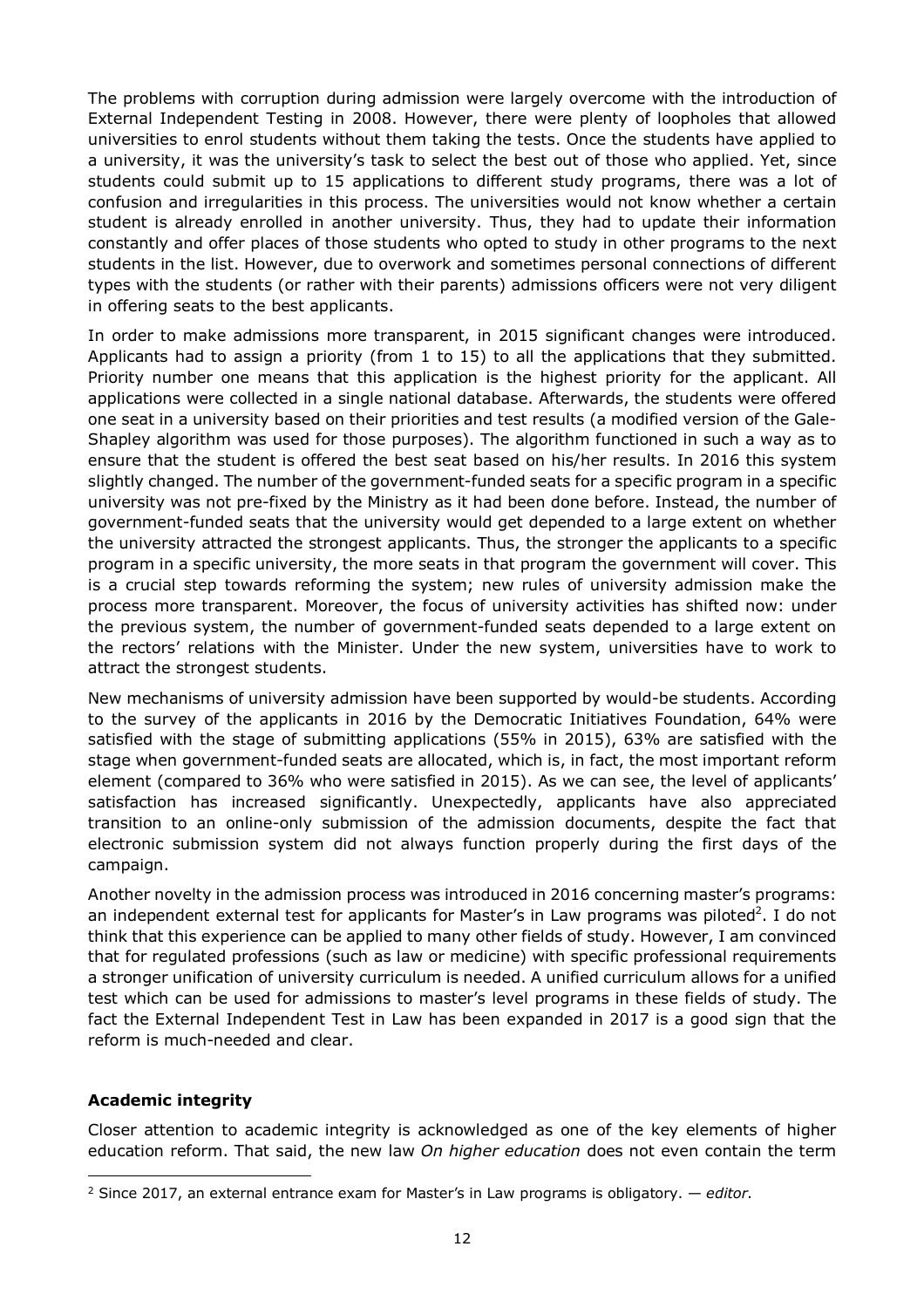"academic integrity". This wording appeared in the education discourse only in 2015, a year after the new law was passed. There are certain provisions in the law which introduced liability for violation of academic integrity principles. In particular, the law requires that all PhD dissertations are published online. This provision was added to the draft law in spring 2014 when preparing it for the second reading at the request of the Ministry. Another provision established liability for plagiarism detected in the dissertation both for the author as well as for the academic board where such thesis was defended.

Is this enough to overcome the epidemic of plagiarism and other academic integrity violations in Ukrainian higher education? Certainly not. However, it created the prerequisites for opening this battle-front. This resulted in several loud scandals concerning plagiarism in the dissertations of certain people (for the first time activists had the chance to see dissertations and check them for plagiarism after they were published online). Several people lost their PhD degrees by decisions of the Ministry of Education and Science. These minor steps are important. What is even more important, however, is that a whole discourse of "academic integrity" has been introduced. For the first time, the problem has been clearly and openly defined. This allowed for the progressive part of the academic community to unite around this issue. The idea of "academic integrity" has become a motto for reform-minded academicians. An important role is also played by the *Support to Academic Integrity* project, which was initiated by the Ministry of Education and is implemented by American Councils. The project works on spreading new ideas and practices of academic integrity, urges universities to talk about plagiarism and other problems openly. Clearly, plagiarism scandals draw a lot of public attention. Sanctions for people who deliberately and massively violate academic integrity principles is an important step in tackling the problem. However, it is just as important to train people, teach them new ideas and new approaches to academic writing. This work is less visible, but it is crucially needed if we want to change the academic culture, alter the behaviour norms in Ukrainian academic community. Creation of a community of like-minded people around the issue of academic integrity also works as a preventative mechanism that ensures that changes will be sustainable.

It was exactly through these mechanisms that External Independent Testing was launched. It started with raising public concern via public discussions, this led to the creation of constant public discussions about corruption during admissions to university. A community of like-minded people formed. Later the concrete mechanisms for the functioning of the External Independent Testing were developed. Such an approach is time-consuming and less fascinating. However, when we talk about the need to change the way of thinking, it has no alternative.

Surely, technical and legal solutions for exposing plagiarism and other forms of academic dishonesty are still needed. The National Repository of Academic Texts was designed specifically with the goal of facilitating plagiarism detection. The task of the Repository is to serve as a database where all the dissertations and other academic papers will be collected. This would enable simple check-up for plagiarism, yet this does not mean that academic community can stay idle and not get involved.

Furthermore, attention to the problem of academic plagiarism is growing outside of the academic community. During public hearings where candidates for the positions of Judges of the Supreme Court were being discussed, activists paid attention to plagiarism in dissertations of some of the candidates and recommended that they not be appointed because of that.

Drawing attention to this issue is a clear sign that the process is moving forward. It is slower than desired, however, it is visible.

#### **Development of the new funding model for universities**

The law on higher education introduced little change into the mechanisms of allocation of public funding to universities. Primarily this is due to the fact that (though the reform was being discussed for a few years before the law was passed) as of 2014 there was no clear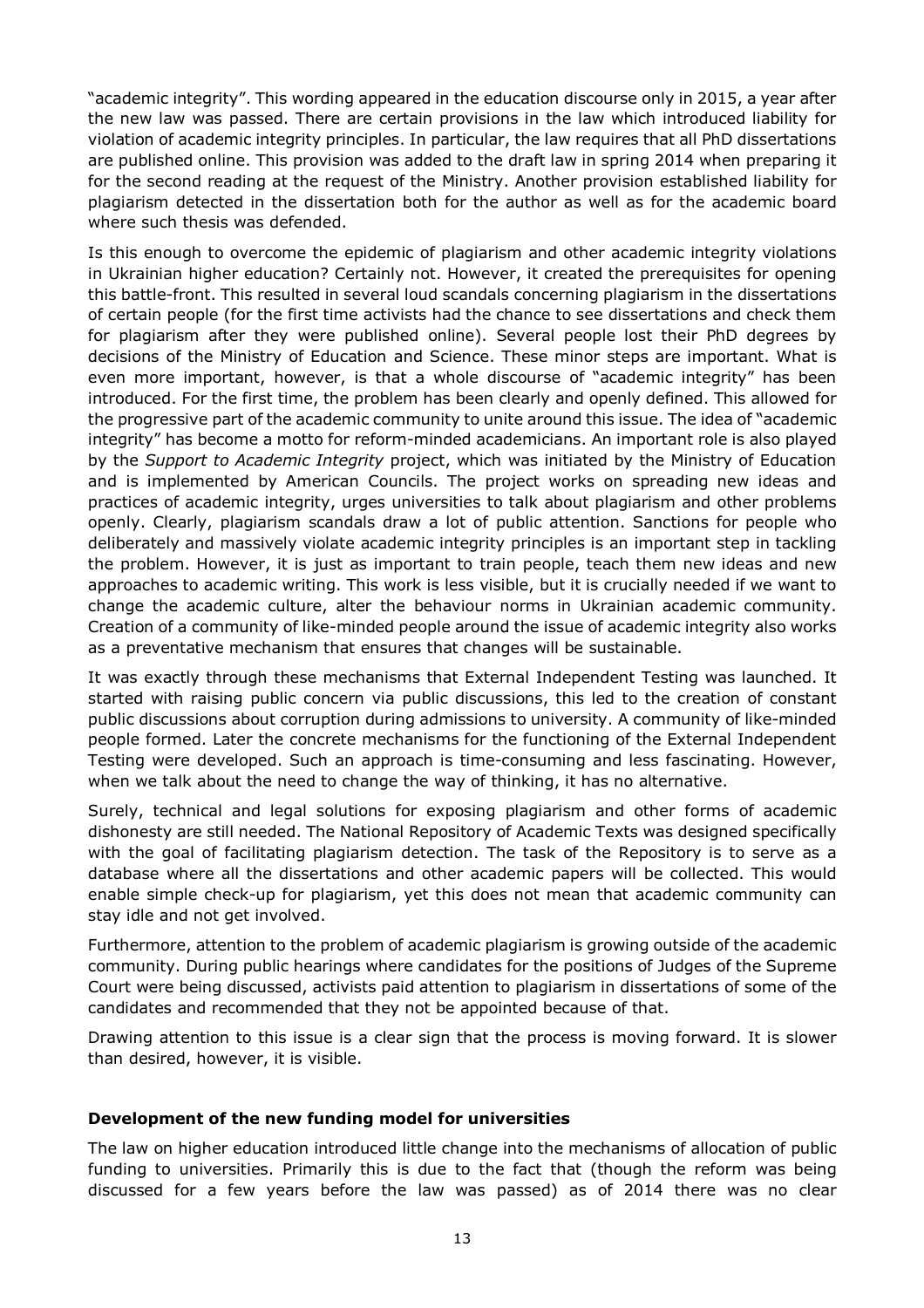understanding of how the system of funding of higher education should evolve. Everyone agrees that the model that existed at the time had to be changed, however the direction of such changes was not designated, there was very little expertise on this matter to suggest concrete ways for the reform.

I personally started to work closely on the funding model when still working at the CEDOS think tank, before joining the Ministry of Education and Science of Ukraine. At CEDOS we were looking for an alternative to a popular idea of introducing a voucher-type funding model in higher education. Therefore we started analysing international experience in that sphere. We came up with the idea of introducing the performance-based funding model which is widely used in Western Europe.

Later on, this idea has developed into a full-scale reform proposal. Numerous round tables, presentations and discussions were held to create a common understanding of the reform, to explain its philosophy and approach to funding the universities. Just as the situation with academic integrity, the most important task for me at this stage was making new ideas popular, explaining and discussing them. The fact that these ideas are now supported by the new leadership of the Ministry of Education and Science gives hope that at some point this reform can be implemented. And it would be the logical next step of the higher education reform that will create a new incentives model for the universities.

### **Conclusion**

In addition to the changes aimed at structural transformation of higher education, many other things can be mentioned, such as university mergers, active international cooperation (the main achievement here was joining the *Horizon 2020* EU Program), facilitating communication with the students (primarily with the goal of promotion of the idea about expanding their opportunities regarding choice of courses) and many other things.

All these steps are aimed at gradually transforming higher education, introducing new ideas and approaches, creating new meanings and solutions. Clearly, it would be nice for these changes to be more evident. However, the task initially set is so broad that one cannot expect instant results. I believe everybody should get ready for a marathon, rather than for a sprint.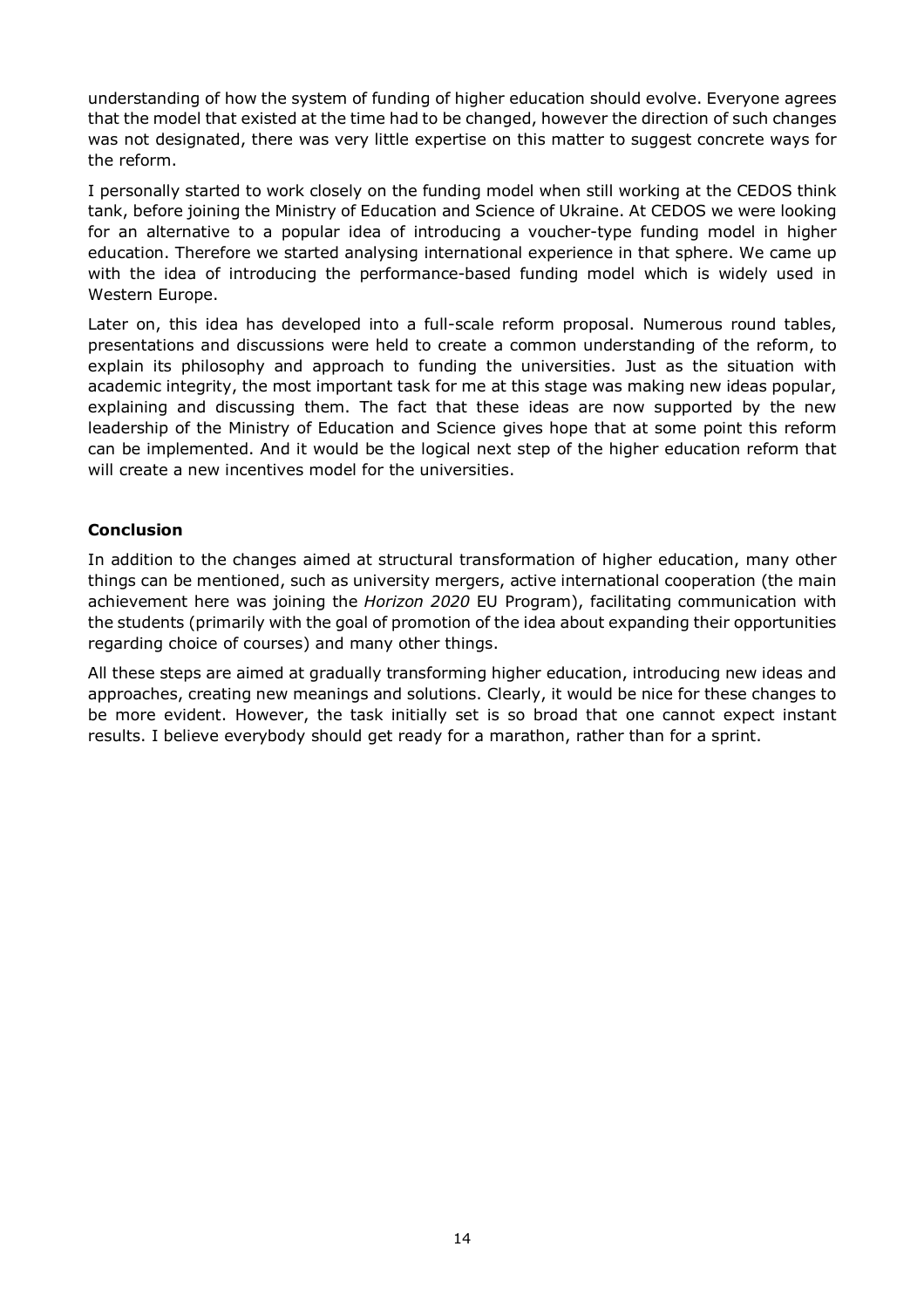### **Chapter 2**

Ukrainian higher education in 1991–2013: successes and failures of the reforms

### **Petro Kostrobiy, Yuriy Rashkevych**

### **Introduction**

Transformation processes in the Ukrainian economy, which started with the proclamation of the country's independence in 1991, were characterized by:

- division of the production facilities, which were dominantly state-owned;
- market-formation policies did not take into account national interests; as a result, the processes were mostly happening in quite a chaotic way.

The result was the loss of opportunities for post-industrial development of the state, where modernization of the national education and science could become the foundation with the priority for boosting knowledge-intensive production.

Stabilization and further socio-economic growth of Ukraine depended a lot on the quality training of the professionals, whose level of competence could ensure production of knowledge-intensive and competitive products on the world market and make Ukraine's economy more resistant to the consequences of market globalization.

Update and actual establishment of the national system of higher education, modernization of education content and technologies, introduction of modern forms of learning process organization, which would comply with large social and economic metamorphoses, began in Ukraine and set a number of specific tasks:

- to guarantee constitutional right of a person for quality education, including education throughout life;
- to create opportunities for flexible and dynamic reaction to rapid changes in the labour market, for consideration of individual needs of a person;
- to define what to teach and how to teach in a knowledge-based society, considering the necessity to reform Ukraine's economy on the innovative foundations.

### **Establishment of national higher education system during 1991–2002**

Let us consider the major tasks of the first decade of development of a national higher education system in Ukraine, its legal environment, as well as achievements and failures of reform efforts during the period.

The first step in reforming higher education was the adoption of the Law of Ukraine *On Education* (1991), which declared the new for that time bachelor's and master's higher education levels. New qualification levels of bachelor's, specialist, and master's were outlined. This led to a number of serious controversies (especially for the training of engineering specialists), the most important of which were the following:

- rejection of the graduates with bachelor's degree by the labour market, due to insufficient practical training and as a result unreadiness for implementation of the operational level of activities;
- the necessity to assure the compliance of variable parts of learning programs with the regional programs of socio-economic development, demands of the labour market and students, potential and available resources of the scientific schools of universities;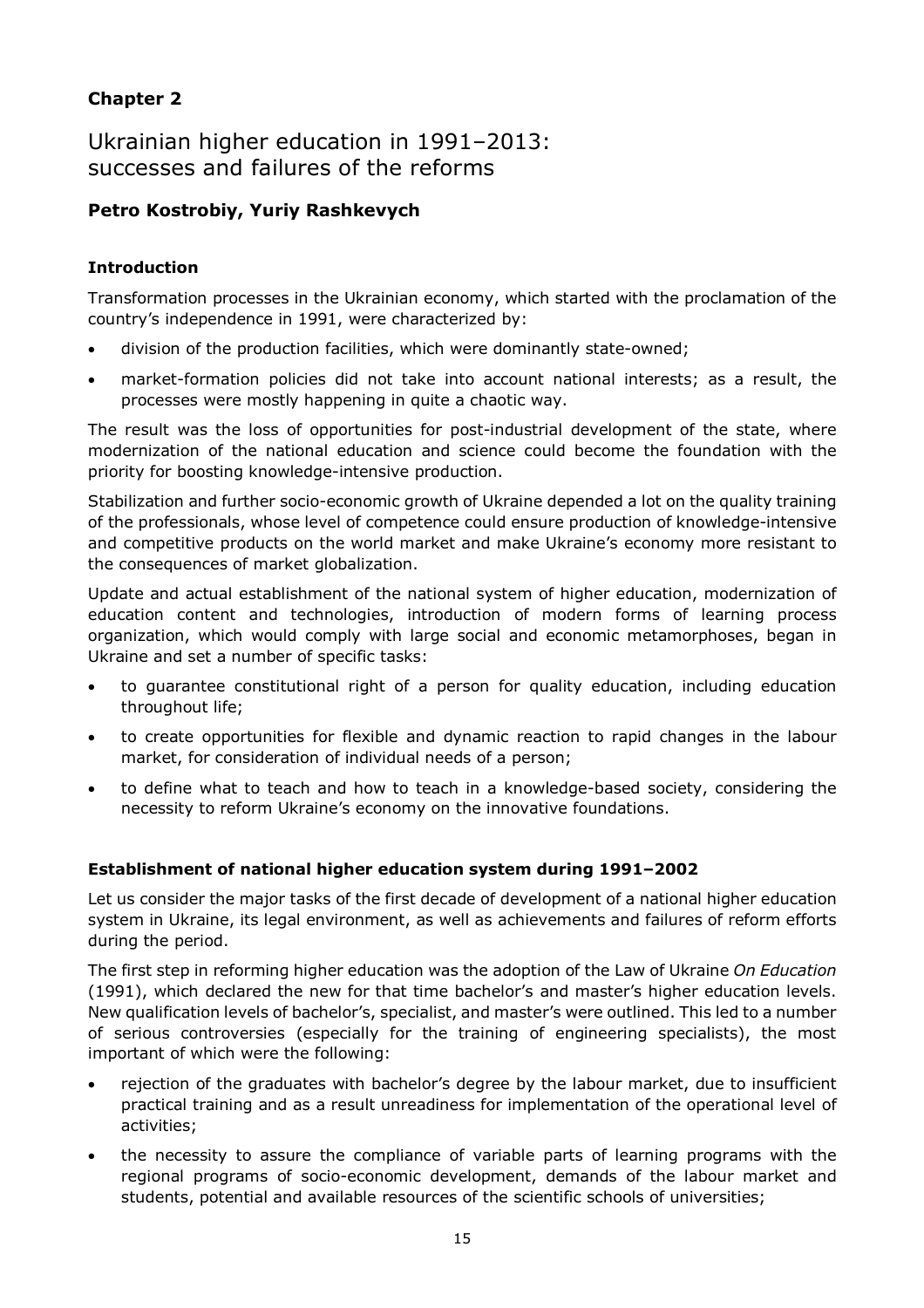- degree requirements included a large variable part, which complicated the students' mobility opportunities within educational field, major or area of knowledge;
- the master's education and qualification level was unclear for the local educational tradition. Its status in the labour market, duration, and prerequisites were perceived as ambiguous.

To resolve these and other controversies of the Law and create a legal foundation for educational activities, a two-week working school of representatives of the higher and secondary educational institutions of Ukraine was held in fall 1992 in Vorzel. Guided by Deputy Minister of Education of Ukraine Valeriy Hondyul, the school aimed at creating drafts of the regulatory documents, namely:

- Regulations on Educational Institution;
- Regulations on Multi-level System of Education;
- Regulations on Typical Rules of Admission;
- Regulations on Organization of Educational Process in Higher Education Institutions;
- Regulations on Awarding Academic Degrees;
- List of Fields of Study and Majors for Training of Professionals etc.

The new educational notions set forth in these drafts were:

- statutes of educational institutions;
- licensing and accreditation of the educational activities; type of the educational institution was defined only by the four levels of accreditation ( $1<sup>st</sup>$  and  $2<sup>nd</sup>$  level-accredited institutions award qualifications corresponding to 5B ISCED level, 3<sup>rd</sup> level institutions award bachelor's and 4<sup>th</sup> level award master's degrees);
- state and industry-specific education standards;
- permission of admission for a field of study or major (at the discretion of education institution) with the definite duration of training on each educational level;
- master's training after obtaining bachelor's or specialist degree with different training time.

A little-known decree of the Ministry of Science and Education No. 34 was prepared and approved in 1992. It for the first time contained a list of bachelor's program fields of study and majors for specialist and master's level with a defined duration of training:

- $\bullet$  bachelor's level  $-$  3-4 years,
- specialist level  $-1-1.5$  years upon obtaining a bachelor's degree,
- master's level 2 years upon obtaining a bachelor's degree.

However, this decree was not circulated among higher education institutions and it was later forgotten. Implementation of this decree required structural changes in the universities, therefore it was carried out in only a few of them (Lviv Polytechnic University, Vinnytsia Polytechnic University).

Later, these requirements (with additional amendments of the officials) were incorporated in *Regulations on State Higher Education Institution* (Resolution of the Cabinet of Ministers of Ukraine No. 1074 from 25.09.1996), in which for the first time:

- Ukrainian HEIs were allowed to act in line with the procedure established by these Regulations, on the basis of a statute, create self-government bodies, create student selfgovernment bodies;
- notions of licensing, accreditation and certification of majors, HEIs accreditation levels were introduced into educational activities of the HEIs;
- establishment of government accreditation and licensing bodies was planned;
- requirements to categorise the state higher education institutions were introduced (university, industry-specific university, academy, institute, college).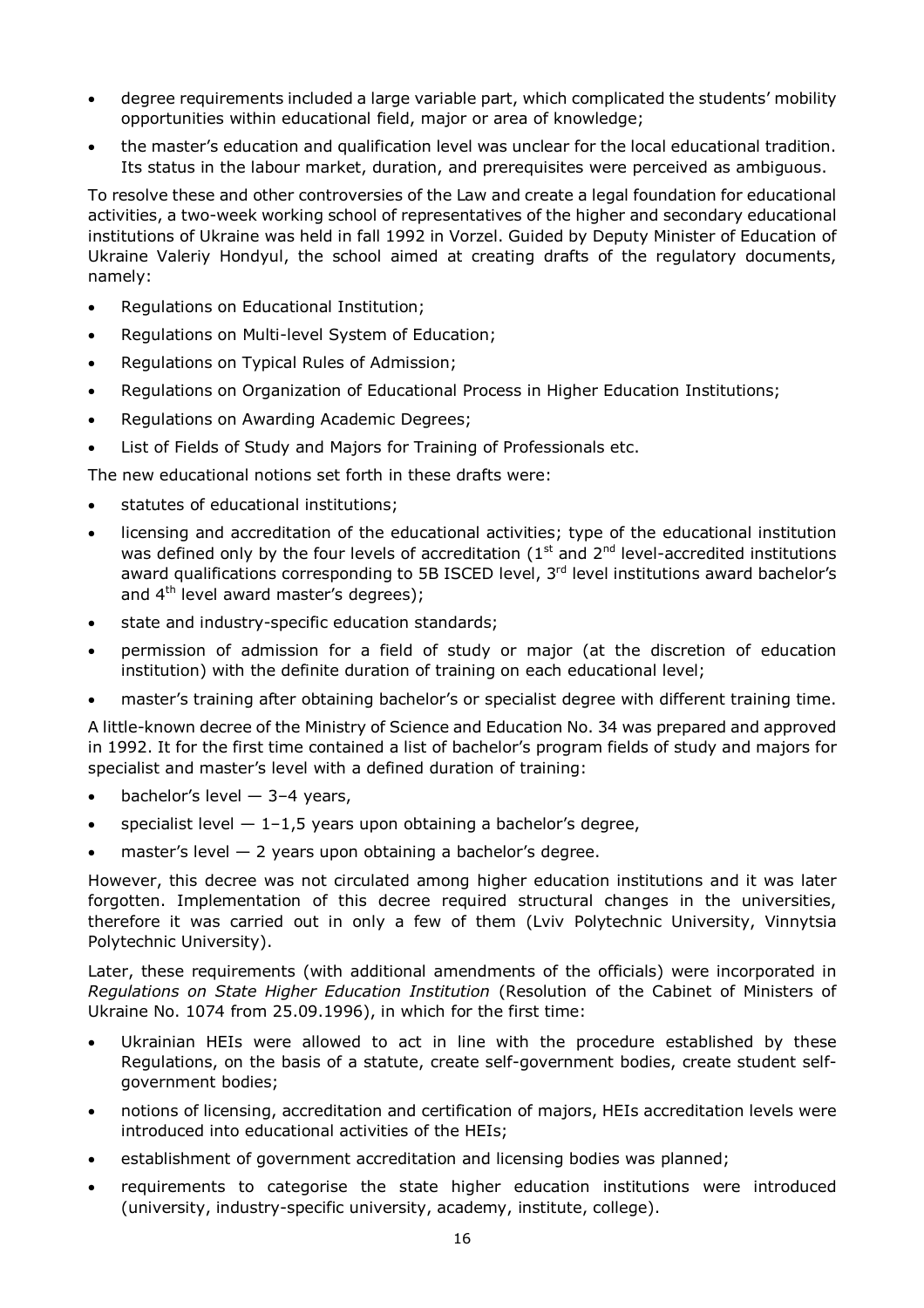Another resolution of the Cabinet of Ministers of Ukraine (No. 325 of 18.05.1994) introduced a *List of fields of study and majors*. The list included such new for Ukraine educational fields as Computer science, Computer engineering, Mechanical engineering, Chemical technology and engineering, Management, Automation and computer-integrated technologies etc.

An important landmark in the activities of HEIs was the introduction of Regulations on Education and Qualification Levels (Levels of Education), approved by the Decree of Cabinet of Ministers of Ukraine No. 65 from 20.01.1996, where the notions of levels of educational qualification, educational qualification program and standards of education were first introduced.

To further develop this, a next Decree of the Cabinet of Ministers of Ukraine (No. 2147 from 07.08.1998) introduced Requirements for State Standards of Higher Education.

Despite large formalism of these Requirements for State Standards, notions of competencies obtained in learning-professional programs were first laid out in this document.

Drafts of these provisions and resolutions were prepared by the working groups under the direct supervision of Deputy Minister of Education Mykhaylo Stepko. The working style (basically brainstorming methods) back then was new and highly effective. Unfortunately, this practice was later gradually forgotten.

Generally, "dominating trends of this decade of reforming Ukraine's higher education system were de-ideologization and demilitarization under the conditions of partial deindustrialization of the country, transfer from elite to mass education, humanization of the educational process and humanitarianization of the structure for professional training, uprise of the private sector and diversification of the funding source[s".](#page-16-0)<sup>3</sup> The legislative framework for these changes was provided in the new Law of Ukraine *On Higher Education* of 2002.

Unfortunately, the leaders of Ukrainian education and the lawmakers did not pay enough attention to extremely important and deep transformation process in Europe, which started several years earlier and was reflected in the Sorbonne (1998) and Bologna (1999) Declarations of the Ministers of Education and Science of the leading European countries. That is why the new Law did not contain conceptual fundamentals and instruments necessary for further development of Ukrainian education in the context of Bologna process. Moreover, a long-lasting development period, discussion and adoption of the new Law "has led to significant impact of parliamentary political compromises on its content, which caused internal controversy, preservation of a number of rudimental educational norms, and in the end, the Law was outdated from the moment of adoptio[n".](#page-16-1) 4

Jumping ahead, unfortunately, this Law was in force up until 2014, and Ukraine, already being a member of Bologna process for almost 10 years, was the only country with legislation in higher education not adjusted to current requirements and realities.

Simultaneously with the preparation of the new bill *On Higher Education* at the beginning of the new century, another important process was influencing the reform of higher education system. A new list of fields of study and majors, according to which the professionals are trained in higher education institutions at different education and qualification levels, was being developed. It more properly reflected the requirements for professionals of the Ukrainian economy. Legally this process resulted in the adoption of:

- Decree of the Cabinet of Ministers of Ukraine No. 507 from 24.05.1997 *On a List of Fields of Study and Majors, according to which the Training of Professionals is Performed in Higher Education institutions at the Relevant Education and Qualification Levels*;
- the corresponding Resolution of the Ministry of Education and Science of Ukraine (No. 618 from 14.07.2004).

<span id="page-16-0"></span> $\overline{a}$ <sup>3</sup> Entry of the national system of higher education into European space of higher education and scientific research: Analytical report of International Foundation for Educational Policy Research charity foundation,

T. V. Finikov, head of the research group, 2012.

<span id="page-16-1"></span><sup>4</sup> Ibid.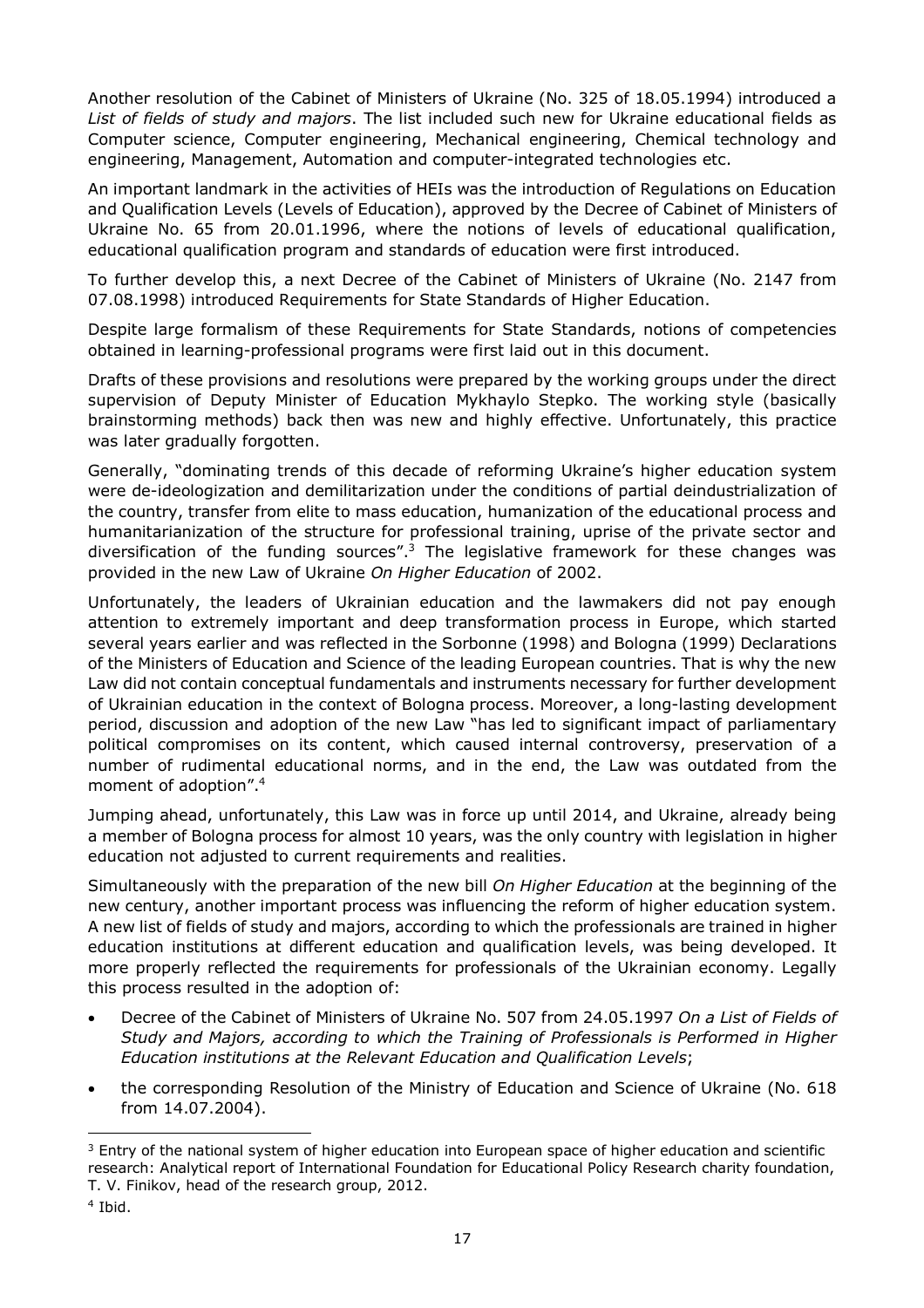Despite the fact that during the following years certain changes were made in the list, it became the foundation for the development of the new higher education standards.

The new list with its quantitative indicators generally corresponded to its legal equivalents in other countries, where such lists were defined by the state. The number of fields of study for bachelor's program was close to 80 (in Poland back at that time there were about 100 fields of study), and the number of majors for specialist and master's degrees reached 340. The obvious non-compliance with foreign examples was that the list (especially in terms of fields of study) was approved on the level of the Cabinet of Ministers, which severely restricted opportunities for the timely follow-up of the needs in the labor market and making necessary amendments (for instance, in Poland the list of fields of study was approved by the Ministry of Science and Higher Education, and the titles of the majors were approved by the academic board of the faculty). The following five or six years were dedicated to the development of the standards, which were finalized by 2004, approved by the corresponding Decree of the Ministry of Education and Science and were supposed to be introduced starting academic year 2005/2006.

But the plan did not fully work out. Bologna process came to Ukraine, and after the Orange Revolution the management of the line Ministry changed and decided on new priorities for higher education reforms.

#### **Bologna Process and its influence on education reforms in Ukraine**

Joining the Bologna process and introducing its major goals and instruments into the national higher education system was not an easy process for Ukraine. In 1999 Ukraine missed the chance to become one of the co-founders of Bologna process simply by putting a signature. The reasons remain unknown to the wider audience. The application to join was only submitted at the Berlin Conference of Education Ministers in 2003. Unfortunately, Ukraine was not accepted immediately, that is why it had to go through a hectic preparation process for two years, which included numerous conferences, visits of "Bologna experts", active propaganda campaign in the press and on TV.

All this led to the situation where the idea of Ukraine not being ready to join Eurointegration process got stuck in the minds of the higher education leaders and HEI representatives. It was thus believed that we had to quickly fulfil a certain externally developed action plan, as without its implementation we would be unable to join the European educational and scientific community. This need to fulfil the program without its proper critical analysis and broad public discussion stayed in minds also after the Bergen Conference in 2005, when Ukraine finally joined the Bologna process. The next couple of "reform" years led to a rapid drop in education quality, disastrous bureaucratization strengthening, and persistent objection of most professors and students both to modernization activities and Bologna process in general.

Here are two examples.

In the beginning of 2005 a newly appointed Minister of Education and Science, Stanislav Nikolaienko, announced that yet another "Bologna commission" had made a remark to Ukraine saying that we have too many fields of study and majors, and that must be fixed immediately. A task was set to reduce the number of fields of study twice (!), and respectively to decrease the number of majors. To remind you, at that moment the new higher education standards had already been adopted, and many HEIs implemented internal structural reforms according to the new List. However, the decision was made and the process started. Lobbyism, protectionism, and non-transparency, which accompanied the process of "cutting", led to increasing the number of bachelor's degree programs (fields of study) to over 140, and majors to about 500. This offset the work done in previous years over developing the standards and caused their absence today. Many view this "reform" as the biggest harm to Ukraine's higher education over the last years.

The second example relates to the introduction of the European Credit Transfer and Accumulation System (ECTS), which, as is known, is one of the key elements of the Bologna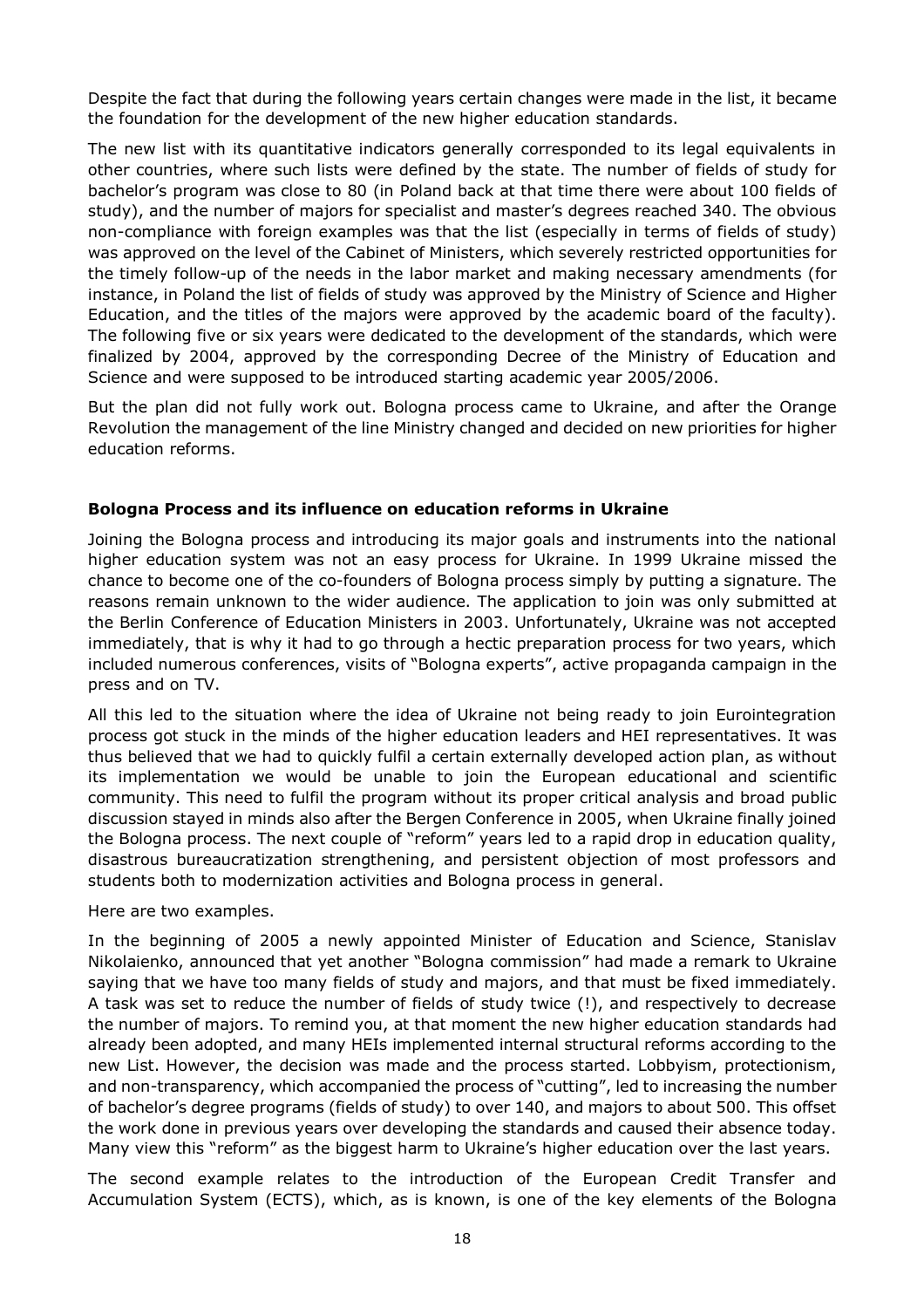process. Unexpectedly, instead of carefully studying the necessary legal framework and procedural guidelines, devising the system for training ECTS coordinators at HEI and faculty levels, officials of the Ministry of Education and Science and representatives from several universities developed and forcedly introduced (Decree of the Ministry of Education and Science No. 774 from 30.12.2005) credit-modular system of the education process (KMSoEP) in all HEIs. "Adaptation of the ECTS ideas to the system of Ukraine's higher education" was mentioned in the corresponding Temporary regulations of 2004 to make it look "European".

Nobody was stopped either by the lack of anything in common between "organization of educational process" and "transfer and accumulation of credits" or the absurdity of the "creditmodular system" term. According to ECTS glossary, a module is a kind of a synonym to course unit, while credit is a unit of measurement of module workload: a module must have associated credits. Therefore the term "credit-modular" is similar in semantic structure to "hour-timely" or "meter-lengthy". The terminology not in line with generally accepted in Bologna process was introduced. Modules started to be interpreted as a time measure: breaking semester into two modules; the new term "content module" as part of a subject appeared; content modules started to be assessed independently; it became possible to get a mark for the term without taking it. There appeared universities where it is possible to graduate with honours without having even once passed an exam to a professor. There is no point in even mentioning the mayhem of bureaucratization which accompanied the process of "ECTS ideas adaptation": all professors, for instance, remember the requirement to put marks into the academic transcripts in three scales at once — institutional 100-point, national 4-point and ECTS scale (7 grades). Individual protests were stopped from the top with the statement about "improving higher education quality, competitiveness of the graduates and prestige of the national higher education", and the most important thing — "requirements of the Bologna process".

The KMSoEP appeared to be extremely enduring. Even the introduction of the real ECTS by new heads of the Ministry of Education and Science in 2009 did not change the situation. Moreover, Decree of the Ministry of Science and Education No. 943 from 16.10.2009 *On the Introduction of ECTS* had no mention regarding the KMSoEP. For this reason, the universities continued using KMSoEP, convinced that this is the ECTS. Only in September 2014, the Decree of the Ministry of Science and Education No. 1050 cancelled compulsory use of the KMSoEP, and corresponding explanation set the record [straight.](#page-18-0)<sup>5</sup>

Problems also accompanied the introduction of other instruments of Bologna process — Diploma Supplement, the European Standards and Guidelines for Quality Assurance in the European Higher Education Area (ESG), recognition of foreign qualifications, providing HEIs with academic autonomy etc.

It is, therefore, no wonder that the Ukrainian higher education system is still lagging behind the European Higher Education Area in terms of the level of real ECTS implementation, the introduction of competency-based approach and using learning outcomes while developing and implementing study programs.

The situation started to gradually improve in 2009. ECTS was introduced officially, a new concept of learning programs diversification on master's level appeared, a new bill on higher education, which had to take into account the reality of Bologna process was in development. But another change of leaders in the Ministry of Education and Science led to yet another change of priorities for higher education development, especially in the context of its regulatory environment.

In the beginning of 2010, those who were carefully studying priorities of reforming higher education declared in the program of economic reforms of the President of Ukraine, had their hopes up. Increasing financial independence of HEIs, development of a national system of quality assurance, legalization of endowment institute, profiling of educational programs and other relevant matters were mentioned among others. But real actions of Ministry of Education and

 $\overline{a}$ 

<span id="page-18-0"></span><sup>5</sup> [http://www.kmu.gov.ua/control/uk/publish/article?art\\_id=247627082&cat\\_id=248446171.](http://www.kmu.gov.ua/control/uk/publish/article?art_id=247627082&cat_id=248446171)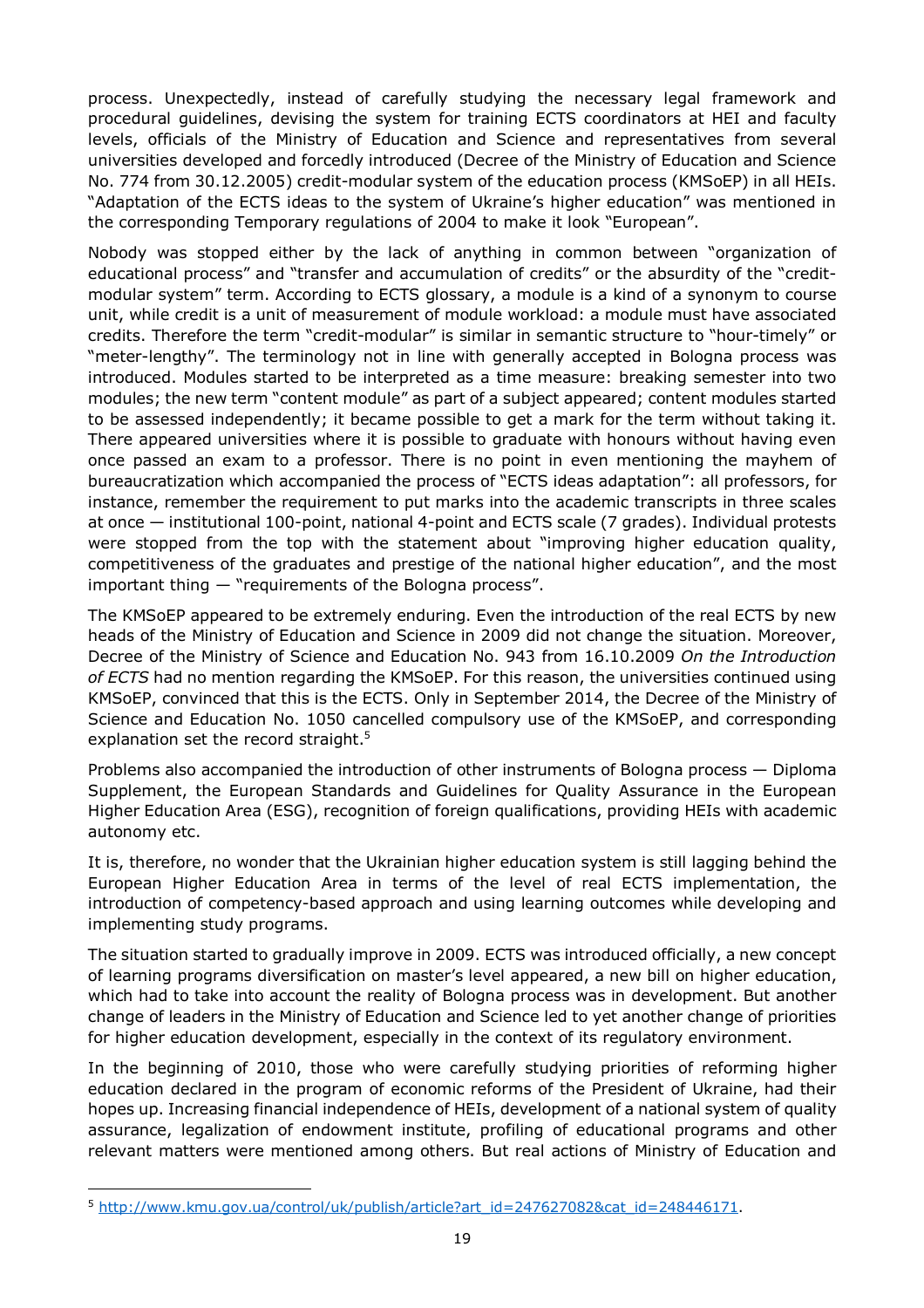Science quickly demonstrated that it is clearly too early for universities to hope for autonomy, introduction of a modern funding system, change of the education paradigm. Everything was done towards strengthening centralization, which was reflected in notorious draft law *On Higher Education* by MPs S. Kivalov, M. Soroka, H. Kaletnik.

Promotion of this bill followed the methods known back from the Soviet days. A meeting of the educators, who were chosen according to their loyalty to the governing bodies, in October 2011 with active pressure from the leaders of the Ministry of Education and Science showed support for the bill. But they could not ignore the negative reaction of many academic groups, students, international and national experts. And "resolved unanimously" definitely did not fit into the proclaimed presidential concept of reforms. For this reason, alternative Law drafts by the opposition and by the representative of the President in the Parliament appeared. As a result, Prime Minister had to create an independent working group under the supervision of Professor Mykhaylo Zgurovskiy, Rector of NTUU Kyiv Polytechnic Institute, for developing a new bill which would be supported by all parties.

However, heads of the Ministry of Education and other ministries continued to resist deregulation in higher education. The situation became a stalemate and only Revolution of Dignity resolved it. But this is a topic for a different discussion.

To ensure objectivity it is worth mentioning that during 2011–2013 there were also certain achievements, namely National Qualification Framework, adopted in 2011, development and publication of modern educational glossary, visible development of academic mobility. The Ministry of Education and Science was imposing substantial pressure on HEIs with the aim of developing their internationalization.

### **Conclusion**

Summing up the period of reforming higher education in Ukraine from 1991 to 2013, we can say the following: despite certain successes (Ukraine formally joined European Higher Education Area, certain instruments of the Bologna process were introduced, different aspects of internationalization of individual HEIs and higher education system, in general, grew stronger), education and science in Ukraine were not united, the third cycle of higher education (compatible with European programs of doctoral education) was not introduced, the idea of ECTS and competent-based approach did not get inside the process of creation and implementation of study programs, academic autonomy stayed a dream, no real steps for assuring higher education quality were taken. The gap between the Ukrainian national higher education system and EHEA was on the rise.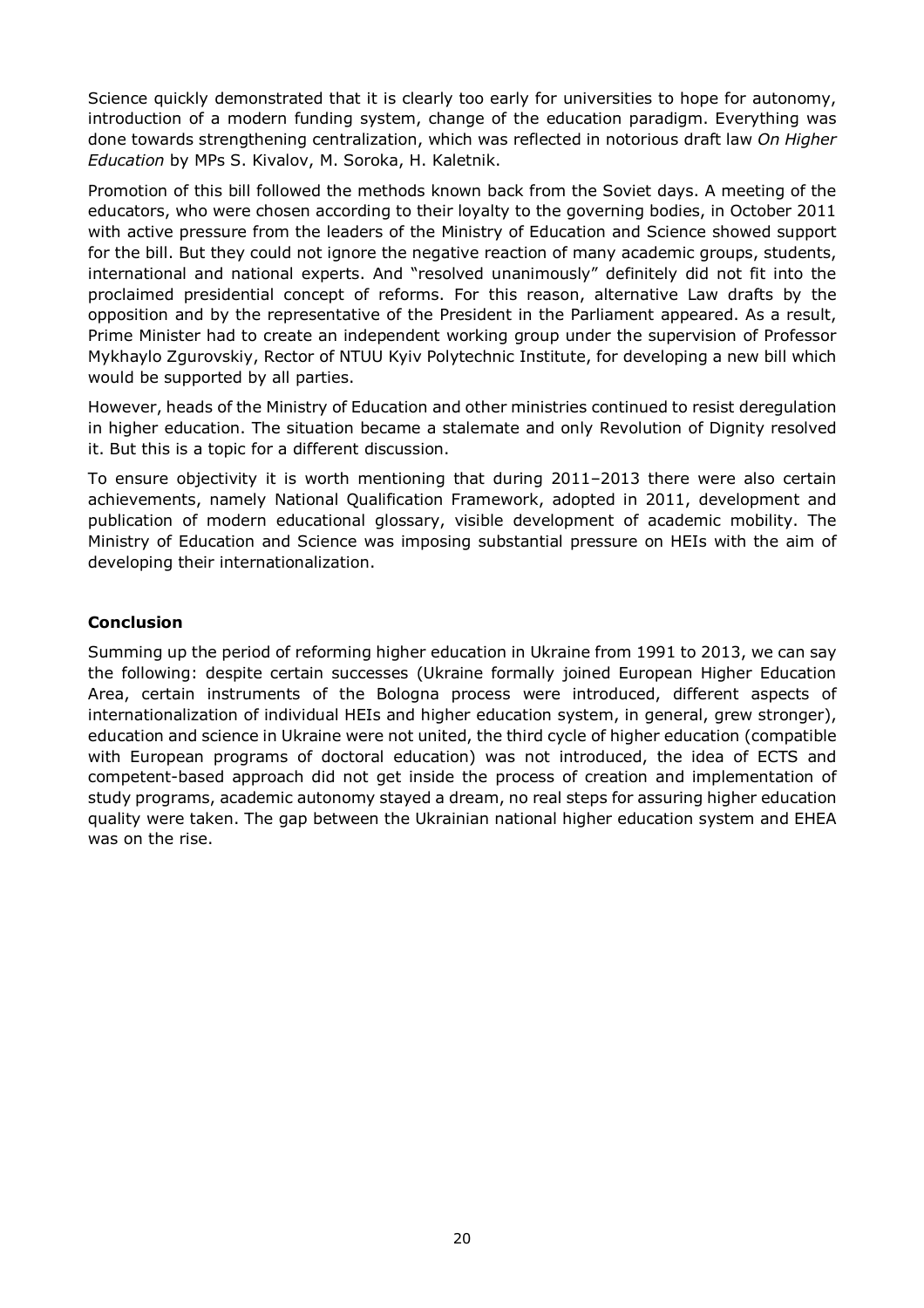### **Chapter 3**

What has been achieved by the third anniversary of the new Law on Higher Education?

### **Yevhen Nikolaiev**

### **Introduction**

The overall context of current large-scale changes in the Ukrainian higher education is designated by the process of implementing the provisions of the new version of the relevant law that came into force in fall [2014.](#page-20-0)<sup>6</sup> As of the middle of 2017, some novelties inscribed in it were already implemented; work on the implementation of the reform in several areas defined by law continues; implementation of some of the provisions is actively sabotaged. New challenges for higher education have arisen, and the current legislation has not yet provided a clear answer to them.

This chapter offers an overview and a brief expert evaluation of the main areas where implementation of the provisions of a new version of Law of Ukraine *On Higher Education* is taking place.

#### **New educational standards**

One of the most prominent innovations of the law is the modernization of approach towards creating standards of higher education. The Law *On higher education* states that "Standards of higher education are developed for every level of higher education within every major according to National Qualifications Framework…". They will include, among all else, a list of competencies of the graduate, outcomes of learning for a certain major and other components defined by the methodology of standards [preparation.](#page-20-1)<sup>7</sup>

Peculiarities of the new vision of the content of higher education standards:

- from now on the higher education standards will be developed not only for students but also for post-graduates;
- it is forbidden to define in the standards the concrete subjects and their credits, which the students (postgraduates) have to study, as this issue is now transferred to the autonomous competence of the HEIs;
- prominent misunderstandings and difficulties are caused by the issue of defining the content of competencies, which listeners of specific study programs obtain, formalization of the learning outcomes and corresponding indices, defining what subjects are aimed at creating certain competencies in students.

Transition to new standards of higher education calls for a review of the majors in which the students are trained: cut their number, and instead expand each of them. Before 2015 the master's students, for example, could choose among over 600 officially adopted [majors.](#page-20-2)<sup>8</sup> As a

<span id="page-20-0"></span> $\overline{a}$ <sup>6</sup> Law of Ukraine *On Higher Education* from 01.07.2014 No. 1556-VII. <http://zakon4.rada.gov.ua/laws/show/1556-18>.

<span id="page-20-1"></span><sup>7</sup> Law of Ukraine *On Higher Education*, article 10; Resolution of the Ministry of Eduсation and Science of Ukraine from 01.06.2016 No. 600 *On Approval and Implementation of Methodological Recommendations regarding Higher Education Standards Development*. [http://old.mon.gov.ua/ua/about](http://old.mon.gov.ua/ua/about-ministry/normative/5555-)ministry/normative/5555-.

<span id="page-20-2"></span><sup>8</sup> Resolution of the Cabinet of Ministers of Ukraine from 27.08.2010 No. 787 *On Approval of List of Fields of Study, in which Training of Specialist and Master's Program Professionals is Performed* (ceased to be in force). [http://zakon3.rada.gov.ua/laws/show/787-2010-п.](http://zakon3.rada.gov.ua/laws/show/787-2010-�)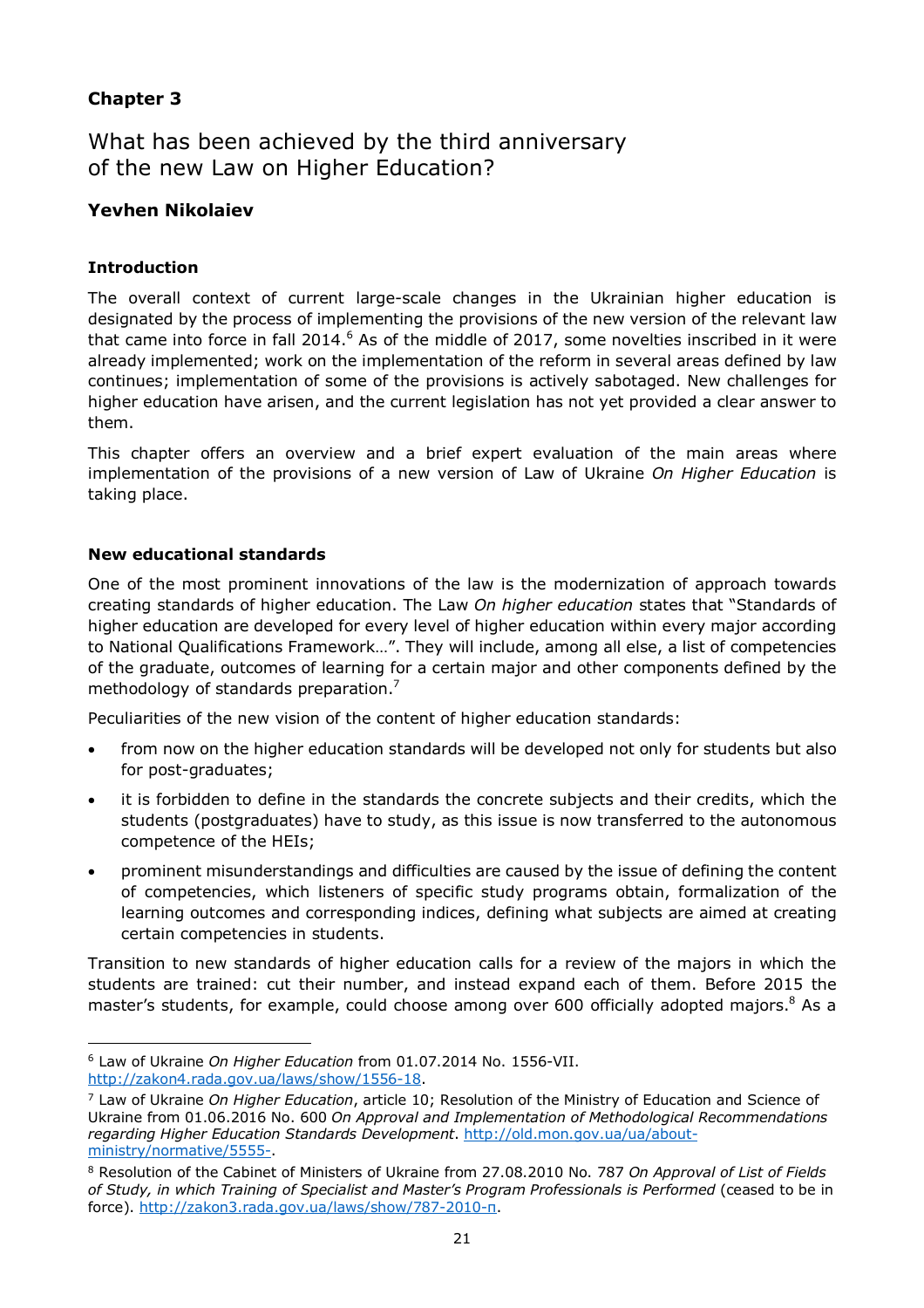result of adopting the new list of majors and making certain amendments to it, as of 01.04.2017 one can get a degree in 121 [majors](#page-21-0)<sup>9</sup> in Ukraine, which are the same for all levels of higher education (bachelor's, master's, doctorate).

This gives the universities an opportunity to get a license with a broader major and offer it in the framework of several different areas of study, which do not require getting an additional license (but the accreditation will be required, as it allows to issue a state-recognized diploma). However, this democratic novelty faced a lot of resistance, associated with the concerns of individual departments about "not finding their place" in the new list of majors and getting closed. Sometimes the problems really existed (for instance, degrees in geography and paediatrics "fell out" of the first version of the new list of majors). However, in most of the cases, resistance to "broad" fields of study was caused by the unwillingness of the teaching staff to compete in line with the criteria of the learning programs quality and attempts to instead lobby inclusion of their "narrow" field of study into the new list.

At the moment of writing this text, the new higher education standards for different fields of study are on different preparation stages, for more details see chapter 5 of this publication.

Creating a modern system of internal and external higher education quality assurance is closely connected to the development of new training standards, which is foreseen in the new edition of the Law *On Higher Education*. Other chapters of this publication are dedicated to the detailed analysis of this issue.

#### **Steps towards academic and financial autonomy of universities**

Alongside the right to freely form educational specializations within licensed fields of study and independently fill these programs with subjects, Ukrainian universities gained other rights that increase their academic autonomy.

For example, the practice of "stamping" (official approval of quality, which was given by the Ministry of Education and Science of Ukraine) university textbooks is cancelled. This procedure did not fulfil its function but caused procedural complications and additional expenses for authors. HEIs professors received a right to officially apply for and go on long-term educational trips, which expands academic mobility. HEIs will on their own recognize ("nostrificate") diplomas acquired by their staff, postgraduates, PhD students in foreign educational institutions, this procedure became much simpler. At the same time, such issues as hiring administrative staff and professors or, for example, rules for admission of applicants remain regulated by the state. The reporting system of the universities to the Ministry remains very bulky.

Academic autonomy in the area of higher education has to go hand-in-hand with financial autonomy. Unfortunately, since 2014 only one tangible innovation was introduced in the area of university finances (aside from changing rules of assigning scholarships, which does not have to do with the financial stability of the educational institutions). Universities obtained a right to open current accounts not only in the State Treasury but also in the state banks. This way technical obstacles to making payments are getting smaller. The opportunity of creating financial funds (endowments) by universities is enacted by legislation but is not implemented due to the lack of resources in Ukrainian economy to fill such funds.

However, officials declared the intention to change the funding principles in higher education. In 2015 a draft on a new system of HEIs funding was developed, but as of May 2017, it has not been adopted. The draft funding scheme suggests the following innovations:

 the state guarantees the HEIs funding of their educational activities from the state budget in the volume of 80% compared to previous year;

<span id="page-21-0"></span> $\overline{a}$ <sup>9</sup> Resolution of the Cabinet of Ministers of Ukraine from 29.04.2015 No. 266 *On Approval of List of Fields of Study and Majors in which HEIs Students are Trained.* [http://zakon3.rada.gov.ua/laws/show/266](http://zakon3.rada.gov.ua/laws/show/266-2015-�)- 2015-п.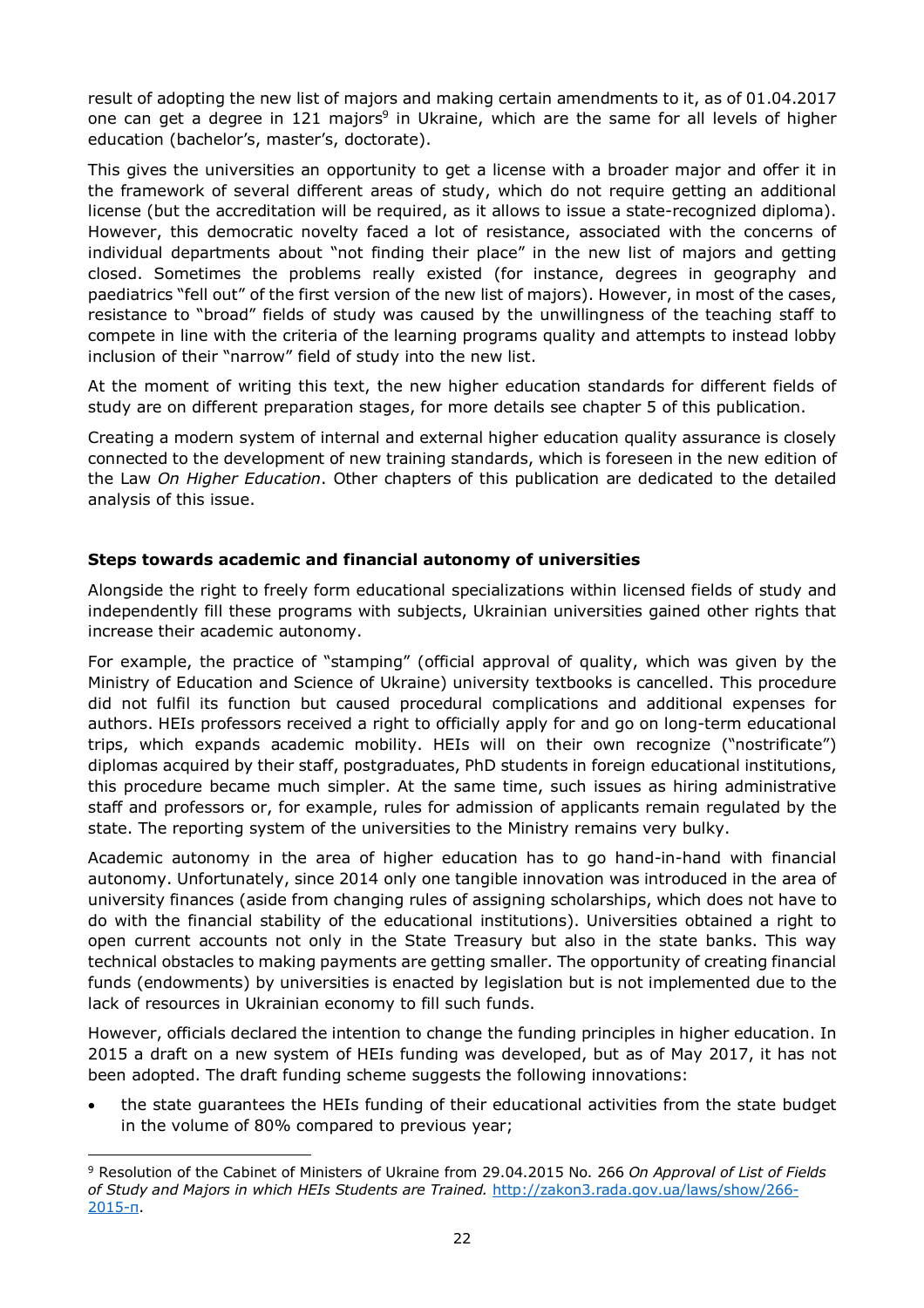- an HEI can receive additional budget funds for educational activities if it will demonstrate high performance according to the chosen set of indicators;
- as a result, state funding of unsuccessful HEIs will decrease by 20% compared to previous year, until it completely disappears, while successful HEIs will receive additional budget funds;
- creation and provision of separate funds for capital and social expenditures of HEIs is foreseen: over the last years the state did not fund capital expenditures of the HEIs; it is suggested to allocate funds for students' scholarships into the separate fund and transfer its administration to the Ministry of Social Policy.

However, the destiny of this draft is currently unclear, since "developing the concept of higher education funding reform" is mentioned as a task for the IV quarter of 2017 in the recently adopted plan of priority actions of the [government.](#page-22-0)<sup>10</sup>

### **Insufficient managerial changes**

The new Law changed the rules which regulate procedure and requirements regarding appointment to administrative positions in HEIs. According to the new rules:

- one person cannot occupy two administrative positions at once (rector, vice-rector, dean, head of the department);
- positions of rector, dean and head of the department are elective;
- one person taking an administrative position is limited by two terms, five years for each term;
- rector of the HEI is elected to the position through direct elections, where all educational research fellows and representatives of other staff and students of HEI can participate.

These changes, obviously, are aimed at an alteration of management verticals, created over many years by the same heads of numerous HEIs, at broader access to managerial positions, democratization of this component of universities' lives.

However, they appeared to be insufficient for the full achievement of these goals, as:

- we will be able to determine the results of limiting the number of terms for the same administrative position in HEIs only in 5–10 years;
- the algorithm of democratic rector elections by staff often leads to "conservative" candidate winning — the one who does not offer active HEI modernization program. A prominent and well-known case is the example of Eduard Rubin, who fulfilled the duties of the rector of the Kharkiv National University of Radioelectronics for over a year, attracted impressive international investments to university, cut the amount of corruption in the institution etc. However, (with involvement of the Ministry of Education and Science, which was actively against Mr Rubin winning and was not letting him participate in elections, which was appealed to court) he lost rector elections to the representatives of the previous management of this institution;
- there still exists an official requirement about scientific and teaching background of the candidates for administrative positions in HEIs, them having an academic degree and/or an academic rank. This makes potential management of a university or a faculty by a successful business representative, who could actively modernize educational institution, impossible or quite complicated;

<span id="page-22-0"></span> $\overline{a}$ <sup>10</sup> Resolution of the Cabinet of Ministers of Ukraine No. 275-p from 03.04.2017 *On Approval of Medium-Term Plan of Priority Actions for the Government till 2020 and Plan of Priority Actions for the Government for 2017*. <http://www.kmu.gov.ua/control/uk/cardnpd?docid=249935442>.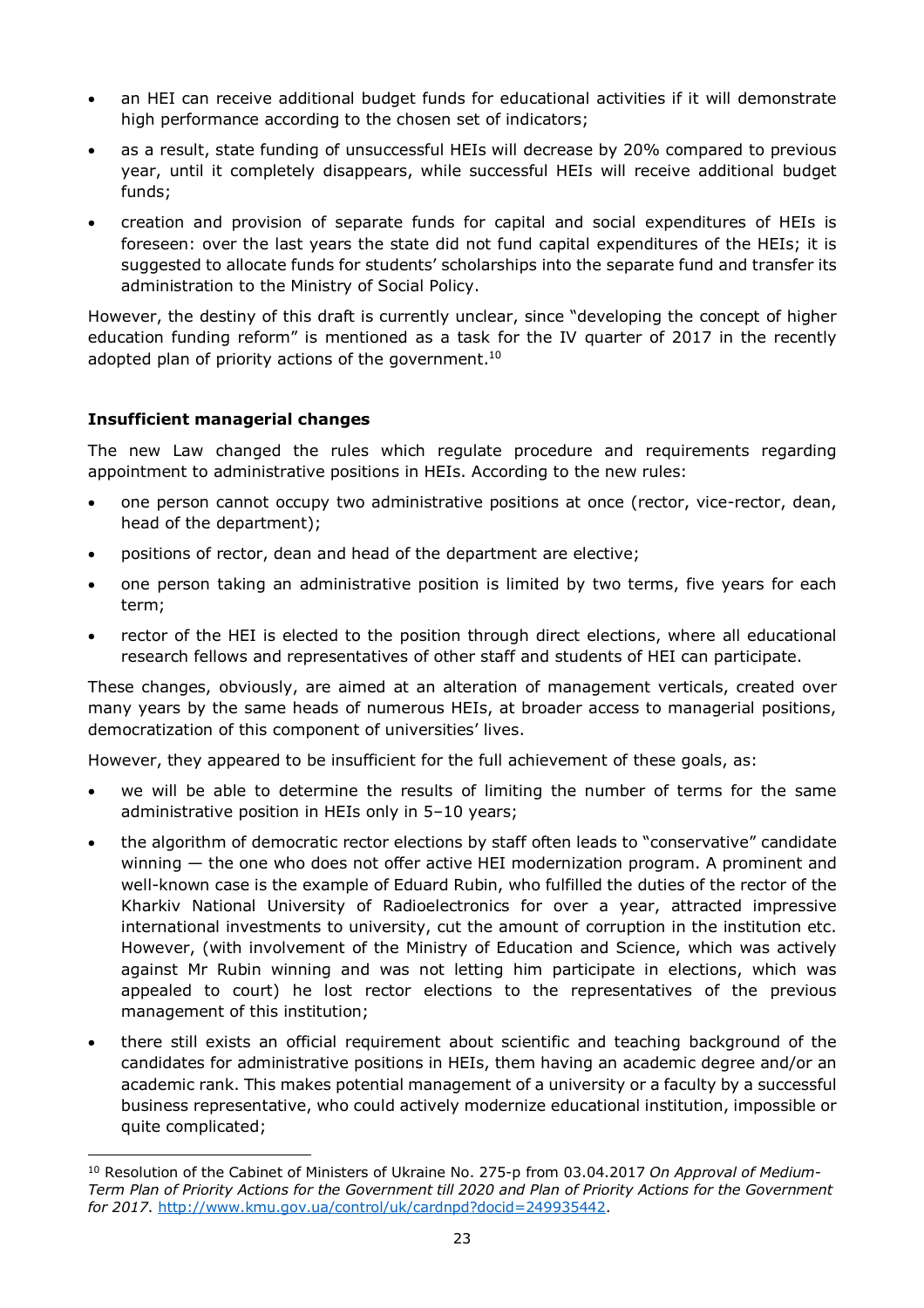• rectors have the majority of the powers that have to do with HEI management in their hands: for example, a decision of an academic board, which could act as a counterbalance to a rector, is given effect only by order of a rector, hence, cannot come into force without his personal consent. Currently, no ways of solving the problem of rectors' "mini-feudalism" have been suggested. There was a suggestion to create a position of the independent "financial secretary" of the HEI, who will be appointed by the Ministry of Education and Science, with financial powers delegated to them. However, such step according to Viktor Ohnevyuk, rector of one of the universities in Kyiv, $11$  will create conflicts between two "coheads" of the HEI, will only make the problem worse, instead of solving it.

### **New rules of awarding academic degrees**

Ukraine has a double system of formal recognition of the scientists' and professors' achievements. Besides the opportunity of defending two theses (Candidate of Sciences/PhD and Doctor of Sciences), the professors and researchers are aspiring to obtain two official academic degrees (the first one is of docent or senior researcher, the second one  $-$  of a full professor). Staying unique for the post-Soviet area, the system of official academic degrees plays both status and financial role (there is a law-guaranteed payment bonus in addition to the fixed salary for an academic degree).

The suggestion to cancel awarding official academic degrees because this practice does not exist in developed countries stays unimplemented. Instead in 2015 new requirements for applicants regarding award of an academic degree were developed, and implemented in the beginning of 2016. These requirements are more complicated and expensive for the degree-seeking person, as among others they presuppose:

- having an international certificate of English language of a level not lower than B2 in line with European Recommendation on Language Education (the price of exam begins at \$100, the price for preparing varies a lot, while the average salary of a Ukrainian professor is \$200–250 per month);
- persons seeking a professor degree can submit articles in English instead of certificate;
- having two or three research articles in journals that are indexed in scientometrical Scopus or Web of Science databases (Ukrainian researchers, especially in social and humanitarian studies, mostly do not know how to prepare articles in the format that complies with the requirements of high-quality international journals, where the publication is free of charge, whereas publication in low-quality journals, which are indexed in the above-mentioned databases, is expensive);
- internship, study or work experience in HEI of one of the OECD or EU member countries.

The obvious goal of the given criteria is expanding international network of Ukrainian educators. These requirements were met both with approval (taking into account focus on improving the international competitiveness of Ukrainian researcher[s\),](#page-23-1) <sup>12</sup> and criticism (due to financial redundancy, the absence of such requirements for those who obtained academic degree earlier, discrimination of persons who have command of a different foreign language other than Englis[h\).](#page-23-2)<sup>13</sup> From the beginning of March 2017, the requirements were somewhat relaxed. It is allowed to provide the certificate, proving the command of the official language of any EU

<span id="page-23-0"></span> $\overline{a}$ <sup>11</sup> [http://vnz.org.ua/novyny/osvita/10034-rektory-proty-vidminy-yih-odnoosibnogo-keruvannja-v](http://vnz.org.ua/novyny/osvita/10034-rektory-proty-vidminy-yih-odnoosibnogo-keruvannja-v-universytetah)universytetah

<span id="page-23-1"></span> $12$  Khalavka Yu. Docent is not as scary as it sounds. Ukrainska Pravda: Zhyttia, 01.09.2016. <https://life.pravda.com.ua/columns/2016/09/1/217490/>

<span id="page-23-2"></span> $13$  Nikolaiev Ye. How should academic degrees be awarded in Ukraine?  $-$  Kyiv : European Information and Research Center, August 2016. 48 p.

<http://euinfocenter.rada.gov.ua/uploads/documents/28990.pdf>.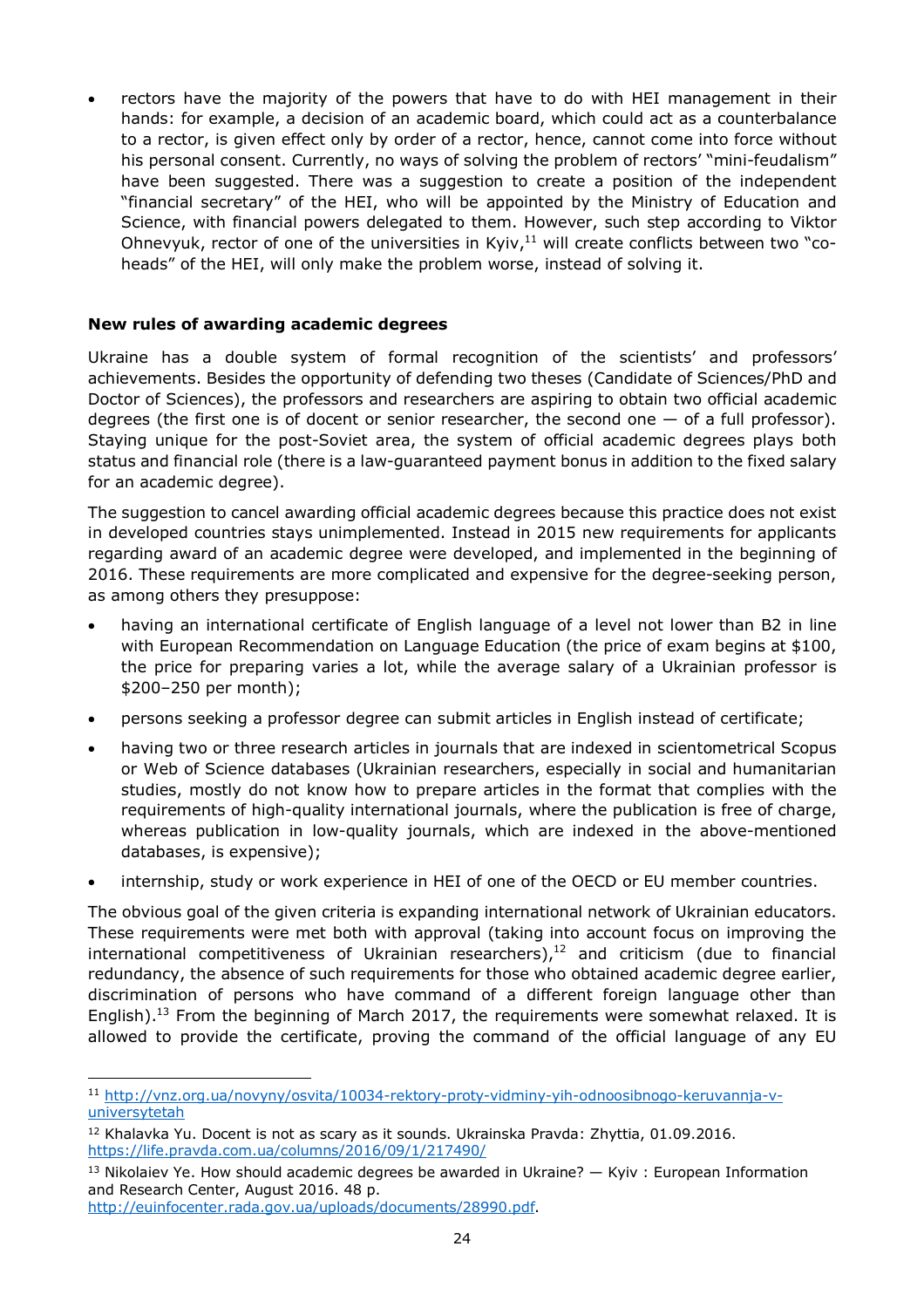member country or substitute it with other certificates, connected with usage of foreign language, or submit a certain amount of research articles, written in foreign language. The number of required "international" research articles is decreased from three for professor degree and from two for associate professor and senior researcher to two and one article respectively.

New requirements quite obviously had a negative impact on the number of new academic degrees obtained. How strong was this impact? Table 3.1 shows the drop in the number of "awardees" of the academic degree during the first year of the new requirements of ten (for the "senior" degree of full professor) to forty (for the "junior" degrees) times compared to the pattern of the previous years. The questions arise, as to why in 2016 the number of professor degrees obtained was almost the same as docent degrees, while in the previous years there were 5 new docents for each full professor. Such questions are helpful for justification of ways for further improvement of the academic degree awarding system, and the answers to them require additional research.

|                         | Number of the received academic degrees, persons |      |      |         |                          |           | Recipients of                                      |
|-------------------------|--------------------------------------------------|------|------|---------|--------------------------|-----------|----------------------------------------------------|
| Academic degree         | 2012                                             | 2013 | 2014 | $2015*$ | average for<br>2012-2015 | $2016***$ | degrees in 2016<br>compared to<br>avg. for 2012-15 |
| full professor          | 701                                              | 727  | 959  | 1427    | 953                      | 104       | 10,9%                                              |
| docent                  | 3562                                             | 3618 | 4127 | 6124    | 4357                     | 109       | 2,5%                                               |
| senior<br>researcher*** | 322                                              | 378  | 324  | 722     | 436                      | 18        | 4,1%                                               |
| Total                   | 4585                                             | 4723 | 5410 | 8273    | 5747                     | 231       | 4,0%                                               |

Table 3.1. **Number of the academic degree recipients in 2012–2016**

\* Including persons, who were awarded academic degree by the Ministry of Education and Science on 25.02.2016 according to the "old" rules.

\*\* Academic degrees awarded according to the "new" rules over the 12-months period from May 2016 till April 2017 both inclusive.

\*\*\* Name before  $2015 -$  "senior research fellow".

The table is drawn according to the published decrees of the Ministry of Education and Science on awarding academic degrees. Minor inaccuracies are possible due to the monotonous process of mechanical calculation. The Ministry of Education and Science of Ukraine reports in letter No. 1/11-10997 from 12.08.2016 about the number of the obtainers of professor degree in 2012–2015 higher by 6–9% compared to the data in the table.

#### **Postgraduate education according to European rules**

Beginning fall 2016 Ukraine has started admission of postgraduates — future Doctors of Philosophy, and not candidates of science  $-$  in line with the new structured educational programs. This step changes the training of young scientists from the post-Soviet to the modern European rules.

Training of candidates of science in post-soviet postgraduate programs offered a small (sometimes formal or bogus) training program for a postgraduate student in three subjects of the "candidate minimum" (philosophy, foreign language, and major subject) and conducting research in the form of a thesis. Structured educational programs for the training of philosophy doctors according to "Western" standards were first introduced by Kyiv-Mohyla Academy (NaUKMA) in Ukraine in 2006–2008 with the assistance of European Commission TEMPUS/Tacis program. Based on the outcomes of learning and thesis defence in the Doctoral School, NaUKMA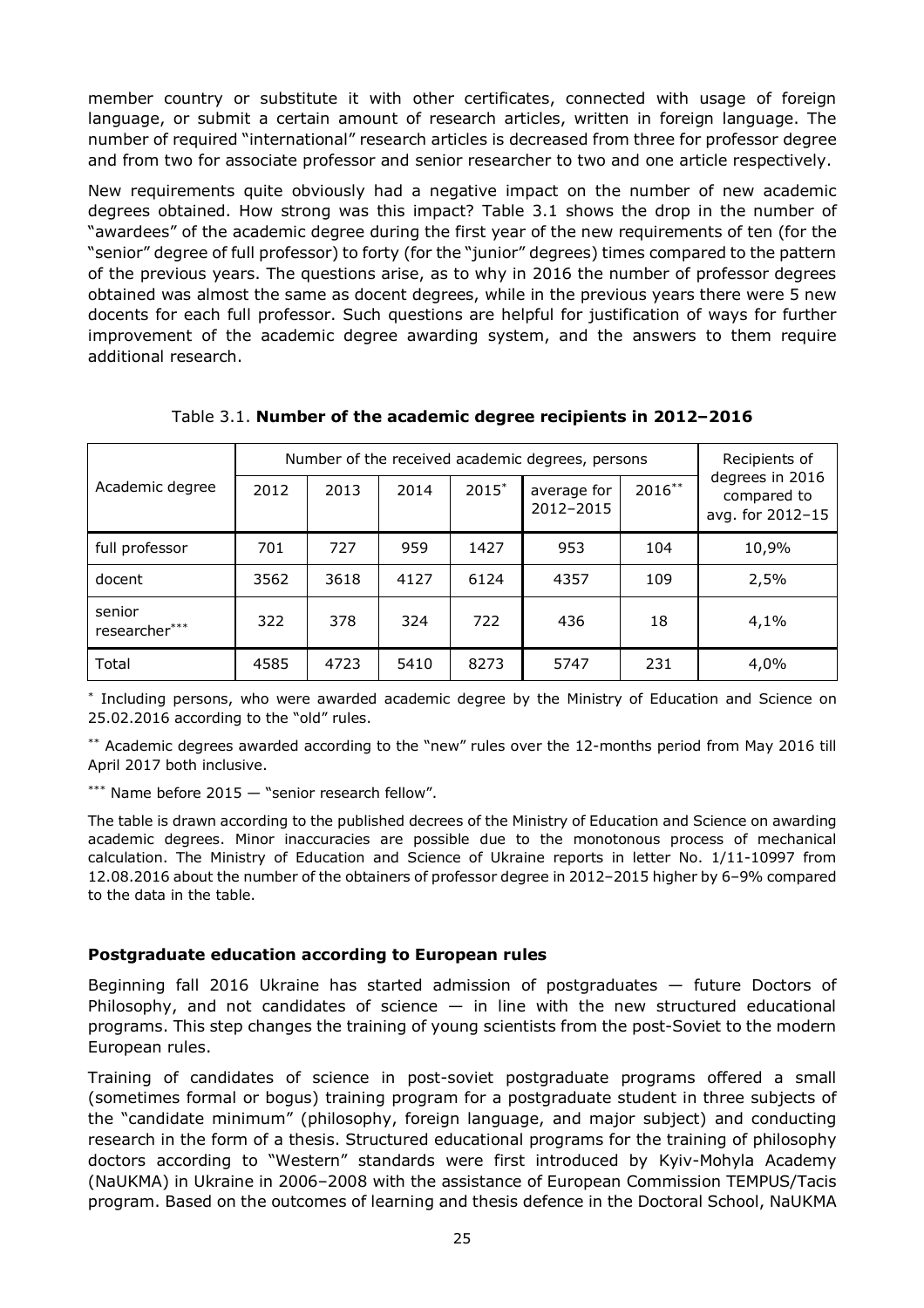issues its own Diploma, which is recognized abroad, but until recently was outside Ukrainian legal [field.](#page-25-0) 14

This system underwent changes. From now on education for obtaining PhD degree presupposes:

- the need for higher education institution or academic institution to get a license for its postgraduate programs;
- prohibition to defend the PhD thesis without studying in the postgraduate program (there is an exception only for HEI professors and research staff members), which will lessen the possibility of theses defence by persons not involved in the scientific process (public officials, politicians, businessmen etc.). As a rule, such persons defend a thesis that was ghostwritten on a by-order basis for them;
- the presence of the educational component of postgraduates training in the amount of 30–60 ECTS credits (an equivalent of one to two full semesters of education). The content of educational component will be defined by decision of the institution with operating postgraduate programs, considering future standards of higher education;
- opportunity of defending PhD thesis in one-time boards, gathered especially for this defense, which in general complies with international practice (however, regulatory creation of such board is controversial as of today, as, for example, the thesis committee will include both "official opponents", who will study the text of the thesis, and several researchers, who are not obliged to read the thesis text);
- the Ministry of Education and Science plans to create a special national online repository (internet-archive), where all theses defended in Ukraine will be saved and (possibly) will be available on open access, with the exception of classified works;
- extending the duration of postgraduate programs from three to four years;
- university or academic institution will award PhD degree on its own, this decision will not require approval from the public authority (before 2010 this function was fulfilled by the Higher Attestation Commission of Ukraine; in 2010 the Higher Attestation Commission was dissolved, and approval of corresponding decisions was delegated to the Department for Staff Attestation of the relevant ministry, formed mainly from the staff of the ex- Higher Attestation Commission).

At the same time, there are quite a few tasks on the agenda, which have to be implemented for raising the quality of all postgraduate programs in Ukraine to a decent level. In my opinion, they are the following:

- eliminating corruption factors in the procedures of theses defence;
- providing a reliably high level of knowledge of the leading foreign languages (English and others) by young Ukrainian scientists and university professors;
- a fundamental change of currently acting requirements to postgraduates' publications regarding the need to be printed in the Ukrainian so-called "approved by the Ministry" scientific journals, where usually low-quality or no-quality research articles are published, since most of these journals do not conduct a peer review of submitted papers;
- simplification of incredibly complicated thesis technical requirements, which are incompatible with international rules and traditions, for text layout, lists of references (this is already partially implemented);
- introducing an effective, rather than a declarative policy of plagiarism prevention in research; development of operational sanctions system;

<span id="page-25-0"></span> $\overline{a}$ <sup>14</sup> Nikolaiev Ye. How can Ukraine create a modern system for training Doctors of Philosophy? Кyiv, European Information and Research Center, p. 11. <http://euinfocenter.rada.gov.ua/uploads/documents/28851.pdf>.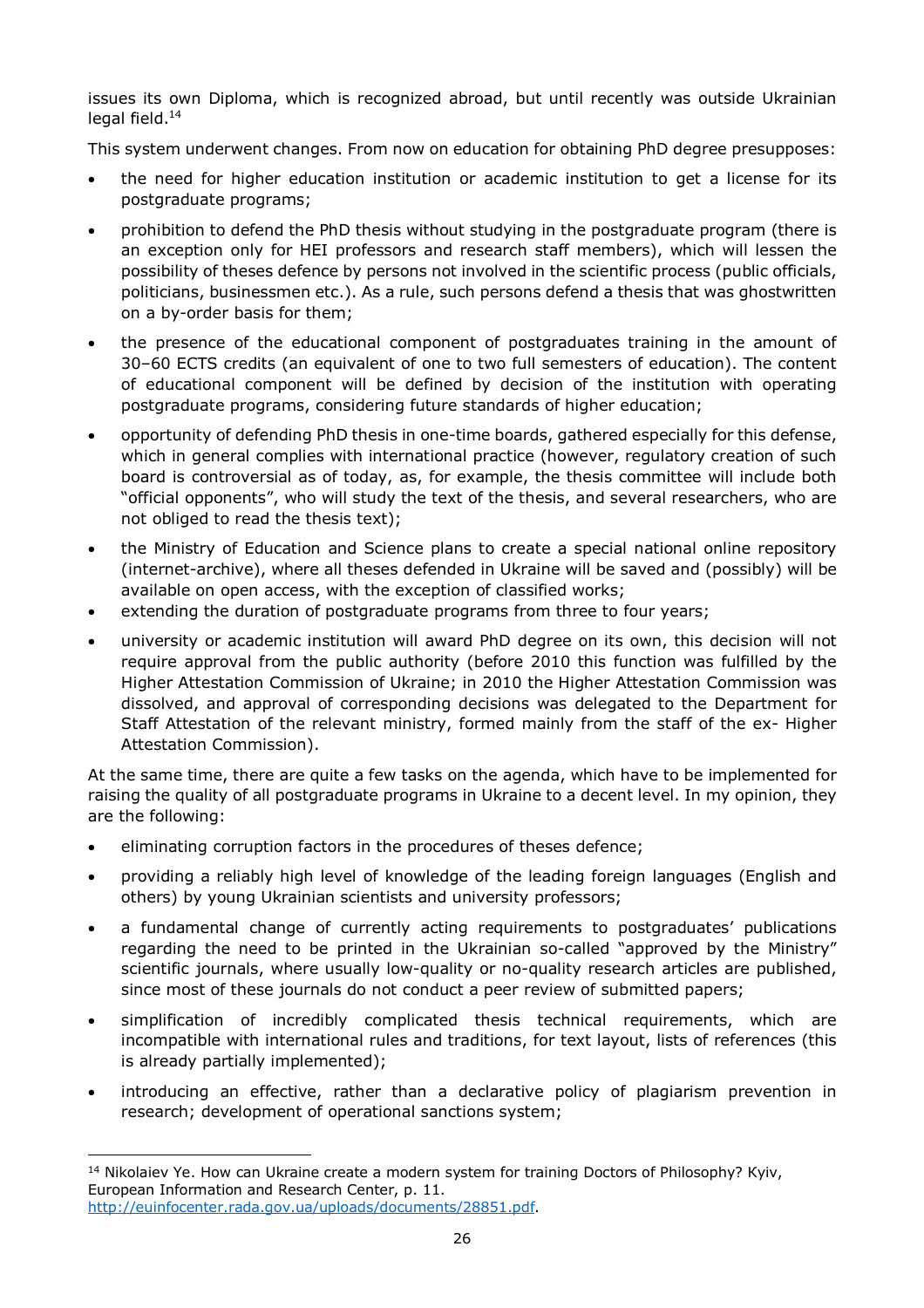- making a shorter list of documents and procedures necessary for thesis defence, which have nothing to do with its scientific value (namely, certificates of the implementation of the research results, abstract of the thesis and its reviews, taking shorthand notes during thesis defence, paid publication of the official announcement about thesis defence);
- opportunity to prepare thesis research only in the English language, without the Ukrainian version (attempts to include this option into regulatory documents are facing active resistance from certain stakeholders);
- providing international academic mobility (several months of the internships abroad) as a compulsory component of postgraduate training;
- implementing most of the European principles for postgraduates training, set forth in Salzburg I,<sup>[15](#page-26-0)</sup> 2005 and Salzburg II,<sup>[16](#page-26-1)</sup> 2010 recommendations.

### **Briefly about other issues**

Recently there have been plenty of less notable but no less important trends in higher education.

Namely, the notion of academic integrity did not exist in Ukrainian academic discussions prior to 2015, but now it is already "loud". Information field and academic environment are full of events dedicated to the promotion of academic integrity, pressure on officials in whose theses plagiarism was detected, the creation of the negative attitude to this phenomenon. There are round tables, trainings and conferences on these issues, all these are paving the way towards the improvement of education and science area. Unfortunately, now one can sense certain unwillingness or fear of the line ministry to actively join these discussions and events.

The student community is sometimes ignored, but sometimes it gets active and achieves solutions for the most critical issues of its educational institution. The most remarkable conflicts due to this are mentioned in another chapter of this publication, while I would like to draw attention to the potential aggravation of disputes between the student self-government bodies and student unions. The new law raised the status of the student self-government, made their creation in HEIs compulsory, provided them with advisory functions and guarantees (unlike decisions of the administration of separate HEIs) certain financial support of their activities. At the same time, when student self-government receives officially recognized status, there is a question about the role and meaning of student unions, which according to the law are not considered student self-government bodies. On the level of the first argument, a union is an instrument of collective protection of the employee rights in behalf of an employer. However, HEI is not the employer of its students. The second problem here is the widespread practice of professors or other older persons becoming heads of the student unions, basically removing students from the control of their own organization. The third problem is that conflicts between two structures are not theoretic, but rather unavoidable. For example, in my university there already was quite a serious conflict between the student union and student academic council on the grounds of sharing powers, areas of work and financial flows. Thus, the issue of modernizing the logics of student unions awaits its denotation on the reform agenda.

Beginning 2017 the new rules for scholarships allocation are in force. Now to receive academic scholarship it is not necessary to get average "good" grade at the end-of-term exam, without "unsatisfactory" grades, but get to the top of the ranking of academic performance among all the students of one's faculty and course year. Internal university civic activities add points. The

<span id="page-26-1"></span>[http://www.eua.be/eua/jsp/en/upload/Doctoral\\_Programmes\\_Project\\_Report.1129285328581.pdf](http://www.eua.be/eua/jsp/en/upload/Doctoral_Programmes_Project_Report.1129285328581.pdf). <sup>16</sup> Salzburg II Recommendations. European Universities' Achievements since 2005 in Implementing the Salzburg Principles. [http://www.eua.be/Libraries/publications-homepage](http://www.eua.be/Libraries/publications-homepage-list/Salzburg_II_Recommendations)list/Salzburg\_II\_Recommendations.

<span id="page-26-0"></span> $\overline{a}$ <sup>15</sup> Doctoral Programmes for the European Knowledge Society: Final Report of the European University Association.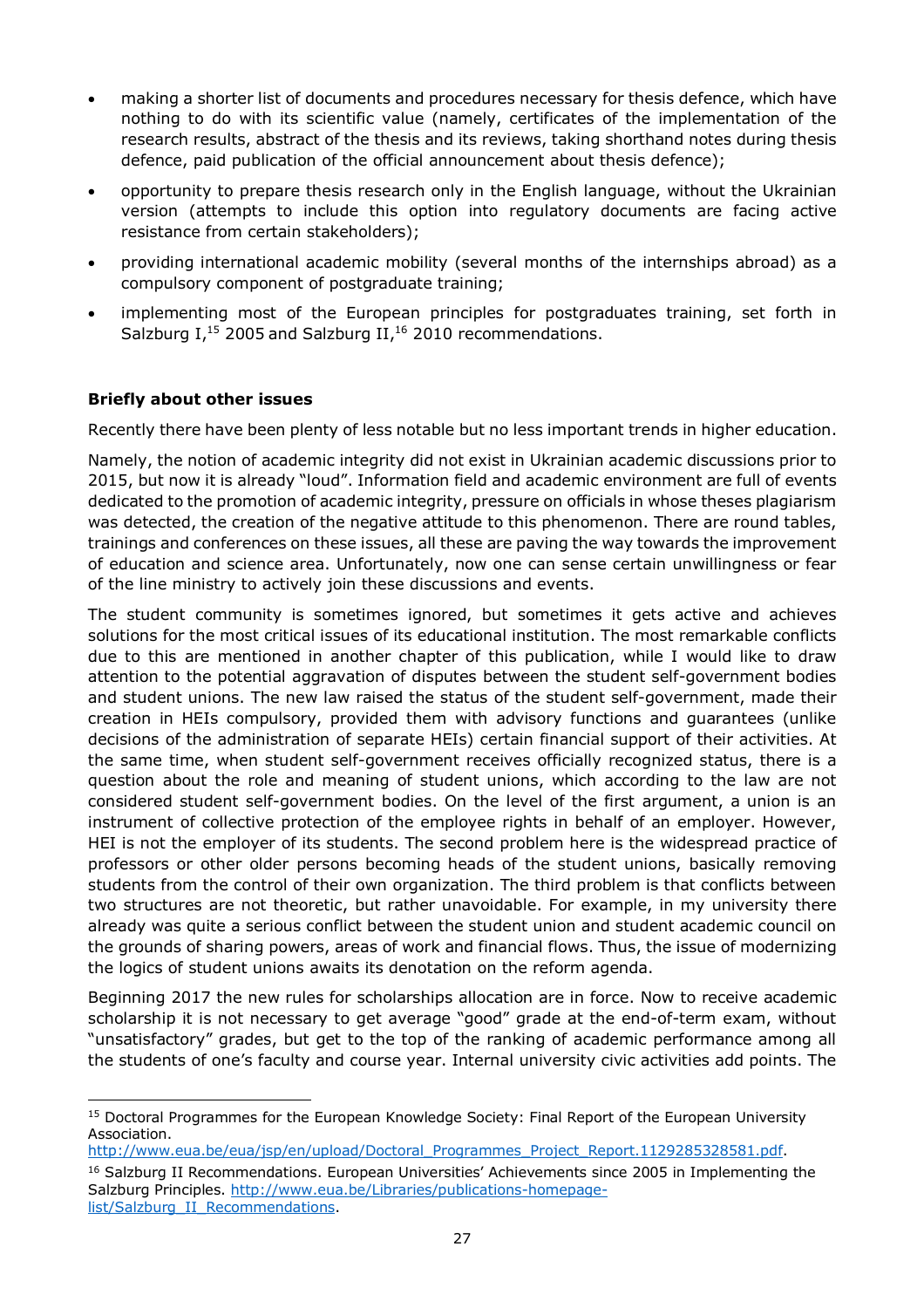amount of the scholarship has increased from 810 to 1100–1450 UAH (\$40–55) per month, while the number of scholarship receivers was reduced approximately to half. Now the student cannot forecast receiving a scholarship for the next semester, no matter how good they are at studying.

The specialist's degree, which mainly duplicated master's degree is cancelled. Diplomas of these two degrees had identical official status. On the other hand, despite the international practice, Bachelor's diploma is not perceived as completed higher education, and there is no progress regarding this issue.

### **Conclusion**

Despite a widespread opinion, higher education area is undergoing substantial changes. The legal innovations created in this area in 2014 are not always implemented as we desire them to be. However, changes in one of the most conservative spheres of life can be rapid only under a strictly authoritarian political regime. The current reform has the opposite logics of gradual refusal from the intense pressure of authorities on education.

What is next? There is a narrow and a broad agenda.

Narrow agenda in higher education is a soft compromise among all of the stakeholders and the Ministry of Education and Science of Ukraine, where the ministry has decided to avoid tough areas of work. This agenda is mentioned in the government action plan as an intention during 2017 to approve the newly developed educational standards, create internet archive of the academic texts and theses (this is mainly a technical issue and not a political one), increase the scale of using external entrance exam while applying for Master's in Law program and (again?) develop (but not to approve and implement!) a concept for funding reform in higher education.

The Ministry of Education and Science sees only one goal in the area of higher education till 2020 — assuring its quality. This goal is vaguely described as "creation of new learning programs according to the new standards of higher education; increasing level and optimizing the results of scientific and academic activities, supporting the process of establishment of the academic integrity of higher education institutions and academic institutions", which "is in line with goals of the Association Agreement" of Ukraine and European [Union.](#page-27-0)<sup>17</sup>

The broad agenda includes solving other problems. The practicality of the state funding for pseudo-universities, which do not assure the minimum level of education quality; selling marks; unacceptable living conditions in many of the dormitories. Excessive massification of the higher education (according to the data by World Bank, Ukraine is number seven in Europe and number 14 in the world in the percentage of students among the whole population of the corresponding age group). The result is having a student status and later obtaining a diploma by tens of thousands of people, who cannot study at least on the minimum level. Minimum scale of attracting foreign grant resources in higher education and almost complete lack of Ukrainian funds and grant programs in this area should be addressed, etc.

Finally, the country manages to implement a public and professional vision of the future development of university education in a conceptually new law roughly once in ten years. We have already covered almost a third part of another cycle. Presently, from the middle of this tenyear cycle, the establishment of the principles for the next absolutely different steps in education will commence.

<span id="page-27-0"></span> $\overline{a}$ <sup>17</sup> Resolution of the Cabinet of Ministers of Ukraine No. 275-p from 03.04.2017 *On Approval*….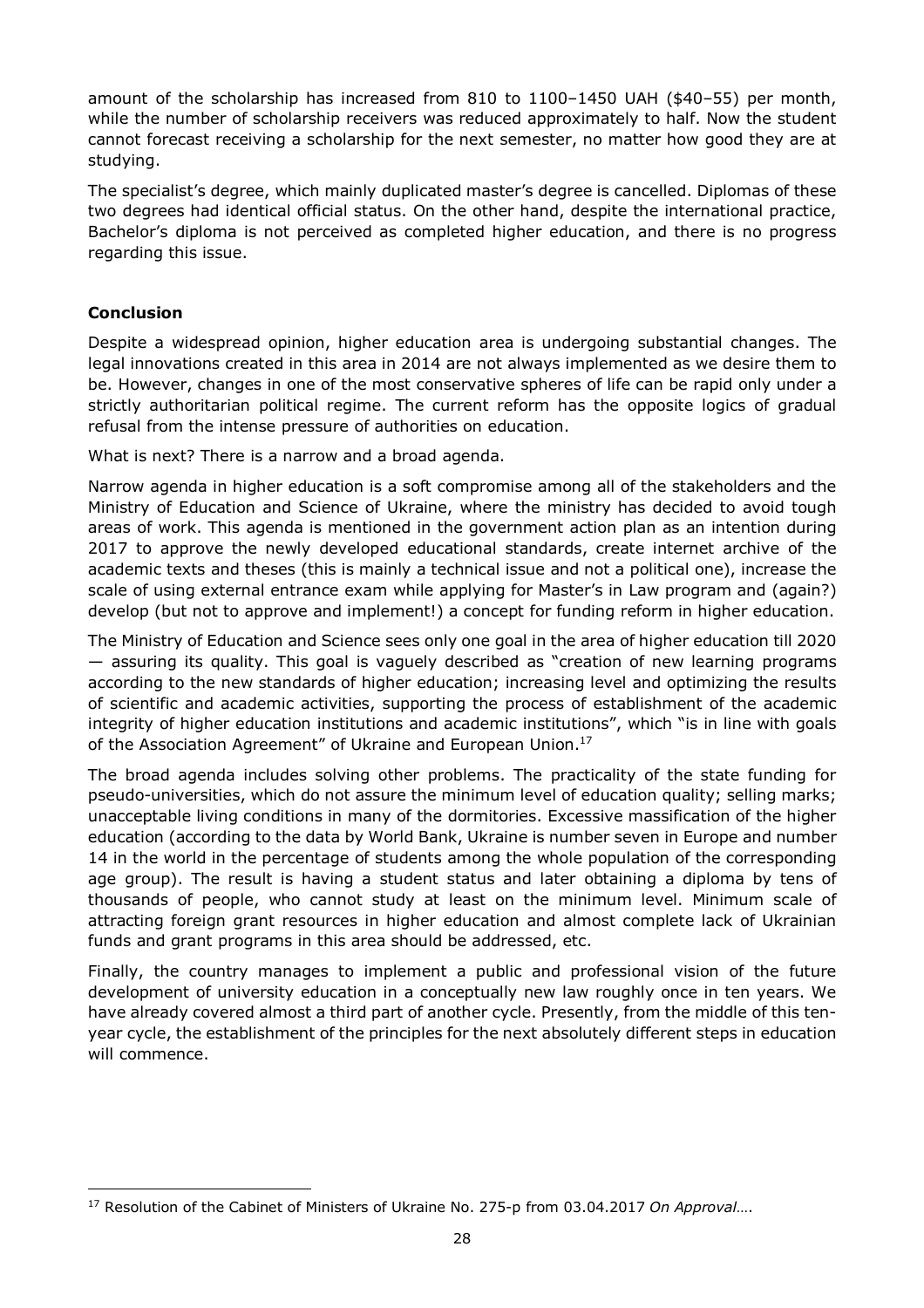### **Chapter 4**

Internal quality assurance system in Ukrainian higher education: adopting the European Standards and Guidelines

### **Oleksandr Dluhopolskyi**

### **Introduction**

In the context of painful but inevitable reforms in Ukrainian higher education, its quality, which was not attracting special attention for quite a while, becomes crucial. Constant competition between both Ukrainian and international HEIs for the students, demographic crisis and low life quality of the majority of Ukrainian citizens inspire universities to look the internationally tested and modern of improving the learning process and activities. The strategic goal of Ukrainian universities today must be the creation of efficient internal systems of quality assurance, which would aim at constantly improving education quality and activities in HEIs.

### **European guidelines on the internal system of higher education quality assurance**

According to the European Standards and Guidelines for Quality Assurance in the European Higher Education Area (ESG)<sup>[18](#page-28-0)</sup> adopted at the Ministerial conference in Yerevan on May 14-15, 2015, standards and guidelines regarding internal quality assurance cover 10 key blocks, provided in table 4.1.

### **Ukrainian context of higher education quality assurance**

Let us analyse the compliance with these guidelines of the present system of Ukrainian higher education in the context of developing its internal system of quality assurance.

Considering the first quideline  $-$  policy for quality assurance  $-$  we should acknowledge that in most HEIs in Ukraine function formal systems of quality assurance in the form of commissions, supervised by the authorised executives (heads or relevant vice-rectors). However, not all of the stakeholders take upon themselves the duties of quality assurance. There exist problems of compliance with guidelines of academic integrity and eliminating manifestations of academic cheating, providing autonomy of the professors from administrative pressure, desire to preserve the existing status quo and corrupt&lobbying balance, exclude the "dissenters" from managerial vertical of the education institutions etc. External stakeholders are often not involved in the development of the study programs, as the desire of most heads of HEIs to keep the "old staff" defeats the desire to provide students with quality education and modern competencies, relevant both for the European and Ukrainian markets.

The second guideline — design and approval of study programs — is not yet implemented either. This delay is caused by mostly low quality of teaching staff in many HEIs, the unwillingness of many professors to develop their skills for working in new conditions, with new students, under new challenges for higher education system. Also crucial are fear of changes, the passivity of students about standing for their right to quality education, as well as the unwillingness of many heads of the HEIs to implement a real selective component of study programs, which can promote competition between the subjects and the professors, but, naturally, requires additional expenses.

<span id="page-28-0"></span> $\overline{a}$ <sup>18</sup> Standards and Guidelines for Quality Assurance in the European Higher Education Area (ESG). 2015. Brussels, Belgium.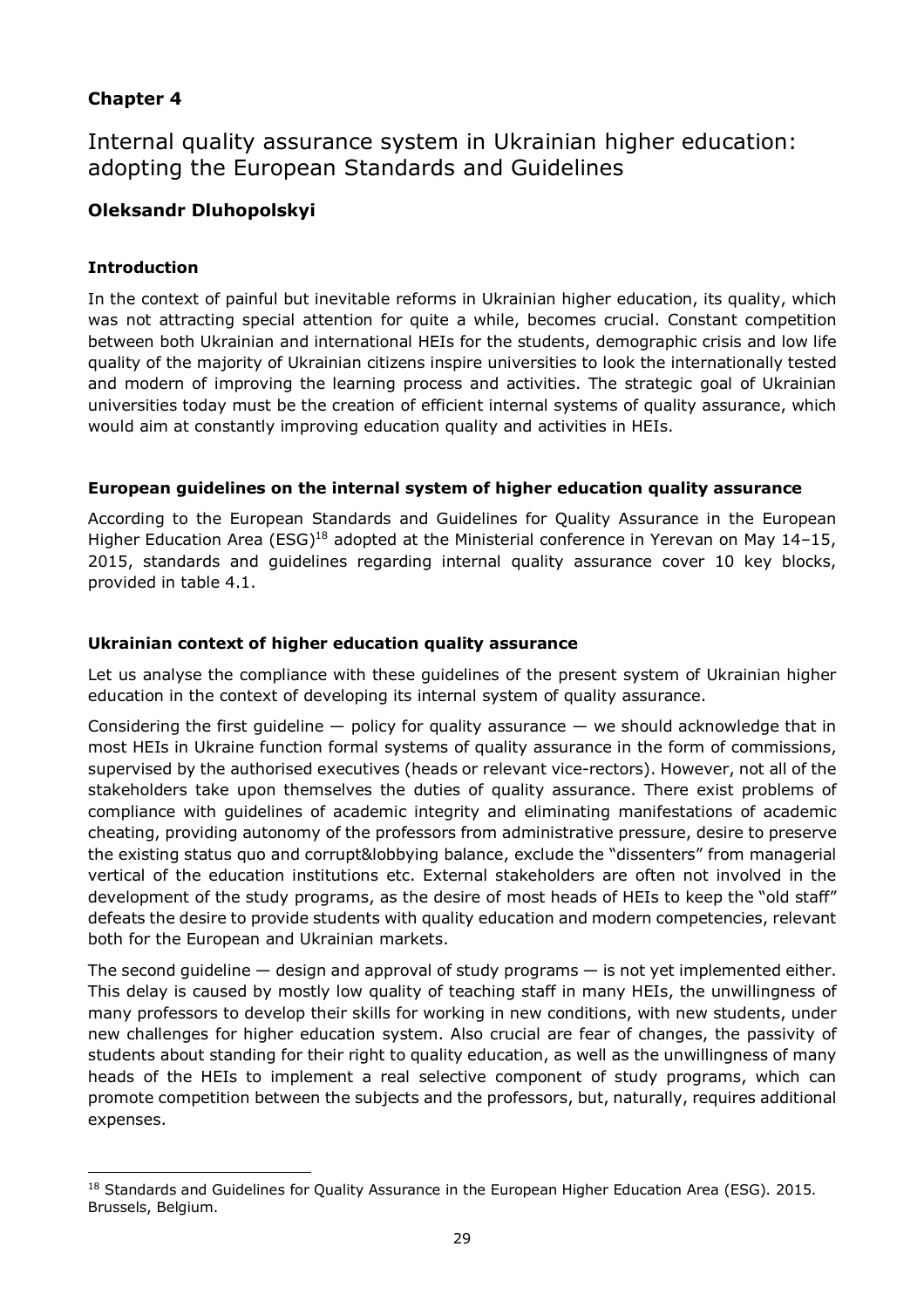### Table 4.1. **Internal quality assurance in higher education according to European Standards and [Guidelines](#page-29-0)**<sup>19</sup>

| No. | <b>Components</b>                                                         | <b>Standards</b>                                                                                                                                                 | <b>Guidelines</b>                                                                                                                                                                                                                      |
|-----|---------------------------------------------------------------------------|------------------------------------------------------------------------------------------------------------------------------------------------------------------|----------------------------------------------------------------------------------------------------------------------------------------------------------------------------------------------------------------------------------------|
| 1.  | Policy for<br>quality<br>assurance                                        | Publicity is the integral part of<br>institutions' strategic<br>management. Cooperation of<br>internal and external<br>stakeholders                              | Policy should reflect the relationship<br>between research, learning, and teaching,<br>take into account the national and<br>institutional context, support quality<br>culture                                                         |
| 2.  | Design and<br>approval of<br>programs                                     | Meeting the objectives set for<br>the programs and achieving<br>planned learning outcomes<br>(qualifications)                                                    | Study programs should be at the core of<br>the higher educations' teaching mission,<br>connected with teaching, providing<br>students with academic knowledge and<br>necessary skills                                                  |
| 3.  | Student-<br>centered<br>learning,<br>teaching and<br>assessment           | Encouraging students to take an<br>active role in creating the<br>learning process, reflecting this<br>in the assessment of students                             | Stimulating students' motivation, self-<br>reflection and engagement in the learning<br>process, transparency of the assessment<br>of learning outcomes.                                                                               |
| 4.  | Student<br>admission,<br>progression,<br>recognition and<br>certification | Pre-defined and published<br>regulations covering all phases<br>of the student "life cycle"                                                                      | Transparency of access policies and<br>admission criteria, introduction of the<br>tools to collect and monitor information<br>on student progress, recognition of non-<br>formal and informal learning                                 |
| 5.  | Teaching staff                                                            | Assurance of the competence of<br>the teachers, application of fair<br>and transparent processes for<br>the recruitment and<br>development of the staff          | The teacher's role is essential in creating<br>high-quality student experience, enabling<br>the acquisition of knowledge,<br>competencies, and skills                                                                                  |
| 6.  | Learning<br>resources and<br>student<br>support                           | Having appropriate funding for<br>learning and teaching activities,<br>ensuring adequate and<br>accessible learning resources,<br>student support                | Physical (IT-infrastructure, libraries,<br>study facilities) rand human (counsellors,<br>advisors) resources are of particular<br>importance for student support in<br>learning                                                        |
| 7.  | Information<br>management                                                 | Collecting, analysing and using<br>relevant information for the<br>effective management of<br>programs and other activities                                      | Reliable data is crucial for informed<br>decision-making. Students and staff<br>should be equally involved in providing,<br>analysing and planning follow-up<br>activities                                                             |
| 8.  | Public<br>information                                                     | Publishing accurate, objective,<br>clear, up-to-date and readily<br>accessible information about the<br>activities, including programmes                         | Providing information about programs,<br>admission selection criteria, intended<br>learning outcomes, qualifications,<br>procedures, assessment, opportunities for<br>graduate employment                                              |
| 9.  | On-going<br>monitoring and<br>periodic review<br>of programs              | Institutions should monitor and<br>periodically review programs to<br>ensure that they achieve their<br>objectives and guarantee their<br>continuous improvement | Creating a supportive and effective<br>learning environment for students<br>involves assessment of the study<br>programs content, students' workload,<br>needs of society, expectations, students'<br>satisfaction, their achievements |
| 10. | Cyclical<br>external quality<br>assurance                                 | Institutions should undergo<br>external quality assurance in line<br>with the ESG on a cyclical basis                                                            | External quality assurance is aimed at<br>verifying internal quality assurance,<br>catalyzation of quality and permanent<br>changes                                                                                                    |

<span id="page-29-0"></span> $\overline{a}$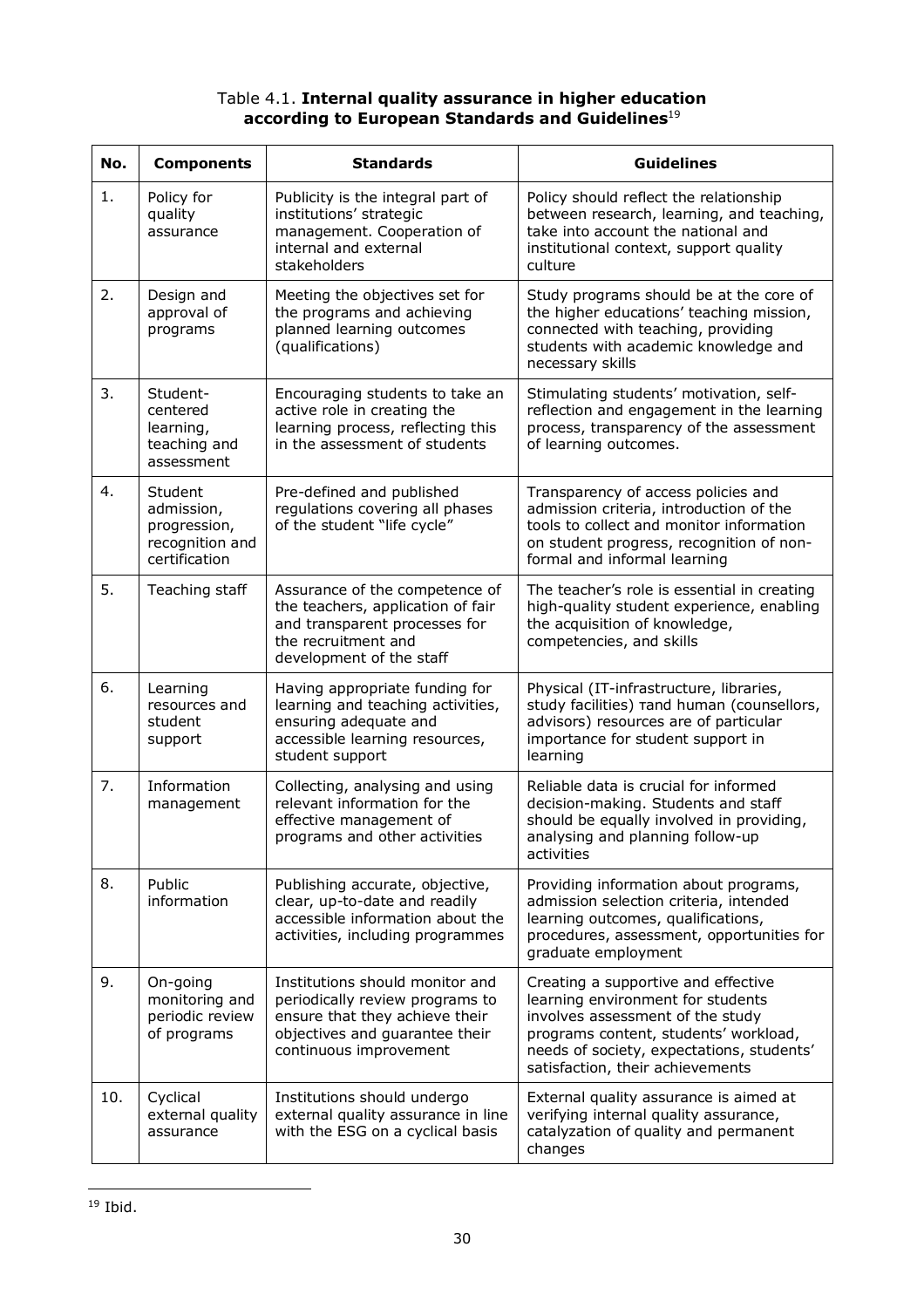The third quideline  $-$  student-centered learning, teaching and assessment  $-$  is often declared as the main mission of universities. However, it is still far from actual implementation. Institutions do not take into account the difference in applicants' skills and during the first year of learning they often do not run corrective courses on key subjects, do not offer various ways for assuring quality learning services for students with different needs and requirements, rarely use different teaching methods in work with students aiming at developing not only hard skill but also soft skills. High level of power distance, typical for Ukrainian society in general, reflects on "teacher-student" relationship, and quite often students are afraid to make requests for quality learning services, objective assessment of the teaching team of the HEIs, which also influences the level of mutual respect between teachers and students. While in American educational system a teacher has to get attention and respect of the students, the Ukrainian higher education system often continues to use practices of the Soviet model, when it is almost impossible to substitute or fire an incompetent professor, as their employment and career growth is most likely based on personal connections and conformity, rather than on competitiveness of competencies and knowledge.

The fourth quideline  $-$  student admission, progression, recognition and certification  $-$  is implemented on a low level, as there still exist:

- non-transparent University application procedures, when applying for senior courses after college and for master's degree programs after bachelor's,
- indifference of the academic staff of the HEI regarding providing objective assessment of students, recognition of their abilities and achievements,
- creation of artificial barriers to students' and teachers' mobility by many administrators of the local HEIs etc.

The fifth quideline  $-$  good teaching staff  $-$  is a painful issue for the local education system. For quite a long time, as a heritage of the Soviet staff recruitment system, a lot less attention was paid to quality criteria for the university staff than to criteria of cronyism or bribery during recruitment and career promotion. Students' feedback about the intellectual level of the professors, quality of lectures and seminars, relevance or irrelevance of certain subjects, competence level in languages and modern teaching methods, corruption were barely considered by heads of the HEIs. Higher education system was built in such a way that academic degrees (hence, the right to work as a professor) were often awarded not to the real researchers, but rather to "diploma-seekers" who had good acquaintances in education institutions, or to "businessmen in science" who could fund both the defense, as well as writing and further followup of the academic thesis. In these conditions, HEI staff and real researchers had to undergo "organizational terror" of formalism and bureaucracy in order to be awarded an academic degree. Frequently the procedure of thesis defence took much longer and was a more resourceconsuming period (in every meaning of this word) than writing the thesis itself. And the system, when anything and anyone could for money be pushed to defence, deprived the scientists of motivation for research activities. Their place was occupied by businessmen, officials and other "seekers" of academic pensions and benefits, who could not be the scientific elite of the country. In addition, there was no point in thinking about the competitiveness of Ukrainian professors in the European or North-American education [area.](#page-30-0)<sup>20</sup>

All of this undermined professors' motivation for work, students' motivation for learning and in the end led to substantial reputation losses in Ukrainian higher education system in general. In these conditions not only do the political elites try to send their children to study abroad, but the middle-class is also looking for opportunities to provide their offsprings with quality education under complicated economic conditions. And unfortunately, quality is a trait of foreign HEIs, not

<span id="page-30-0"></span> $\overline{a}$ <sup>20</sup> Hallak J., Poisson M. Corrupt Schools, Corrupt Universities: What can be done? Paris: UNESCO publishing, 2014. 356 p.; Monitoring the Integration of Ukrainian Higher Education System into the European Higher Education and Research Area: Analytical Report / Edited by Finikov T., Sharov. O. Кyiv: Takson, 2014. 144 p.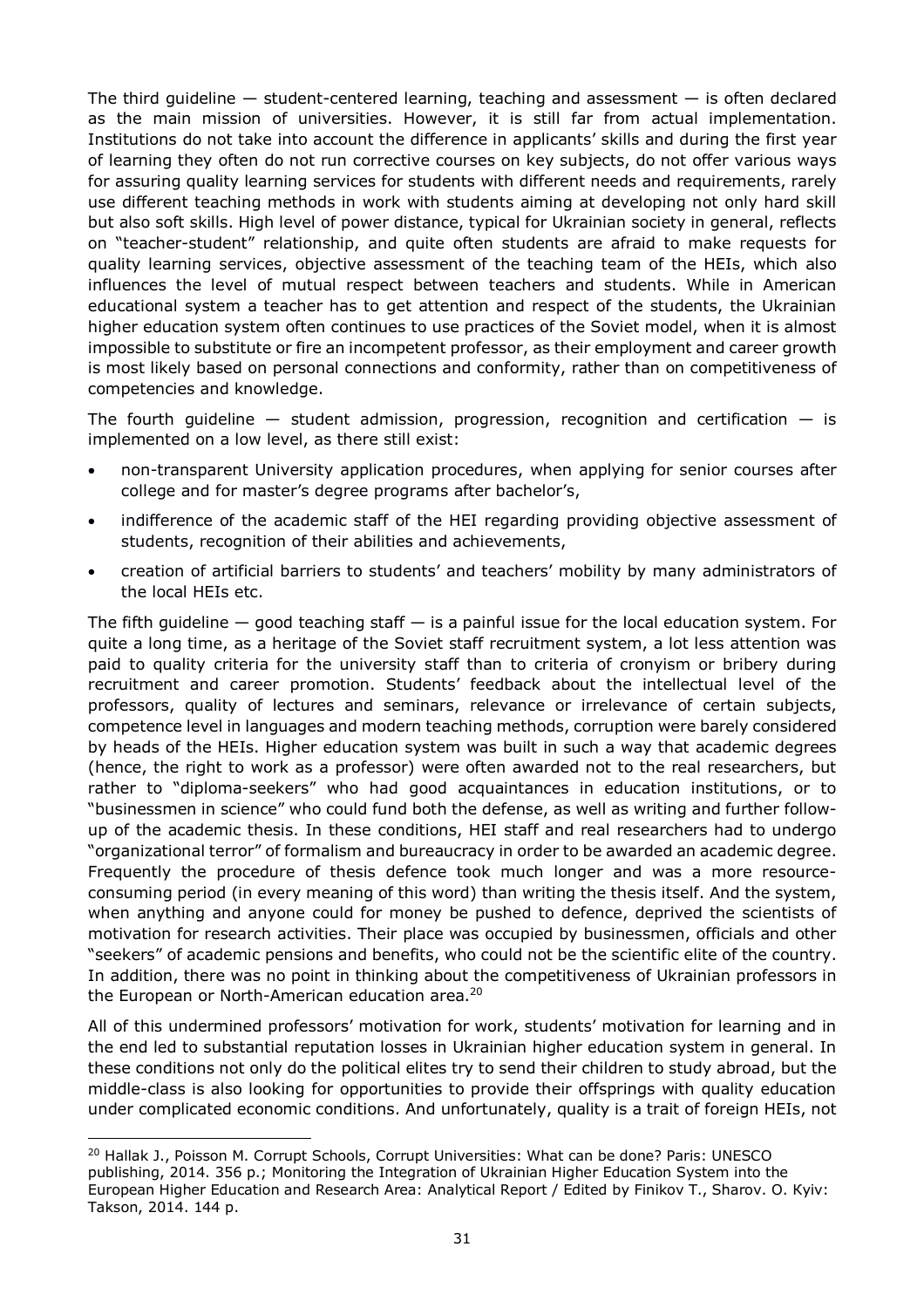the local ones, as care about the reputation, transparency, honesty and other characteristics is generally not typical for Ukrainian higher education. Despite enormous challenges, most universities do not put their reputation first. They appeal to the problems with obtaining nonstate funding, an ongoing decrease in the number of students, the need to preserve academic staff despite constant cuts in the budget, need to teach anyone who is capable of paying during the crisis, difficult working conditions for teaching team in HEI etc.

The sixth quideline  $-$  learning resources and student support  $-$  is related to acknowledgement of the specifics of learning in different student groups (from MBA-program students, foreigners to distance learning programs and full-time study). Not all university administrations are conscious that lecturers for bachelor's programs cannot teach on a sufficiently professional level at master's programs. For example, in business studies, it is necessary to get the practitioners involved in designing the study program or, even better, invite them to work with the students in classrooms. Also, we have problems with access to relevant English-language academic literature, as under budget cuts universities "save" on expenses for prepayments for foreign literature. Operating English-language programs for foreign students is difficult because the level of command of English is insufficient in many Ukrainian universities.

Ukraine is attracting more international students. In 2011, 53664 foreign students chose Ukrainian universities. Four years later, we had  $63906$  students from 148 [countries.](#page-31-0)<sup>21</sup> The number of the foreigners who study in Ukraine in the English and Russian languages has been gradually decreasing. Between the 2014/2015 and 2015/2016 academic years, the number of foreign students who study in Ukrainian increased by almost 33%, and in Russian and English  $-$  decreased by 25 and 7% [respectively.](#page-31-1)<sup>22</sup> A strategy for increasing the total number of the foreign students in Ukraine and simultaneous diversification of their countries of origin requires improving the quality of study programs, materials and facilities, and investments in academic staff. Administrations of most Ukrainian universities lack the understanding that quality requires investments. Thus, British universities spend 20 to 25% of their budget on supporting quality assurance [system.](#page-31-2)<sup>23</sup> Whereas most of the rectors in Ukrainian HEIs consider this work to be either volunteering or civic duty and do not provide any resources for its support.

The seventh quideline  $-$  information management  $-$  is related to creating adequate indicators of HEI activities assessment in different areas, such as assessment of the enrolled students, learning outcomes, satisfaction with study programs and learning process, expelled students. And if HEI administration, for the most part, has all the information, evaluates the efficiency of institutions' activities from time to time, the problems arise in reacting to the detected problems, closing this information from the public, unwillingness to "air the dirty laundry in public" etc. Many university websites do not provide full information about peculiarities of learning, detailed description of programs and subjects; specifically, it is not provided in English.

The eighth guideline  $-$  public information  $-$  is the most problematic one. In Ranking of Universities Transparency 2016 from CEDOS, out of maximum 100 points, the Kyiv-Mohyla Academy received 72,2 points, Kyiv Polytechnic Institute — 67, National University of Life and Environmental Sciences  $-66.8^{24}$  Meanwhile, the vast majority of 168 universities received around 30 points, which shows the intransparency of information in many universities, especially in terms of financial transparency, availability of the strategic plan for the development of HEI on the website and information about the educational [content.](#page-31-4)<sup>25</sup> Results of student surveys

 $\overline{a}$ 

<span id="page-31-0"></span><sup>&</sup>lt;sup>21</sup> Current Statistical and Analytical Data of Educational Services for Foreigners in Ukraine.

[http://www.studyinukraine.gov.ua.](http://www.studyinukraine.gov.ua/)

<span id="page-31-1"></span> $22$  Ibid.

<span id="page-31-2"></span><sup>&</sup>lt;sup>23</sup> Quality, equity, sustainability: the future of higher education regulation: Report of the Universities UK Regulation Tasks and Finish Group. Universities UK, 2015. 46 p.

<span id="page-31-3"></span><sup>24</sup> Universities Transparency Ranking 2016. [http://www.cedos.org.ua/uk/ranking-16.](http://www.cedos.org.ua/uk/ranking-16)

<span id="page-31-4"></span><sup>&</sup>lt;sup>25</sup> National Universities Transparency Ranking. Kyiv, Center for Society Research, 2014. 34 p. [http://cedos.org.ua/ckeditor\\_assets/attachments/ranking/zvit.pdf](http://cedos.org.ua/ckeditor_assets/attachments/ranking/zvit.pdf).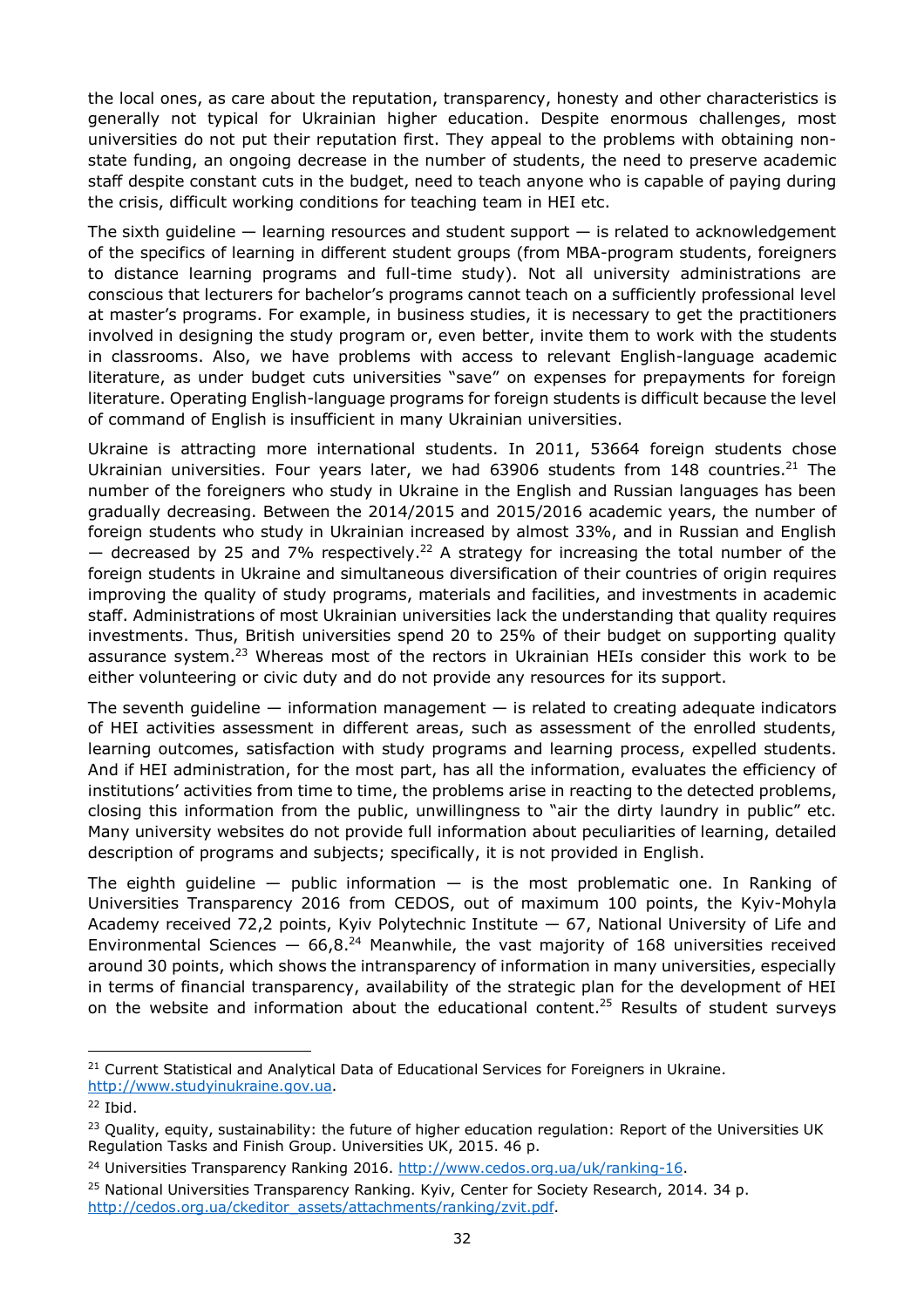regarding the level of teaching are also not taken into account by many universities during the development of the new and relevant courses, staff management policy, as is the case, for example, in the USA or Poland. Rankings of the academic staff are rarely published on the websites, as signing contracts in Ukrainian universities in most cases is a non-transparent procedure, and loyalty to the administration is still valued more than professionalism. There is no point in talking about bonuses for the best university professors, as only a few Ukrainian HEIs use such mechanism of increasing motivation for quality work.

The ninth quideline  $-$  on-going monitoring and periodic review of programs  $-$  is also in most cases a mere formality in Ukraine. As mentioned above, the quality of both students and teaching staff mostly is not high. Therefore the courses based on scientific research are rare. Effectiveness and objectiveness of students' evaluation are undermined by "phone law", which is often used by heads of department, deans, directors of the institutes and other representatives of universities administration who impose pressure on professors, forcing them to violate academic integrity principles. Study programs get updated in a small number of universities at the request of external and internal stakeholders. These universities have found their place in the competitive environment, especially due to the absence of guaranteed state support.

The tenth quideline  $-$  constant external quality assurance  $-$  provides for the creation of the National Agency for Higher Education Quality Assurance. The Agency would be independent from the Ministry of Education and Science of Ukraine, it will have powers for creating requirements for the higher education quality assurance system, developing requirements for accreditation of all study programs, analysis of educational activities quality in universities, conducting licensing expertise, creating criteria for assessing quality of educational activities, including scientific achievements of Ukrainian HEIs, according to which their ranking can be defined [etc.](#page-32-0)<sup>26</sup> Despite the fact that in 2015–2016 there were numerous scandals related to the reputation of certain representatives and heads of the National Agency for Higher Education Quality Assurance, in 2017 the state budget funds the Agency for 12,6m UAH (about \$500k) to ensure its [activities.](#page-32-1)<sup>27</sup> Numerous European agencies (for example, the Polish Accreditation Committee — PKA, Norwegian Agency for Quality Assurance in Education — NOKUT) perform functions similar to the National Agency for Higher Education Quality Assurance in Ukraine.

If we analyse higher education quality assurance systems in the majority of Ukrainian universities today, then we can state that all of them encounter resistance from the present power hierarchy, the model of assigning positions based on personal connections, paternalism, etc. This will last until the moment when the students, being the consumers of educational services, start demanding quality education and rating the value of competencies higher than the value of a diploma. Competition for students already forces HEIs to differently assess the importance of international cooperation compared to how it was ten years ago, pay attention to the relevance of quality publications, engagement in project activities etc. "Airbag" in the form of state funding slightly hinders this process in state universities, however, it activates innovative educational methodologies in private HEIs.

#### **Recommendations**

 $\overline{a}$ 

In general, the external system of HEIs quality assurance should cover two main components: students' assessment of learning activities and learning in educational institution and ranking of the teaching team along with the criteria of academic and learning activities. That said, students' assessment of the teachers and programs must be taken into account while achieving guidelines no. 2, 3, 4, 6, 7 and 9 of the internal quality assurance system and the professors' rankings must be taken into account while achieving guidelines no. 1, 5, 8 and 10. With the purpose of

<span id="page-32-0"></span><sup>26</sup> Law of Ukraine from 01.07.2014 No. 1556-VII *On Higher Education*.

<span id="page-32-1"></span><sup>27</sup> Law of Ukraine from 21.12.2016 No. 1801-VIII *On State Budget for 2017*.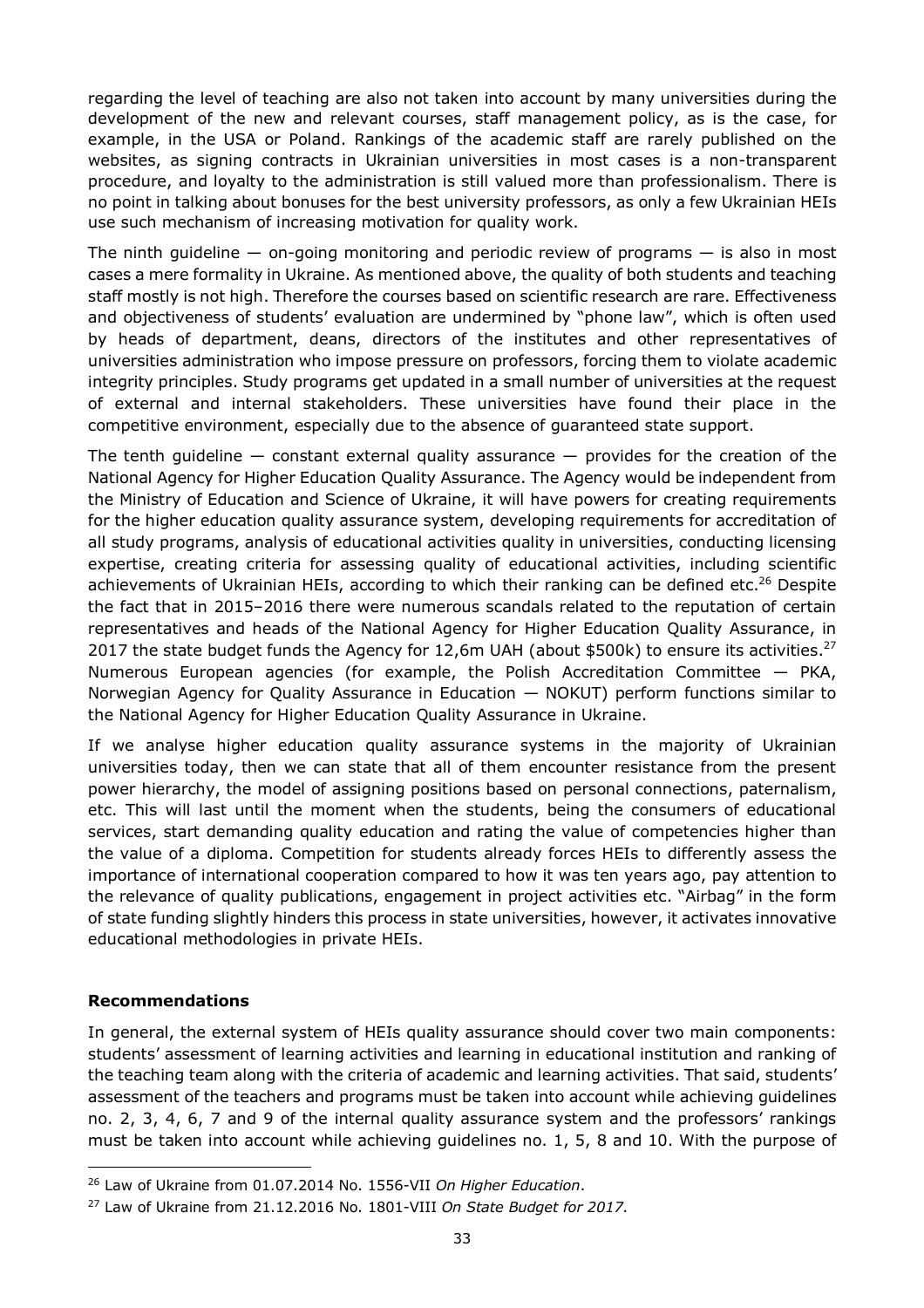increasing students' motivation for learning, and academic staff's for teaching and academic activities, in individual universities it is reasonable to:

- annually monitor the quality of the institutions' learning activities with different methods (self-assessment, questionnaires for students and professors, a ranking of academic staff according to clear and transparent criteria), which is delegated to relevant departments and services of HEI that deal with education quality assurance;
- strengthen the requirements for quality of academic papers, aimed at printing them in Ukrainian and foreign journals with independent peer-review, and simultaneously decrease the number of quantitative requirements for publications by the Ministry of Education and Science of Ukraine and the universities;
- constantly analyse the subjects taught with the aim of assessing students' reaction not only to the quality of the professor's work but also to assess relevance/irrelevance of certain subjects in order to ensure prompt update of study programs, which will be initiated by the administration of HEI;
- lower the level of red tape in the learning process while dedicating more time for research work, which requires both an active position of the Ministry of Education and Science of Ukraine, as well as of the heads of individual universities;
- help professors in HEIs to learn foreign languages, stimulate them to conduct lectures and seminars both in Ukrainian and English with the help of bonuses, grants and other types of rewards;
- increase salaries (by applying a system of rewards and bonuses) for best professors and researchers, who create a positive image of the university (reputation capital);
- inspire young scientists to participate in international short-term and long-term programs, to receive future benefits by borrowing the best world learning practice, trainings, scientific developments, as well as cross-cultural communication, which local learning system often lacks;
- evaluate the level of professional skills of the professors when signing job contracts on the basis of clear criteria (namely, quality of publications instead of their quantity, the level of foreign language proficiency, engagement in international programs, Hirsch index, scientificand-expert activities, learning and teaching activities, academic degree and academic rank).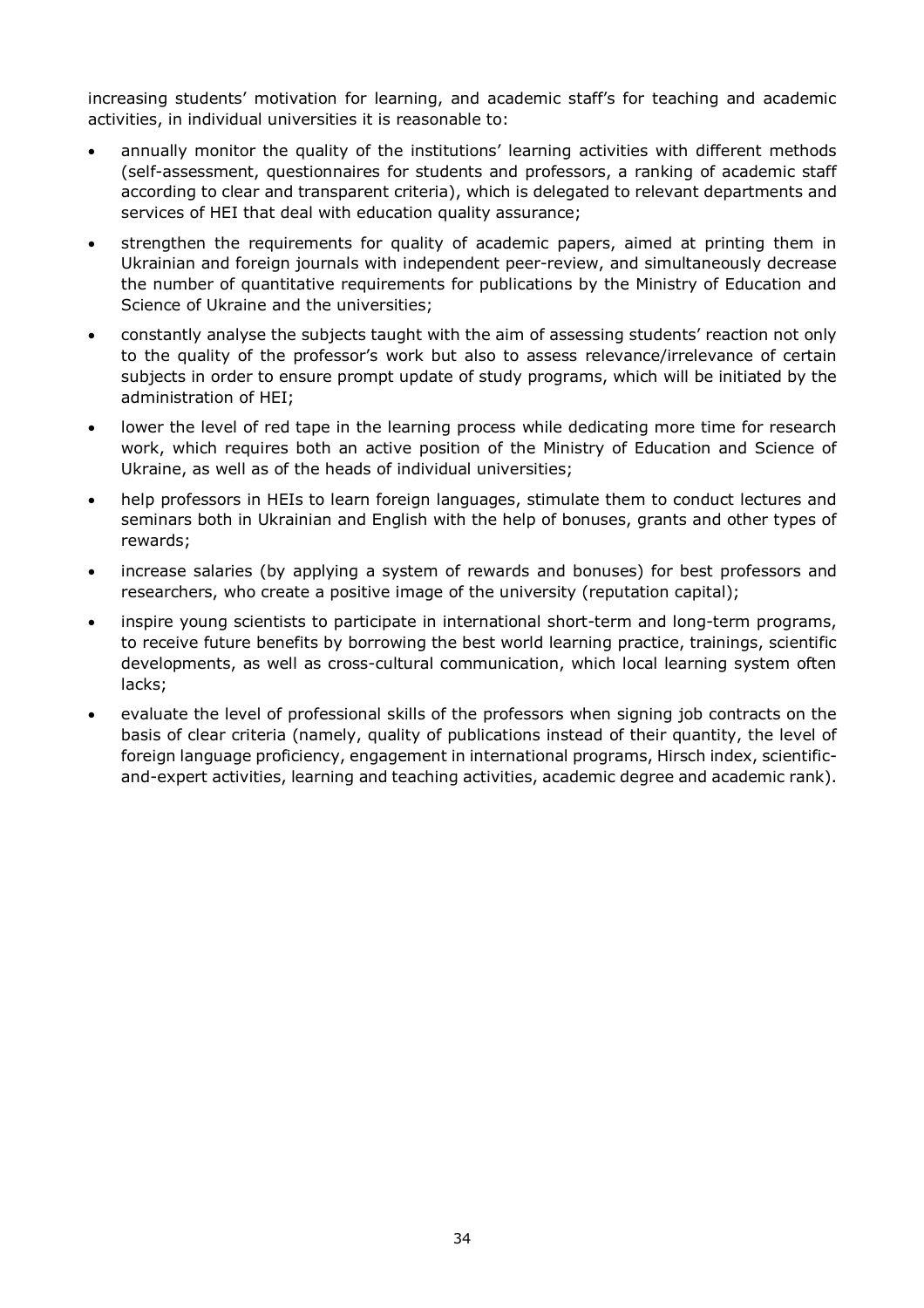### **Chapter 5**

External quality assurance system in Ukrainian higher education: historical background and development opportunities

### **Sergiy Kurbatov**

Development of the higher education external quality assurance system became especially relevant over the last decades. This has to do with mass access to higher education and commercialization of university life, gradual transformation of higher education from public to private good, increased level of universities' autonomy paralleled by increased state control over the use of budget funds, increased transparency requirements for decision-making processes at higher education institutions, globalization and unification of higher education [requirements.](#page-34-0)<sup>28</sup>

In the majority of European countries the higher education external quality assurance system replaces various forms of state control over activities of HEIs and includes the following components:

- creation of the national agency, which would coordinate and support higher education assessment and quality assurance;
- self-assessment of higher education institutions as main quality assurance factor;
- external expert evaluation of self-assessment results;
- the openness of the assessment results for all the stakeholders:
- no direct connection between external evaluation results and funding of higher education [institutions.](#page-34-1) 29

At the same time, activities of independent agencies for quality assurance of higher education and creation of the relevant external system date back to over a hundred years ago to the USA. The oldest American organization on accreditation — New England Association of Schools and Colleges  $-$  was founded back in [1885.](#page-34-2)<sup>30</sup> Modern studies prove that systems of external quality assurance of higher education can be an effective tool to improve the quality of activities of educational institutions, and especially to fight corruption and other negative phenomena in [universities.](#page-34-3) 31

Creating modern configuration of external quality assurance of higher education in Ukraine began in the 1990s and was regulated by the Laws of Ukraine *On Education* (1991, 1996) and *On Science and Scientific and Technological Activities* (1991). The corresponding approaches to higher education quality assurance were systematized in Law of Ukraine *On Higher Education* adopted on January 17, 2002 (ceased to be in force on September 6, 2014). This document provided for procedures of licensing and accreditation to be the mechanisms for external quality assurance. On the basis of conducted accreditation a new classification of higher education institutions was created:

 $\bullet$  1<sup>st</sup> and 2<sup>nd</sup> accreditation level — technical schools, vocational schools and colleges (former secondary vocational education);

<span id="page-34-3"></span><sup>31</sup> Martin, Michaela. External quality assurance in higher education: how can it address corruption and other malpractices. Quality in Higher Education. 2016. No. 22 Vol. 1. P. 49–63.

<span id="page-34-0"></span> $\overline{a}$  $28$  Module 1. Making basic choices for external quality assurance system. UNESCO, 2006. 270 p. <http://unesdoc.unesco.org/images/0018/001824/182478e.pdf>.

<span id="page-34-1"></span><sup>&</sup>lt;sup>29</sup> Billing, David. International comparisons and trends in external quality assurance of higher education: Commonality or diversity? Higher Education. 2004. No. 47. P. 113–137.

<span id="page-34-2"></span><sup>&</sup>lt;sup>30</sup> New England Association of Schools and Colleges (NEASC). [https://www.neasc.org/about-us/history.](https://www.neasc.org/about-us/history)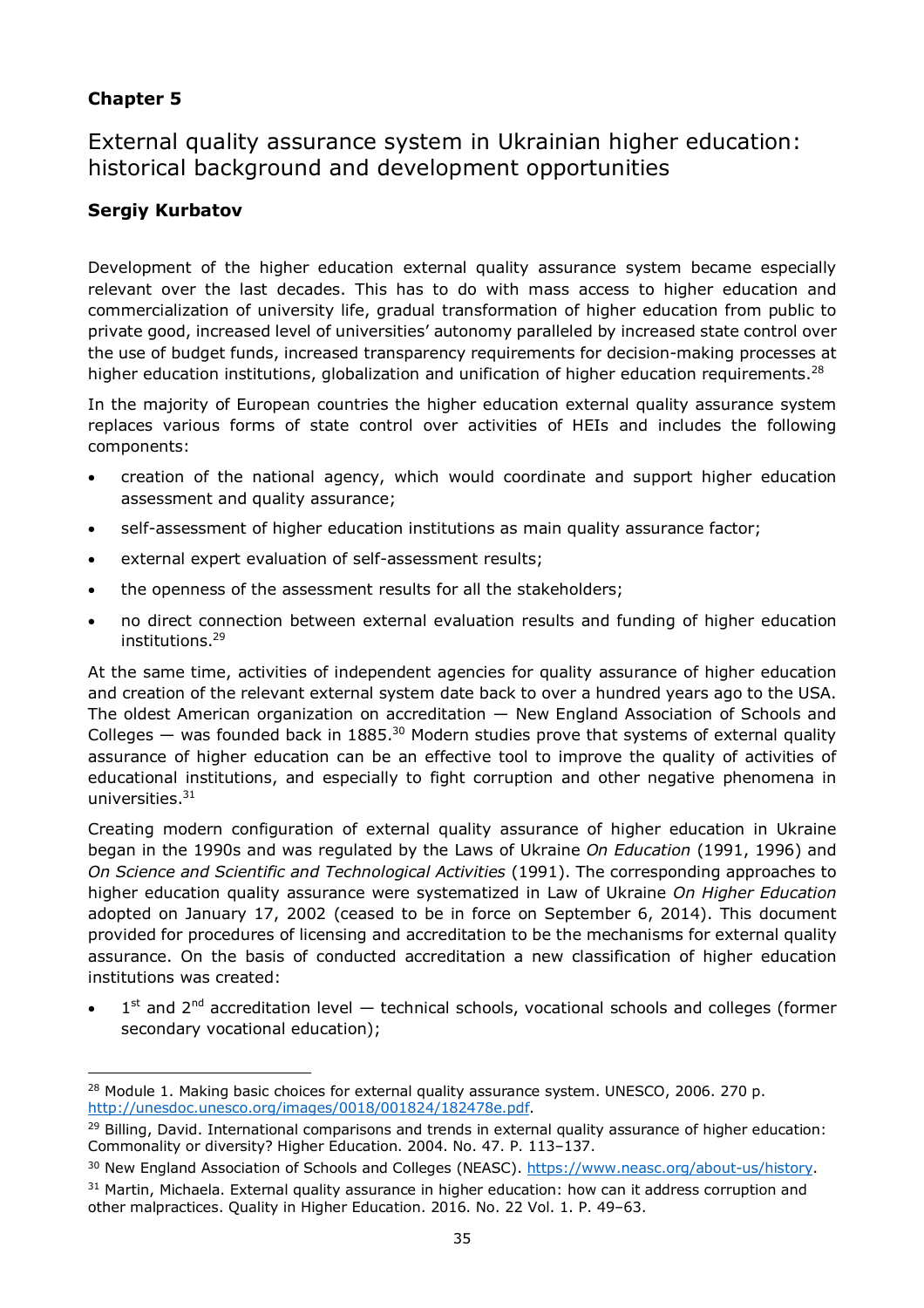•  $3<sup>d</sup>$  and 4<sup>th</sup> accreditation level — universities, academies, institutes, [conservatories.](#page-35-0)<sup>32</sup>

The function of external quality assurance (in the form of attestation and awarding academic degrees) of the academic staff was carried out by Higher Attestation Commission of Ukraine created by the Decree of the President of Ukraine from 25.02.1992. The Soviet model of special academic boards and relevant system of codes and names of scientific specializations was used as a foundation for defending candidate and doctoral theses. In 2010 Higher Attestation Commission of Ukraine was dissolved, and the relevant functions were transferred to Attestation Board of the line [ministry.](#page-35-1)<sup>33</sup>

A completely new stage in the development of higher education quality assurance system began on July 1, 2014, with the adoption of the new Law of Ukraine *On Higher Education*. "The new law contains fundamental changes, which the society has been long anticipating. Given that during the last twenty years Ukrainian education system was barely reformed at all. The appearance of far too many higher educational institutions was not accompanied with improving the education quality", — pointed out Liliya Hrynevych, former Head of the Verkhovna Rada Committee for Education and Science, in the foreword of the official publication of the [Law.](#page-35-2)<sup>34</sup>

The current version of the Law *On Higher Education* defines quality of education as "level of knowledge obtained by a person, which reflects their competence according to the higher education standards" (art. 1-23; *hereinafter in this chapter the references to current version of the law* On higher education *are given in brackets. — editor*), and quality of learning activities as "level of organization of learning process in higher education institution, which complies with the higher education standards and ensures obtaining quality higher education by persons and facilitates creation of new knowledge" (art. 1-24).

In other words, we are talking about individualized, subjective measuring of the learning outcomes of a person obtaining higher education, as well as evaluation of the institutional parameters of higher education institution activities. Thus, the key parameter in defining higher education quality is compliance with certain standards. In any case, this provision is outlined by law in the corresponding definitions.

Standards also play a key role in defining the processes of licensing in higher education as "procedures of determining the capability of a legal entity to conduct educational activities in a certain field of study at a certain level of higher education in accordance with educational standards" (art. 1-15), and accreditation of the study program as "assessment of the study program in terms of compliance with the higher education standard; ability to fulfil requirements of the standards and achieve the goal set; achievement of the learning outcomes outlined in the program" (art. 1-4).

Supposedly, taking into account the central role of the standards in higher education quality assurance system, their development should have started immediately [after the adoption of the new bill On Higher Education. — *editor*] and in the most active way. Back in 2014 development of the standards was supposed to become a strategic priority, which would ensure reforming the national higher education system in line with the best European and global approaches and principles. Unfortunately, the reality was different. According to the mid-term plan of government priorities till 2020, as of January 1, 2017, there were only 102 drafts of higher education standards developed for the bachelor's programs and 28 for the master's programs, none of them was officially approved. It is planned that:

 by the end of 2017, 120 higher education standards for bachelor's programs and 80 for master's programs will be developed;

<span id="page-35-0"></span> $\overline{a}$ <sup>32</sup> National Report on the State and Prospects of Education Development in Ukraine; edited by V. Kremen Kyiv: Pedahohichna dumka, 2016. 448 p.

<span id="page-35-1"></span><sup>33</sup> Higher Attestation Commission of Ukraine.<https://goo.gl/b72VYL>.

<span id="page-35-2"></span><sup>34</sup> Law of Ukraine *On Higher Education*: Official publication. Kyiv: In Yure, 2014. p. 5.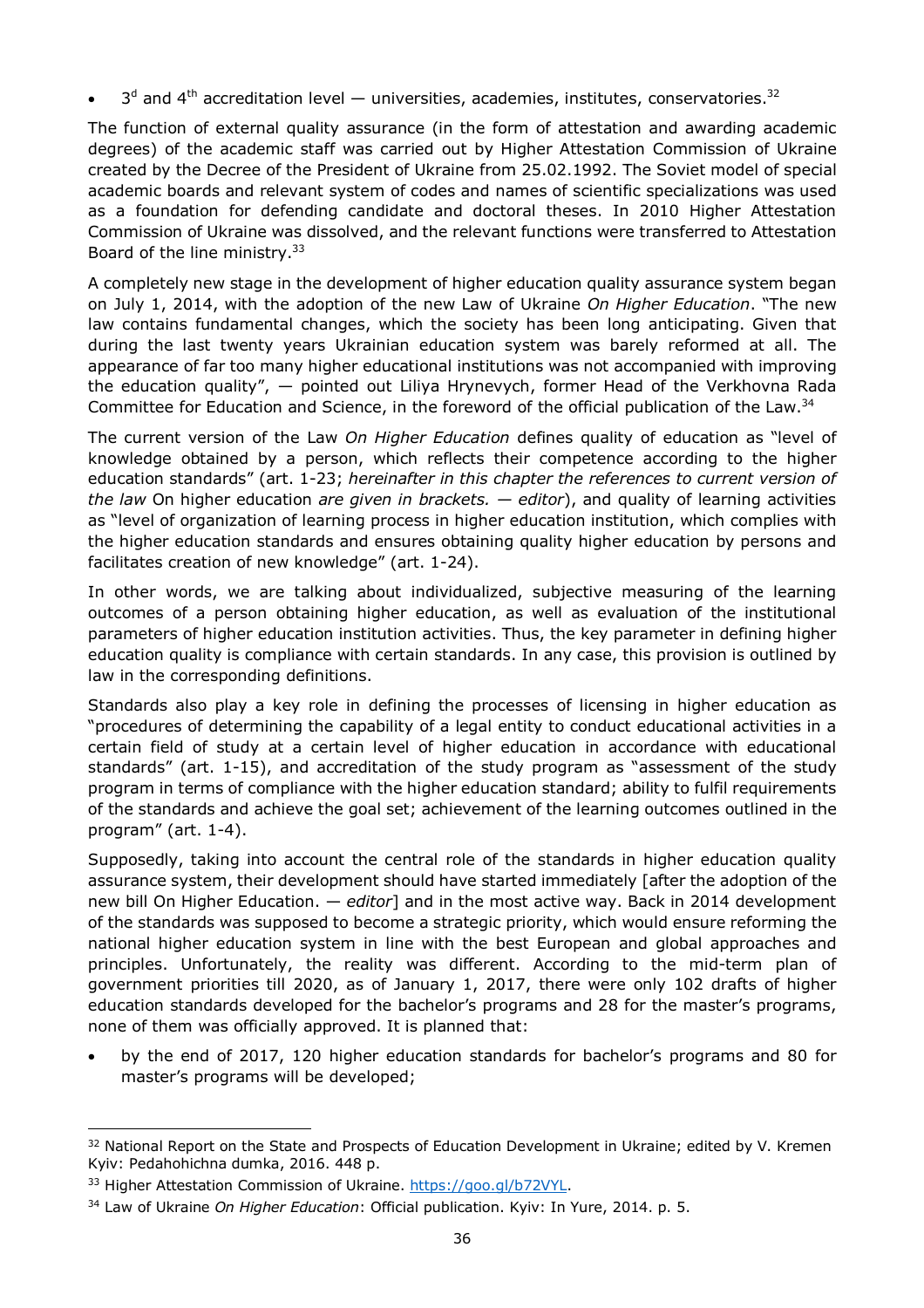by 2020, 125 higher education standards for bachelor's programs and 127 standards for master's programs, 117 standards for doctorate programs will be developed and [approved.](#page-36-0)<sup>35</sup>

The National Agency for Higher Education Quality Assurance is the permanently functioning collegial body, authorized for implementation of the state policy in the area of higher education quality assurance (art. 17-1). Among the main functions of the National Agency are the creation of requirements for higher education quality assurance system, development of the provisions on accreditation of the study programs and conducting the accreditation, development of the requirements for academic qualification level of the persons who are awarded academic degrees, development of the provisions on accreditation of special academic boards, accreditation of independent assessment institutions and quality assurance (article 18). A transitional provision of the Law *On Higher Education* suggested that the National Agency for Higher Education Quality Assurance shall start functioning from September 1, 2015. However, a doubtful legitimacy of two members of the National Agency, who were put under the Law *On Power Purge* and soon were resigned, scandals with plagiarism in the academic papers of the elected representatives of the academic community and permanent problem with approving of the elected head prevented this. That is why the major institution in the system of external quality assurance of higher education currently cannot fully assume its functions, which negatively impacts the situation in this area.

A good example of this problem is the situation with licensing higher education institutions. According to the Decree of the Cabinet of Ministers No. 609 from August 5, 2015,<sup>[36](#page-36-1)</sup> the licensing body for the activities of higher education institutions is the Ministry of Education and Science of Ukraine. Licensing terms of learning activities of the educational institutions are regulated by Decree of the Cabinet of Ministers No.  $1187<sup>37</sup>$  At the same time, according to article 24 of the Law *On higher education*, before getting a license for performing learning activities, HEI should obtain an expert opinion letter on the possibility of issuing a license from the National Agency on Higher Education Quality Assurance, which makes enabling its full functionality especially important.

The situation with accreditation of study programs is even more complicated, as the National Agency for Higher Education Quality Assurance should develop regulations on accreditation of the study programs, as well as conduct the accreditation of the programs, according to which people obtaining a higher education are trained (art. 18). The procedure of conducting the study program accreditation (art. 25) presupposes consideration of the application for accreditation submitted by the higher education institution and other relevant documents within a two-months period by the National Agency. Accreditation expertise is supposed to take place during this period and according to its results, the decision about accreditation or denial of accreditation shall be made. The expert opinion letter on the basis of which such decision is made is prepared by the expert board. Upon taking a decision on accreditation, The National Agency issues an accreditation certificate to the HEI institution within three days. A certificate is first issued for a five-year period, and during the second and subsequent accreditations — for ten years.

<span id="page-36-0"></span> $\overline{a}$ <sup>35</sup> Resolution of the Cabinet of Ministers of Ukraine No. 275-p from 03.04.2017 *On Approval of Medium-Term Plan of Priority Actions for the Government till 2020 and Plan of Priority Actions for the Government for 2017*. <http://www.kmu.gov.ua/control/uk/cardnpd?docid=249935442>.

Even though current legislation provides for development of vocational technical education standards (junior bachelor's level), this work is not performed as of the beginning of 2017, as conceptual rethinking of the content and approaches to regulating this educational element and relevant regulatory changes are expected. — *editor.*

<span id="page-36-1"></span><sup>36</sup> Resolution of the Cabinet of Ministers of Ukraine No. 609 from 05.08.2015 *On Approval of List of Licensing Bodies*.... [http://zakon2.rada.gov.ua/laws/show/609-2015-%D0%BF.](http://zakon2.rada.gov.ua/laws/show/609-2015-%D0%BF)

<span id="page-36-2"></span><sup>37</sup> Resolution of the Cabinet of Ministers of Ukraine No. 1187 from 30.12.2015 *On Approval of Licensing Terms of Performing Educational Activities in Educational Institutions*. [http://zakon2.rada.gov.ua/laws/show/1187-2015-%D0%BF/page#n210](http://zakon2.rada.gov.ua/laws/show/1187-2015-%D0%BF/page).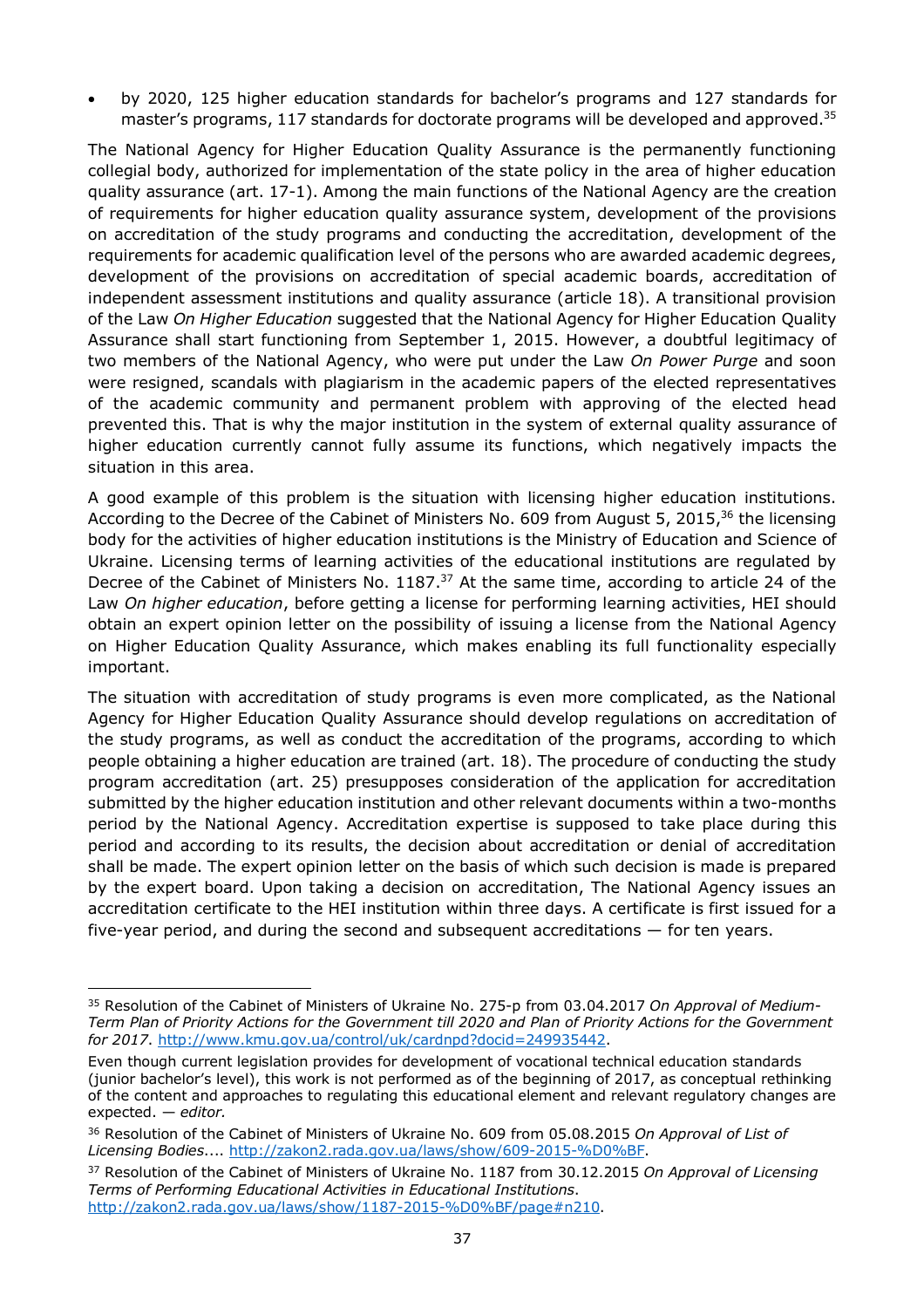Accreditation is currently performed by the Accreditation Commission of Ukraine, which is "a permanently acting collegial body, which provides compliance with requirements for attestation and accreditation of higher, vocational and postgraduate education institutions, enterprises, agencies and organization according to fields of education (majors) for training and re-training of postgraduate professional[s".](#page-37-0)<sup>38</sup> Organization of work of the Accreditation Commission of Ukraine is provided by the State educational institution "Scientific and Methodological Center for Quality of Educatio[n".](#page-37-1)<sup>39</sup>

The fact that the National Agency for Higher Education Quality Assurance failed to start functioning within the timeframe defined by the Law *On Higher Education* also creates obstacles for independent assessment and quality assurance institutions — non-public organizations (agencies, institutions, bureaus etc.), accredited by the National Agency. Independent institutions assess the study program, learning outcomes with the aim of developing recommendations for higher education institutions regarding the organization of the system of higher education quality assurance and prepare proposals for the National Agency for the accreditation of the study program (art. 23). According to article 23-3, such independent institutions can also issue their own certificates of assessment of study program and/or higher education quality assurance systems.

Despite these obstacles, the draft of Strategic Areas of Activities for the National Agency for Higher Education Quality Assurance for 2017–2020 was developed. This document envisages:

- modernization of the assessment and higher education quality assurance system;
- update of the accreditation process and other procedures of quality recognition in accordance with the European and global standards and development of the required regulations;
- creation of higher education standards designed in the first place for the needs of students and employers;
- assurance of training quality of those aspiring to receive academic degrees by creating facilities for effective research activities;
- fostering academic integrity;
- active cooperation with the society, government and non-government organizations, higher education institutions, international organizations in the area of quality assurance in higher [education.](#page-37-2) 40

One of the major priorities for developing a national system of higher education is joining European Higher Education Area (EHEA) and European Research Area (ERA). Thus we should consider how well the Ukrainian procedures and activities comply with the Standards and Guidelines for Quality Assurance in European Higher Education Area (ESG), approved by the Ministerial Conference in Yerevan on May 14–15, 2015. ESG unified requirements for quality of higher education and created universal requirements for corresponding standards. The authors of the document point out that the key goal of ESG standards is to "contribute to the common understanding of quality assurance for learning and teaching across borders and among all stakeholders. They have played and will continue to play an important role in the development of national and institutional quality assurance systems across the European Higher Education Area (EHEA) and cross-border cooperation[".](#page-37-3)<sup>41</sup>

<span id="page-37-0"></span> $\overline{a}$ <sup>38</sup> Accreditation Commission of Ukraine.<http://ak.gov.ua/index.php/about-aku>.

<span id="page-37-1"></span> $39$  Ibid.

<span id="page-37-2"></span><sup>40</sup> Strategic Areas of Activities of the National Agency for Higher Education Quality Assurance for 2017–2020 (draft). [http://education-ua.org/ua/draft-regulations/890-strategichni-napryamki-diyalnosti](http://education-ua.org/ua/draft-regulations/890-strategichni-napryamki-diyalnosti-natsionalnogo-agentstva-iz-zabezpechennya-yakosti-vishchoji-osviti-na-period-2017-2020-rokiv-proekt)natsionalnogo-agentstva-iz-zabezpechennya-yakosti-vishchoji-osviti-na-period-2017-2020-rokiv-proekt.

<span id="page-37-3"></span><sup>41</sup> Standards and Guidelines for Quality Assurance in the European Higher Education Area (ESG). (2015). Brussels, Belgium. p. 6.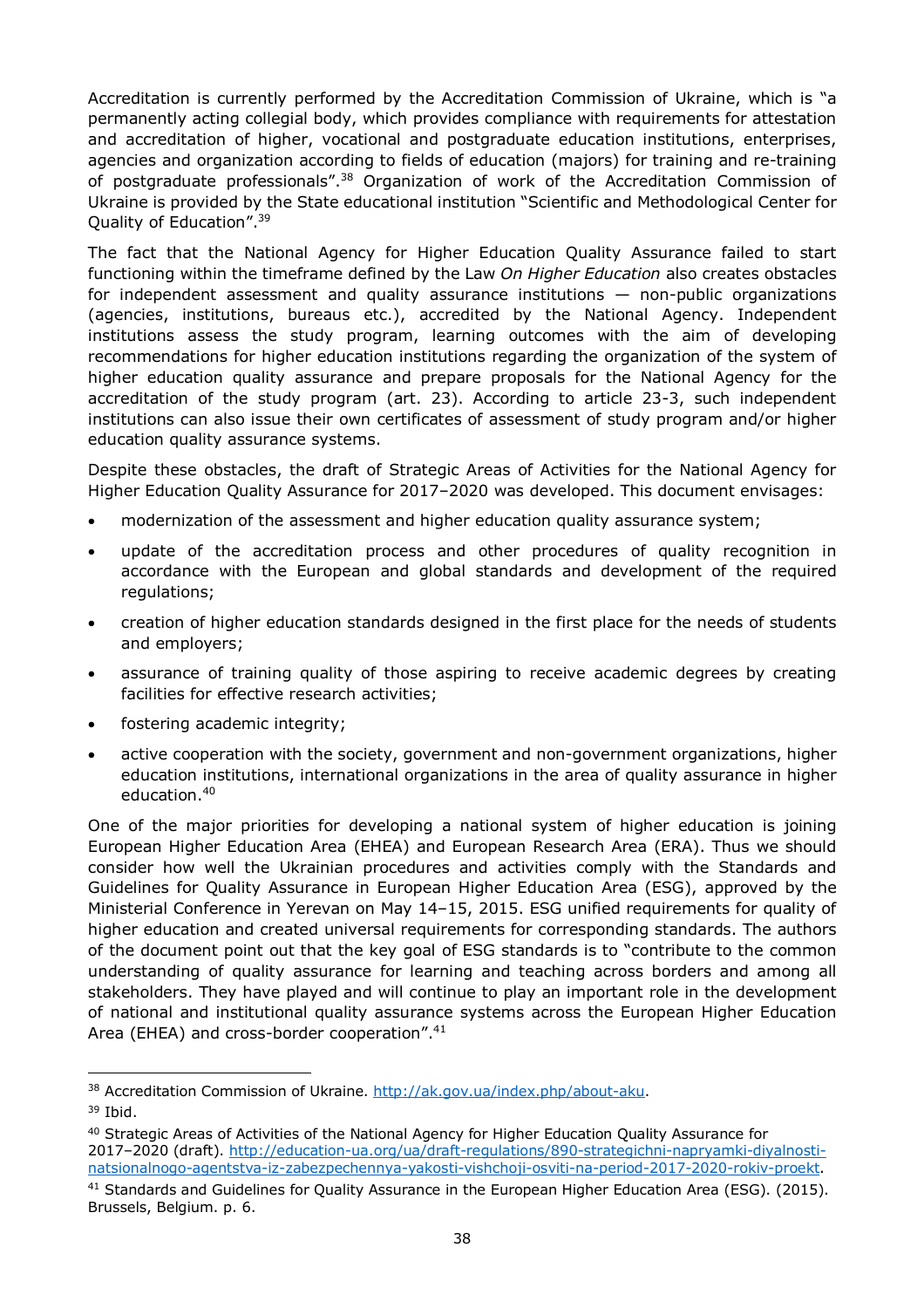Quality assurance activities are based on "twin purposes of accountability and enhancement. Taken together, these create trust in the higher education institution's performanc[e".](#page-38-0)<sup>42</sup> That said, "accountability" in this case means the opportunity to measure major parameters of university activities, which facilitates legalization of quality practices.

Especially important for us is the second part of this document, "Standards and Guidelines for External Quality Assurance". The first standard "Consideration of internal quality assurance" says that "external quality assurance should address the effectiveness of the internal quality assurance processes described in Part 1 of the ES[G".](#page-38-1)<sup>43</sup> That is, the external quality assurance system has to be an organic supplement and should be based on the mechanisms of internal quality assurance created by the higher education institutions, as it fully complies with the fundamental principle of universities' autonomy. It is worth mentioning that work in this area has become more active over the last years and universities are trying to bring traditionally formed models of internal quality assurance closer to the European and global standards.

In the Law of Ukraine *On Higher Education*, the internal quality assurance system in higher education is regulated by art. 16-2 and includes:

- defining the principles and procedures for quality assurance in higher education;
- monitoring and timely review of study programs;
- annual assessment of persons obtaining higher education, research and teaching staff of the higher education institution;
- ensuring advanced training for professors, academic researchers and academic staff;
- providing necessary resources for the organization of learning process;
- availability of information systems for effective management of this process and effective system for prevention and disclosure of academic plagiarism, as well as other procedures and measures.

Among the international projects supporting this work, we can mention the project called QUAERE — "Quality Assurance System in Ukraine: Development on the Basis of ENQA Standards and Guidelines", which is funded in the framework of ERASMU[S+.](#page-38-2)<sup>44</sup> Leading Ukrainian universities, such as Taras Shevchenko Kyiv National University, Ivan Franko Lviv National University, Illya Mechnikov Odessa National University, Sumy State University and others participate in the projects. This project should result in the development of instruments for sustainable functioning of internal and external quality assurance systems.

The second standard establishes a need to ensure compliance of external quality assessment to "achieve the aims and objectives set for it while taking into account relevant regulation[s".](#page-38-3)<sup>45</sup> This entails clear goals and objectives, coordinated as much as possible with major stakeholders, in the first place students and employers. Unfortunately, in Ukraine, there is a certain gap between requirements on the labour market and outcomes of the activities of universities. According to the results of research conducted by Kyiv International Institute of Sociology in 2012, 61% of the surveyed employers pointed out the graduates' lack of professional skills, and 38% report lack of skills to handle challenging situations. At the same time, 26% of the employers pointed out that over the last five years quality of graduates from Ukrainian higher education institution has dropped, 30% that it did not change, and only 20% that it improved. In turn, graduates of higher education institutions believe that they lack knowledge of foreign languages (46%) and practical professional skills (2[5%\).](#page-38-4) 46

 $\overline{a}$ 

<span id="page-38-0"></span><sup>42</sup> Ibid. p. 7.

<span id="page-38-1"></span><sup>43</sup> Ibid. p. 18.

<span id="page-38-2"></span><sup>44</sup> Summary of Information on International Grant Project of ERASMUS+ EU Program. [https://goo.gl/5FmYkF.](https://goo.gl/5FmYkF)

<span id="page-38-3"></span><sup>45</sup> Standards and Guidelines for Quality Assurance…. p. 18.

<span id="page-38-4"></span><sup>46</sup> Graduates of Ukrainian HEIs in the Eyes of Employers. [https://goo.gl/CxNmhv.](https://goo.gl/CxNmhv)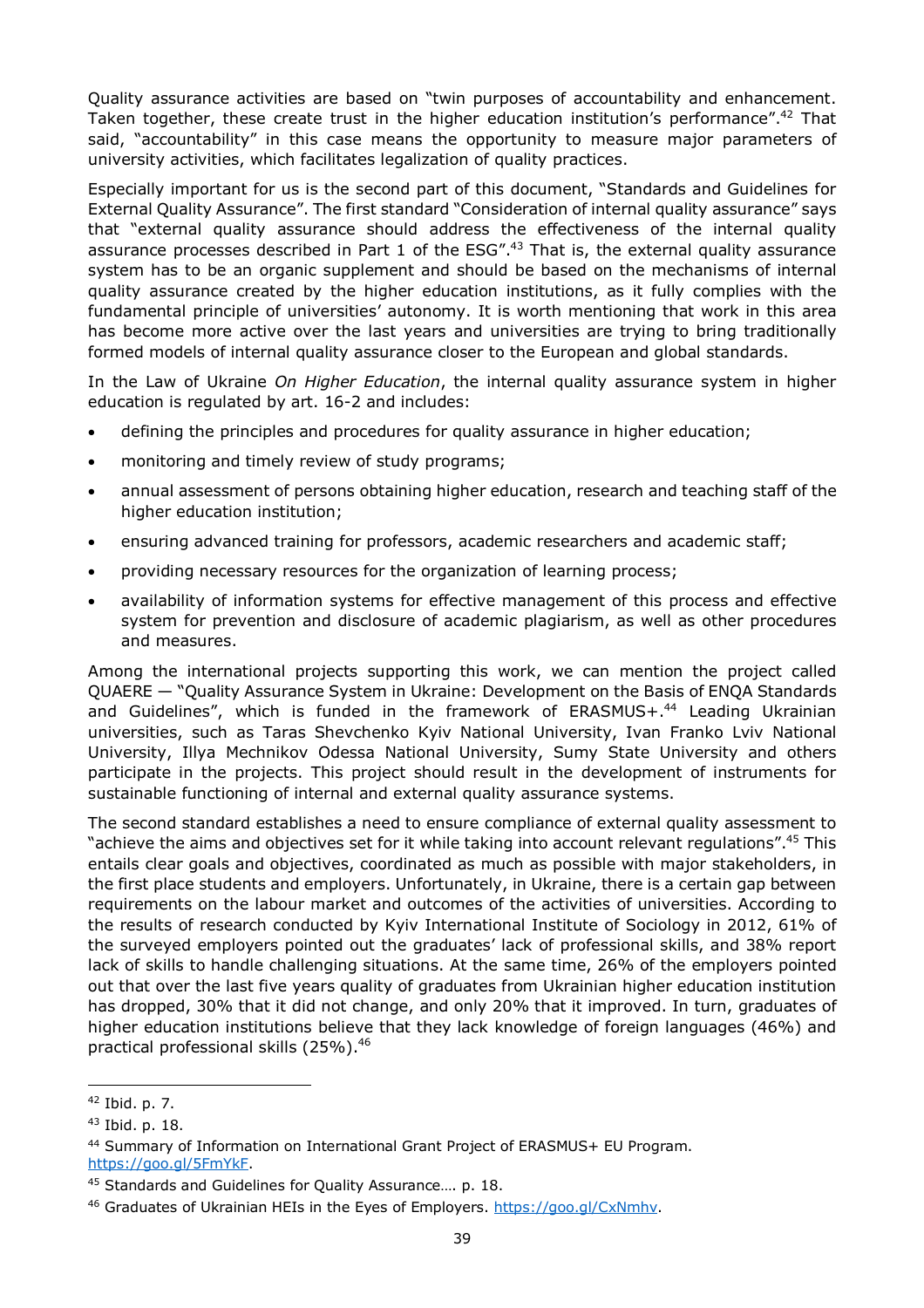The third standard states that processes of external quality assurance have to be reliable, helpful, defined in advance, fully implementable and published. They should include the following components:

- 1. self-assessment or equivalent;
- 2. assessment by the external experts;
- 3. a report resulting from external assessment and
- 4. further activities, aimed at improving the quality of higher education.

It is worth saying that one of the priorities of the above-mentioned QUAERE project is introducing a mechanism for self-analysis as an integral component of universities' operation, which will later facilitate the establishment of self-assessment culture in national higher education [institutions.](#page-39-0)<sup>47</sup> We also believe that systematic and targeted development of culture for external quality assessment of higher education by relevant experts is reasonable, taking into account that currently such procedures look overly formal and carry serious corruption risks.

The fourth standard states that processes connected with external quality assurance should be carried out by groups of the independent experts that include [students.](#page-39-1)<sup>48</sup> The guidelines point out the relevance of engaging international experts in external quality assurance processes. In accordance with the Law of Ukraine *On Higher Education*, this function is practically not carried out by the sectoral advisory boards of the National Agency for Higher Education Quality Assurance. According to art. 21, a sectoral board is created for a period of no more than three years, it consists of 9 to 15 persons who have an academic degree in the relevant field of study or professional experience of no less than five years (except for the students).

The fifth standard defines that any outcomes or judgments made as a result of external quality assurance should be based on explicit and published criteria that are applied consistently and are evidence-based. The National Agency for Higher Education Quality Assurance creates requirements for the system of higher education quality assurance (art. 18-1) and criteria for assessment of learning activities, including scientific achievements, of higher education institutions in Ukraine (art. 18-7).

In the sixth standard it is pointed out that full reports by the experts should be clear and accessible to the academic community and other stakeholders, and also they have to be published. If the agency makes any official decision on the basis of these reports, it is made public together with the report. The following report structure is recommended:

- description of the context in which a certain higher education institution operates;
- description of assessment procedure, including personalities of the involved experts;
- concrete evidence, analysis of the current practice and results of the assessment of quality assurance system;
- conclusions;

 $\overline{a}$ 

- description of the relevant practice, demonstrated by an institution;
- recommendations for further actions.

The report will benefit from an Executive Summary so that it becomes accessible for a wider audience.

And finally, the seventh standard states that the process of handling complaints and appeals is an integral part of the processes for external quality assurance, and its procedures have to be known to the relevant institutions. Procedures for external quality assurance have to be open

<span id="page-39-0"></span><sup>47</sup> Summary of Information on International Grant Project of ERASMUS+ EU Program.

<span id="page-39-1"></span><sup>48</sup> Standards and Guidelines for Quality Assurance…. p. 19.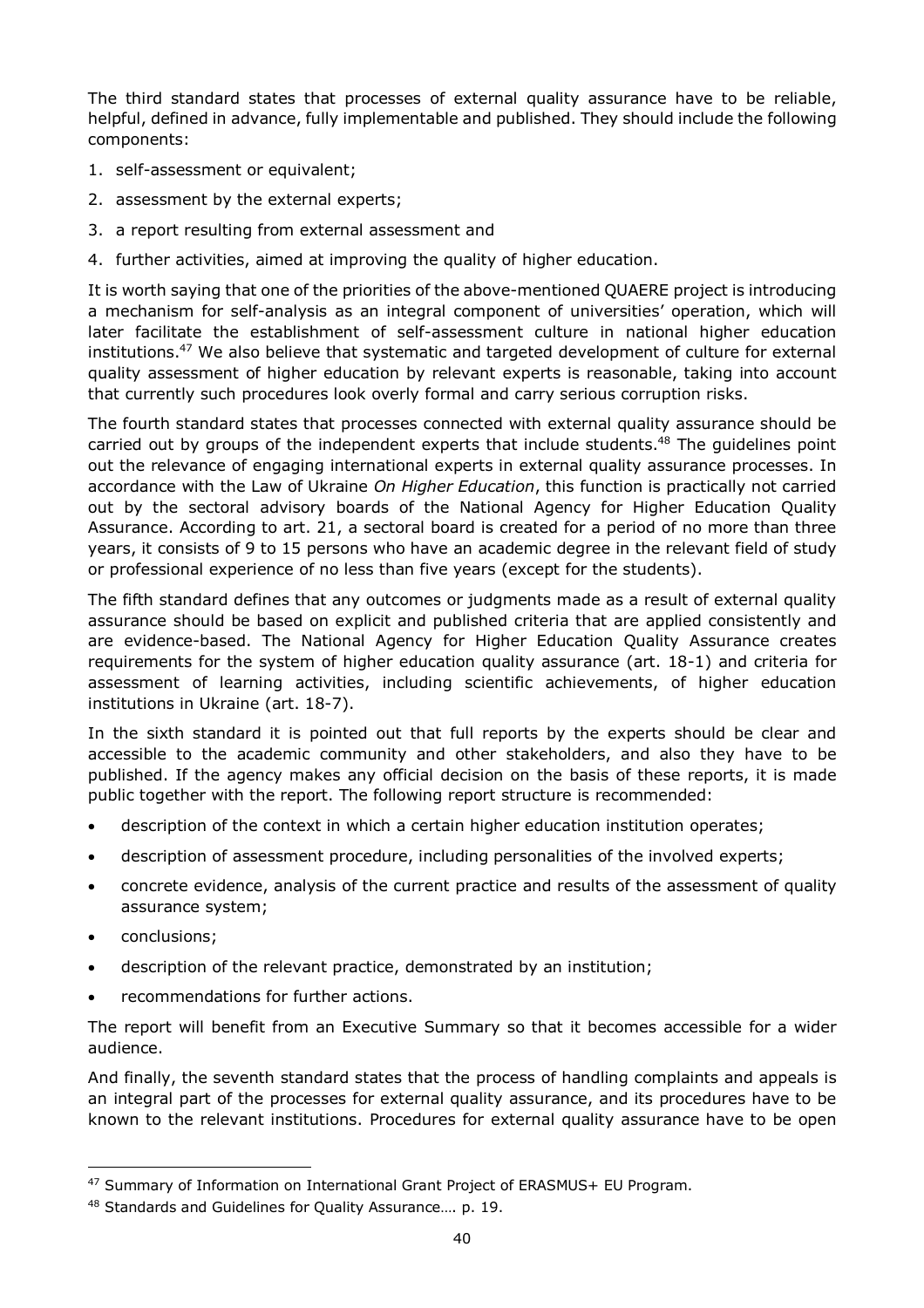and accountable, and the institutions should have an opportunity to address observers with questions of their interest and receive professional answers to these questions.

In conclusion, we can say that the Ukrainian system of external quality assurance of higher education is undergoing a period of active transformation in order to align itself with the European and global approaches and practices. The major areas of corresponding transformations were outlined in the Law of Ukraine *On Higher Education* adopted on July 1, 2014. The key innovation introduced by this law on the institutional level is creation and functioning of the National Agency for Higher Education Quality Assurance.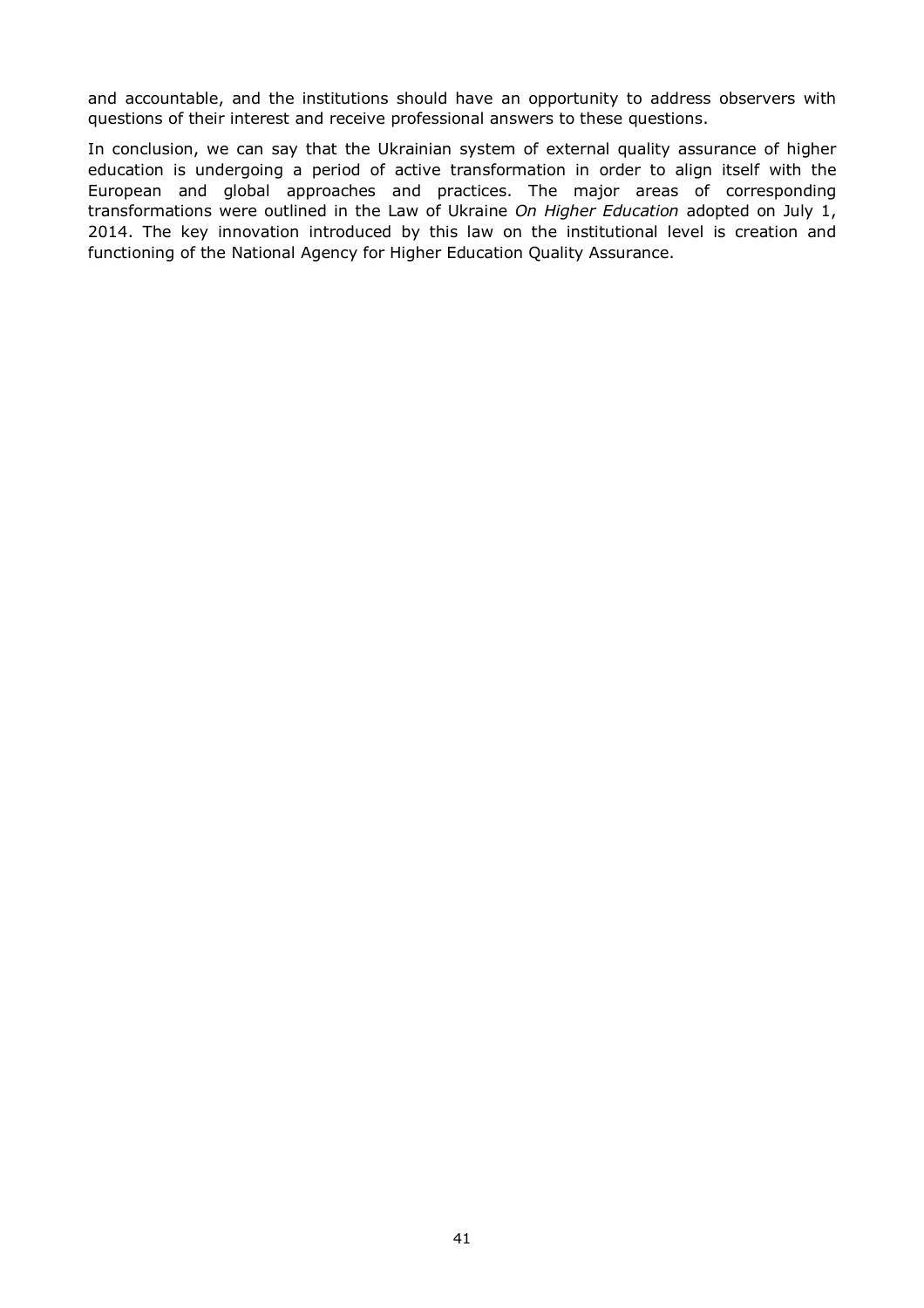### **Chapter 6**

Academic integrity as a prerequisite and instrument for ensuring effective education reforms

### **Volodymyr Satsyk**

### **Introduction**

 $\overline{a}$ 

It is impossible to nurture inner harmony, strong spirit and consistency of the moral image as essential attributes of the human consciousness, which should also be cultivated by higher education, without following fundamental values of academic integrity. Getting new knowledge through intellectual and personal honesty in the process of teaching and learning, proper respect for diversity of thoughts and ideas, while relying on the principle of personal responsibility, ultimately define the university as an integrious institution. However, in modern university practice one can come across unethical behaviour related to academic dishonesty; as well as irresponsible reaction to such behaviour from students, teachers, administrative staff of higher education institutions and state institutions by keeping quiet about it or without taking relevant measures for elimination thereof.

Beyond doubt, dishonest behaviour of the key higher education stakeholders destroys individual and public value of the education, decreases its contribution to social and economic development, and this means that academic misconduct should not be tolerated by society but met with appropriate resistance on all levels of the educational and scientific process. Academic integrity acts as a prerequisite for effective reforms of higher education in Ukraine, a guarantee of its integration into international academic area and enhancement of its competitiveness in the prospect. But on the other hand, these issues currently do not get much attention either in academic research or in studying internal and external factors causing a violation of ethical standards or in analysing modern global experience in countering academic misconduct for its implementation in Ukrainian educational practice.

Quite significant in this context are the results of data systematization in terms of the available practice of introducing academic integrity principles in HEIs of III-IV levels of accreditation in Ukraine, which were obtained by researchers at the Institute for Educational Analytics at the request of the Ministry of Education and Science of [Ukraine.](#page-41-0)<sup>49</sup> In particular, monitoring of 172 web sites of the universities showed that only 27 of them have an honour code for students or an equivalent of it, and on 19 websites — code of ethics for academic staff or equivalent. At the same time, an additional survey of the administrative staff from 139 HEIs showed a larger number especially in codes of ethics for academic staff in open access (23 codes in total). Besides, a number of honour codes for students (in 5 HEIs) and codes of ethics for academic staff (in 5 HEIs) exist in closed access or in hard copy. This data shows a notably low level of academic integrity culture penetrating local university environment.

The purpose of this chapter is in the first place to demonstrate the essence and basic values of the academic integrity; secondly, to define successful educational practices, policy and instruments for prevention of copying and plagiarism; thirdly, to show on one case the potential of the modern means for countering plagiarism in a university.

<span id="page-41-0"></span><sup>49</sup> Analytical Statement on the Results of Research of Practice of Academic Integrity in Ukrainian Higher Education Institutions. Institute of Educational Analytics. 2016. [http://mon.gov.ua/content/%D0%9D%D0%BE%D0%B2%D0%B8%D0%BD%D0%B8/2016/08/09/2](http://mon.gov.ua/content/%D0%9D%D0%BE%D0%B2%D0%B8%D0%BD%D0%B8/2016/08/09/2-academic-integrity.pdf) academic-integrity.pdf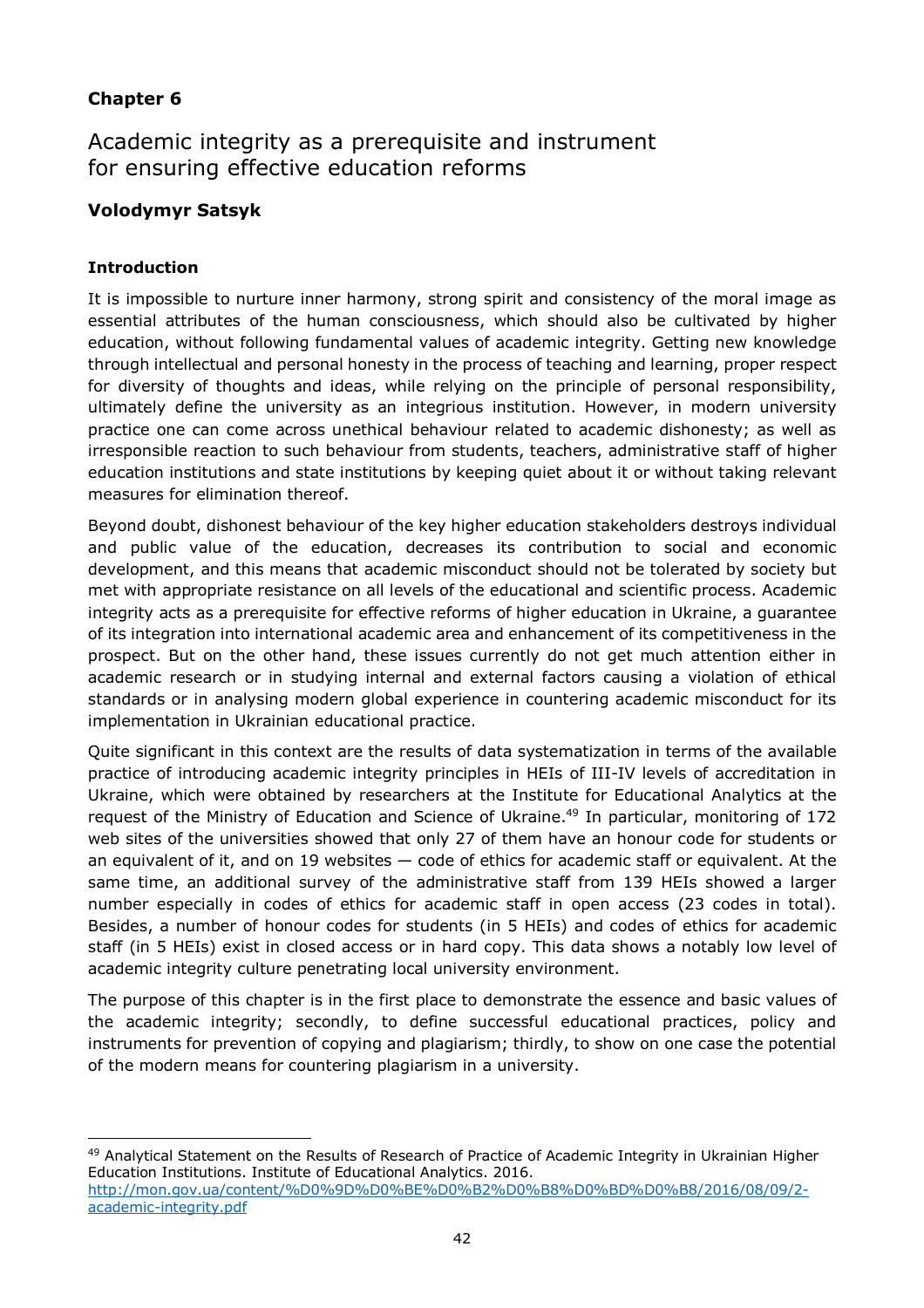### **Essence of academic integrity and its fundamental values**

In the expression "academic integrity" the adjective *academic* means belonging to such type of activities that have to do with school or university, processes of learning and thinking. In turn, the term *integer* in Latin means "complete, whole, entire", and *integrity* in English means "completeness, wholeness, entirety". It means such psychological state of a person, which is characterized by their internal harmony, persistence, and consistency of moral [portrait.](#page-42-0)<sup>50</sup> Such etymology of academic integrity defines its internal essence as related to personal choice, refusal to compromise and predictably strong loyalty to the privilege of moral and spiritual values in the academic area.

Experts of the International Center for Academic Integrity at Rutland Institute for Ethics, which is located at Clemson University in South Carolina, produced a document called "Fundamental Values of Academic Integrit[y".](#page-42-1)<sup>51</sup> According to their approach, academic integrity means loyalty even in the face of difficulty to six fundamental values: honesty, trust, fairness, respect, responsibility, and courage (table 6.1).

| Honesty         | Academic communities of integrity advance the quest for truth and knowledge<br>by requiring intellectual and personal honesty in learning, teaching, research<br>and service under instructions of administration                                                                                 |
|-----------------|---------------------------------------------------------------------------------------------------------------------------------------------------------------------------------------------------------------------------------------------------------------------------------------------------|
| Trust           | Academic communities of integrity foster and rely on the climate of mutual<br>trust. Climate of trust encourages and enables free exchange of ideas and<br>allows scientific pursuits to reach their highest potential                                                                            |
| <b>Fairness</b> | Academic communities of integrity establish clear and transparent<br>expectations, standards and practices to foster fairness in the interactions of<br>students, faculty and administration                                                                                                      |
| Respect         | Academic communities of integrity value interactive, cooperative and open to<br>all participants nature of learning. They respect and consider proper a wide<br>range of opinions and ideas                                                                                                       |
| Responsibility  | Academic communities of integrity rely on principles of personal<br>accountability, which is reinforced by the readiness of people and groups to<br>give an example of responsible behaviour. They support mutually agreed<br>standards and resort to necessary means in case of their violation  |
| Courage         | For development and support of the academic communities of integrity more<br>than simple trust in fundamental values is needed. Transformation of values<br>from talks to relevant action, standing up for them under pressure and<br>difficulties requires determination, motivation and courage |

### Table 6.1. **Fundamental values of academic [integrity](#page-42-2)**<sup>52</sup>

Contentwise, the opposite to academic integrity is the category of academic misconduct, dishonesty. Such misconducts include:

 fabrication and falsification of the materials (respectively, the artificial creation of nonexisting data or facts and intentional change or modification of existing data or facts);

[http://www.academicintegrity.org/icai/assets/Revised\\_FV\\_2014.pdf](http://www.academicintegrity.org/icai/assets/Revised_FV_2014.pdf)

 $\overline{a}$ 

<span id="page-42-0"></span><sup>50</sup> Killinger B. (2010). *Integrity: Doing the Right Thing for the Right Reason*. McGill-Queen's University Press. p. 12.

<span id="page-42-1"></span><sup>51</sup> Fishman T. (2012). *The Fundamental Values of Academic Integrity* (2nd edition). International Center for Academic Integrity, Clemson University.

<span id="page-42-2"></span><sup>52</sup> Ibid.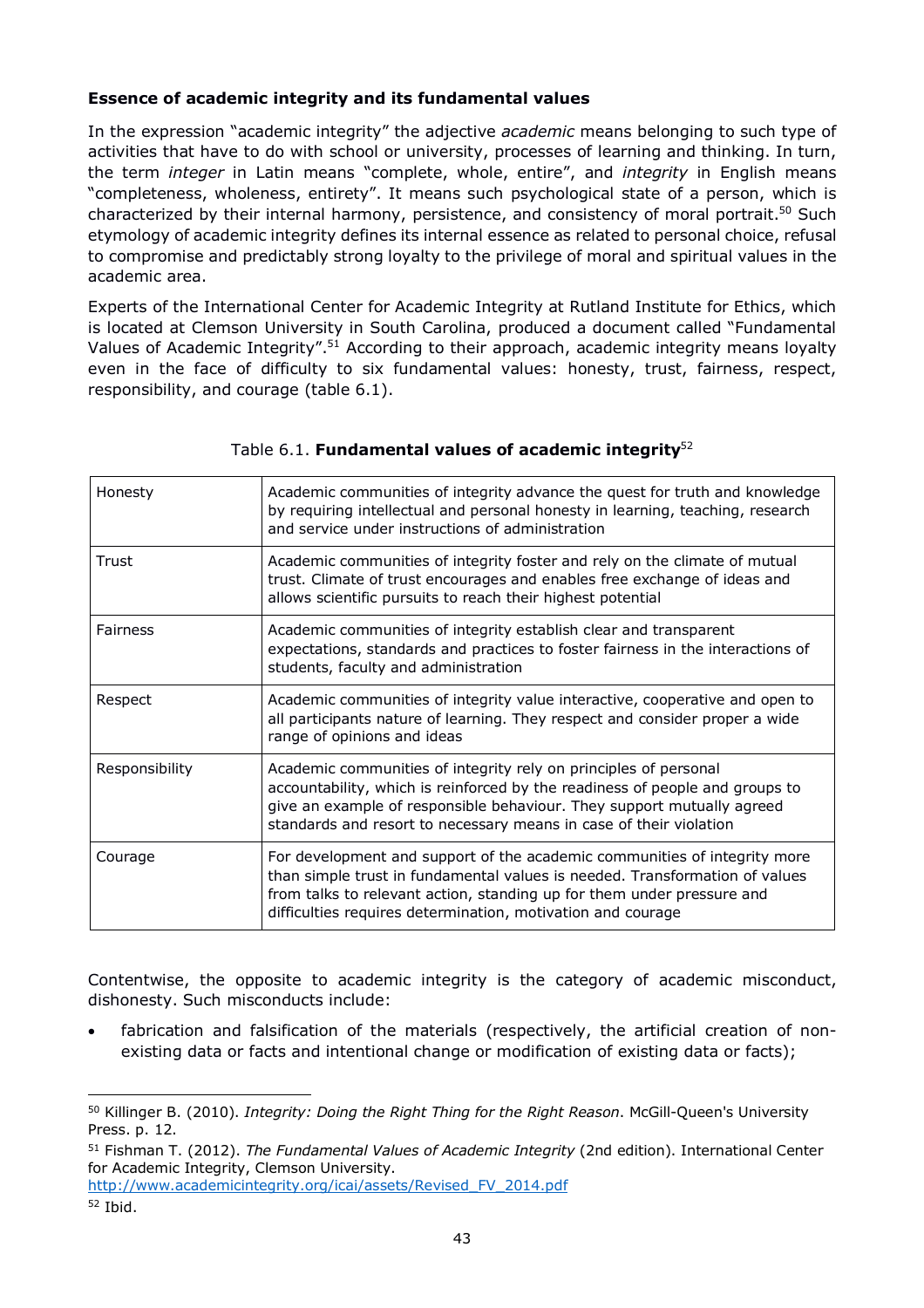- bribery (illegal extortion of material or monetary items in exchange for academic benefits);
- academic sabotage (deliberate actions which give the opportunity to obtain some academic gain or increase it for other members of the academic group or community);
- professors' dishonesty (abuse of one's official position through coercion or pressure on students and colleagues for the sake of obtaining academic gai[n\).](#page-43-0) $53$

However, the most widespread in the modern international practice became such forms of academic dishonesty as cheating and plagiarism. Academic cheating is interpreted by the experts as such behaviour of the students, when in the process of fulfilling learning tasks they dishonestly use forbidden materials, information or other additional [means.](#page-43-1) <sup>54</sup> Often such cheating is done in the form of copying, especially using cheat sheets, peeking into neighbour's test, cooperation among students for the sake of receiving a common benefit, actions aimed at a preliminary and illegal review of contents of exam cards [etc.](#page-43-2)<sup>55</sup>

Experts have defined the following effective methods of countering copying: [56](#page-43-3)

- implementing codes of honour of students by the higher education institution;
- conducting public awareness raising campaigns;
- strengthening overall control at the exams;
- modernization of learning programs to increase their creative component;
- improving the system of preparing for classes;
- imposing harsher punishments for academic misconducts etc.

To define plagiarism, the "Fishman's rule" is often used, which describes this phenomenon through the prism of the following five cumulative characteristics:

"Plagiarism occurs when someone

- 1. Uses words, ideas, or work products
- 2. Attributable to another identifiable person or source
- 3. Without attributing the work to the source from which it was obtained
- 4. In a situation in which there is a legitimate expectation of original authorship
- 5. In order to obtain some benefit, credit, or gain which need not be monetar[y".](#page-43-4)<sup>57</sup>

In general, violation of academic integrity is caused by a whole group of factors, among which we can identify three integral.

First, moral and cultural — related to the general intention of a member of a certain culture to violate ethical standards. Thus, an open cross-cultural research discovered that the level of

<span id="page-43-0"></span> $\overline{a}$ <sup>53</sup> Siaputra I., Santosa D. (2016). Academic Integrity Campaign in Indonesia / in Tracey Bretag (ed.). *Handbook of Academic Integrity*, 75–86.

<span id="page-43-1"></span><sup>54</sup> Pavela G. (1978). Judicial review of academic decision making after Horowitz. NOLPE School of Law Journal, 8, 55–75.

<span id="page-43-2"></span><sup>55</sup> Klein A., Lecenburg M., Mckendall M. & Mothersell W. (2007). Cheating during the college years: How do business school students compare. Journal of Business Ethics, 21, 197–206.

<span id="page-43-3"></span><sup>56</sup> Rahman N., Hussein N., Esa M. (2016). Academic Dishonesty Among Business Students: Cheating Acts and Proposed Ways to Reduce Cheating Behavior. In: Fook C., Sidhu G., Narasuman S., Fong L., Abdul Rahman S. (eds) 7th International Conference on University Learning and Teaching (InCULT 2014) Proceedings. Springer, Singapore. p. 217.

<span id="page-43-4"></span><sup>&</sup>lt;sup>57</sup> Fishman T. (2009). "We know it when we see it" is not good enough: toward a standard definition of plagiarism that transcends theft, fraud, and copyright. 4th Asia Pacific Conference on Educational Integrity (4APCEI). 28–30 September 2009, University of Wollongong NSW Australia, 2010. p. 5. <http://ro.uow.edu.au/apcei/09/papers/37/>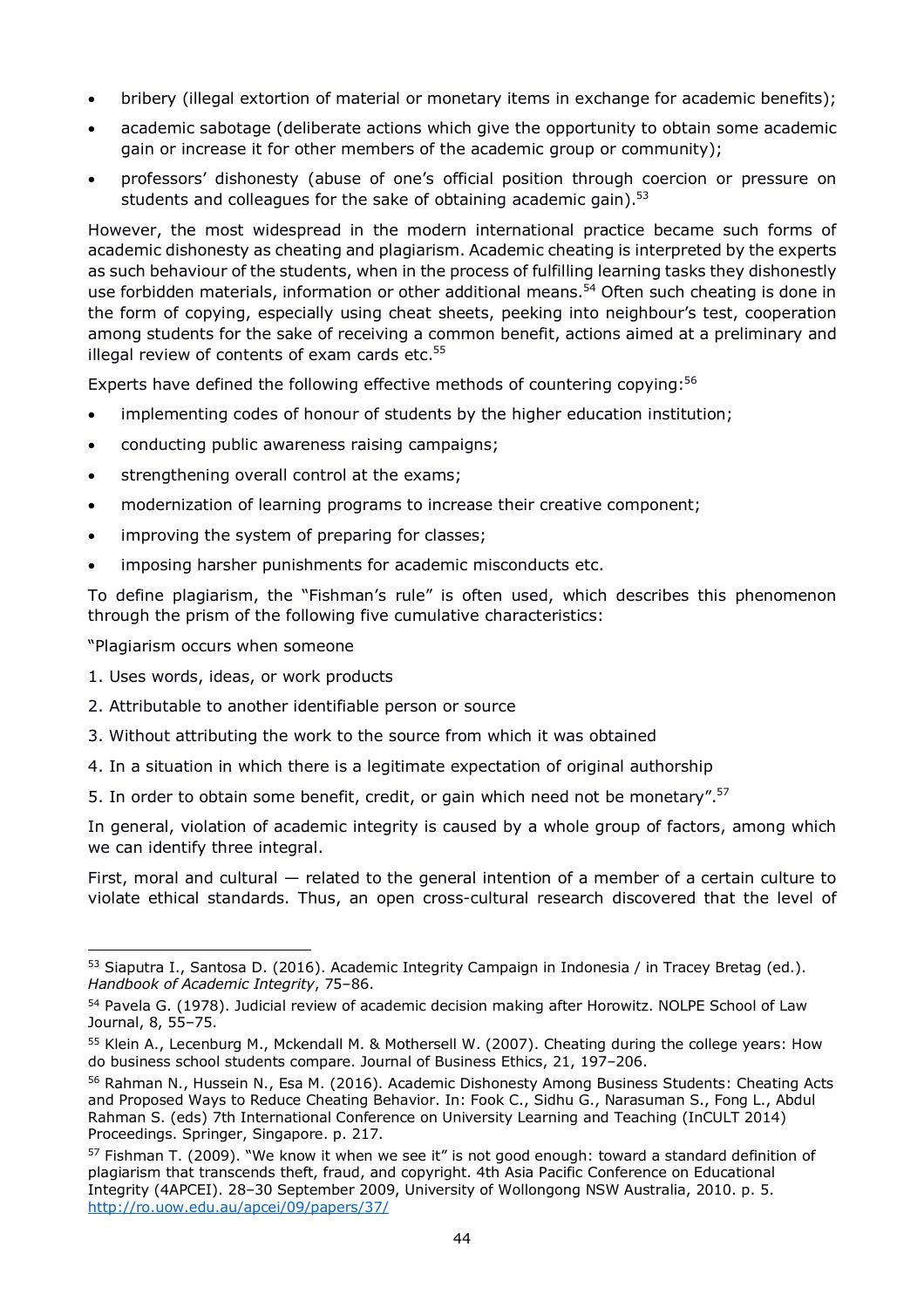copying in the USA is remarkably lower compared to post-Soviet [countries.](#page-44-0) <sup>58</sup> It is justified by the fact that such differences exist due to the cultural distinction between students, a prevalence of individual values in Western students and collectivist values in students from post-socialist countries.

Secondly, institutional factor: whether the current legislation of the country foresees relevant mechanisms and tools, or whether higher education institution has an effective policy of countering academic dishonesty. The bright example demonstrating the policy of fighting academic plagiarism is Indonesian legislation, which has clear regulations regarding the responsibility of students, professors and heads of the universities for academic [misconducts.](#page-44-1)<sup>59</sup> Also, results of one international survey are interesting, which discovered that level of academic cheating is lower in universities where a code of honesty for students was adopted and is in force, compared to the institutions where such documents are not [implemented.](#page-44-2)<sup>60</sup>

Thirdly, educational factor: academic integrity is caused by disadvantages in current learning standards in a country or incompleteness of educational process in HEIs. Moreover, studies prove that, for example, academic cheating during exams is an especially negative phenomenon in modern learning practice, as it decreases general institutional reputation and negatively impacts the individual reputation of those students who use righteous [practices.](#page-44-3)<sup>61</sup>

### **Plagiarism and copying: in search for effective methods of assuring academic integrity in higher education institutions**

In the above-mentioned research of the students, which was based on surveys in such countries as USA, Albania, Belarus, Croatia, Kyrgyzstan, Latvia, Lithuania, Russia and Ukraine, it was discovered that the frequency of academic cheating is the highest especially among Ukrainian students, namely over 85% of the surveyed stated that they resorted to cheating during learning process more than 10 times (the lowest percentage of such students is in Albania, Kyrgyzstan, and the US[A\).](#page-44-4)<sup>62</sup> Another national [survey](#page-44-5)<sup>63</sup> asked, "Why do students resort to copying or purchasing different research papers, which they should write on their own?" 45% of the surveyed replied "because buying or copying necessary research paper is very easy and accessible", and 31,4% said, "because students see no connection between these tasks and their future profession". That said, many of the students place a high priority on obtaining a quality education and relevant knowledge level in higher education institutions.

Also illustrative of academic integrity standards violation was the situation with huge lines to buy cheat sheets during the winter examination in 2017 in Vadym Hetman Kyiv National Economic [University.](#page-44-6)<sup>64</sup> So, the problem of fundamental values of academic integrity violation exists in Ukrainian higher education and it must be recognized both on the institutional and the state level. At the same time, currently there are no systemic measures against copying and plagiarism in local HEIs, or their nature is fragmentary.

<span id="page-44-0"></span> $\overline{a}$ <sup>58</sup> Grimes P. (2004). Dishonesty in Academics and Business: A Cross-Cultural Evaluation of Student Attitudes. Journal of Business Ethics, 49(3), 273–290.

<span id="page-44-1"></span><sup>59</sup> Siaputra I., Santosa D. (2016). Op. cit.

<span id="page-44-2"></span><sup>60</sup> McCabe D., Trevino L. & Butterfield K. (1999). Academic Integrity in Honor Code and Non-Honor Code Environments: A Qualitative Investigation. The Journal of Higher Education. Vol. 70, No. 2 (Mar. - Apr.), 211–234.

<span id="page-44-3"></span> $61$  Siniver E. (2013). Cheating on exams: The case of Israeli students. College Student Journal, 47 (4), 593–604.

<span id="page-44-4"></span><sup>62</sup> Grimes P. (2004). Op. cit. p. 277.

<span id="page-44-5"></span> $63$  Higher Education in Ukraine: Public Opinion of the Students (2015). Nationwide Survey of the Students / Ilko Kucheriv Democratic Initiatives Foundation, Ukrainian Sociology Service. <http://dif.org.ua/article/vishcha-osvita-v-ukraini-gromadska-dumka-studentiv>

<span id="page-44-6"></span> $64$  KNEU students captured, how cheat sheets are sold to them near the dormitory (2017). Ukrayinska Pravda. Zhyttia.<http://life.pravda.com.ua/society/2017/01/10/222064/>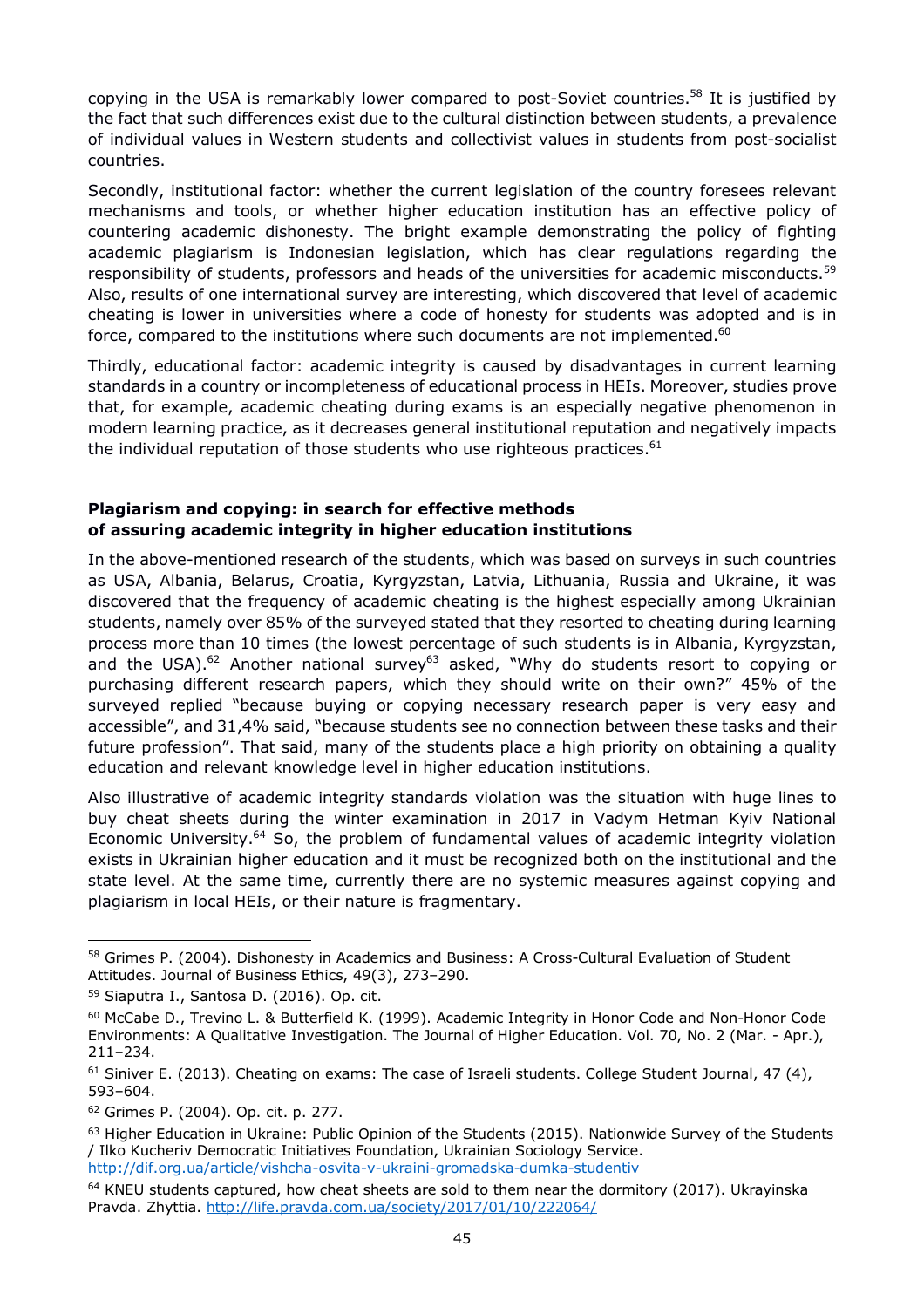We can find one example of policies on promoting academic integrity in higher education in Indonesia. This country with a population of 255 million people has 100 state and 2972 private higher education institutions as of 2014. In 2010 the Indonesian Ministry of National Education issued Rule no. 17 *On Preventing and Reducing Plagiarism in Higher [Education](#page-45-0)*. <sup>65</sup> This regulation introduces a new form of prevention and control of plagiarism in higher education institutions (Fig. 6.1).



Figure 6.1. Key provisions of the Indonesian Regulations on countering [plagiarism](#page-45-1)<sup>66</sup>

Addressing successful European experience, the following effective methods of fighting plagiarism on the state and institutional levels can be applied:

- Using special software for revealing plagiarism on the basis of simple rules and policy concerning its usage.
- Developing national and university repositories, which contain databases of academic/scientific papers by the students/professors/researchers.
- Developing and implementing special institutional policies for preventing and fighting plagiarism by the higher education institutions (codes of honour for students, codes of ethics, provisions on plagiarism prevention etc.).
- Founding independent national agencies-arbiters (as, for example in England and Wales), whose activities are aimed at resolving disputes in the area of academic integrity for the protection of students' and academics' rights.

<span id="page-45-1"></span><span id="page-45-0"></span> $\overline{a}$ <sup>65</sup> Republic of Indonesia Minister of National Education Regulation no. 17, 2010. Pencegahan Plagiat di Perguruan Tinggi. Kementerian Pendidikan dan Kebudayaan Republik Indonesia. <sup>66</sup> Ibid.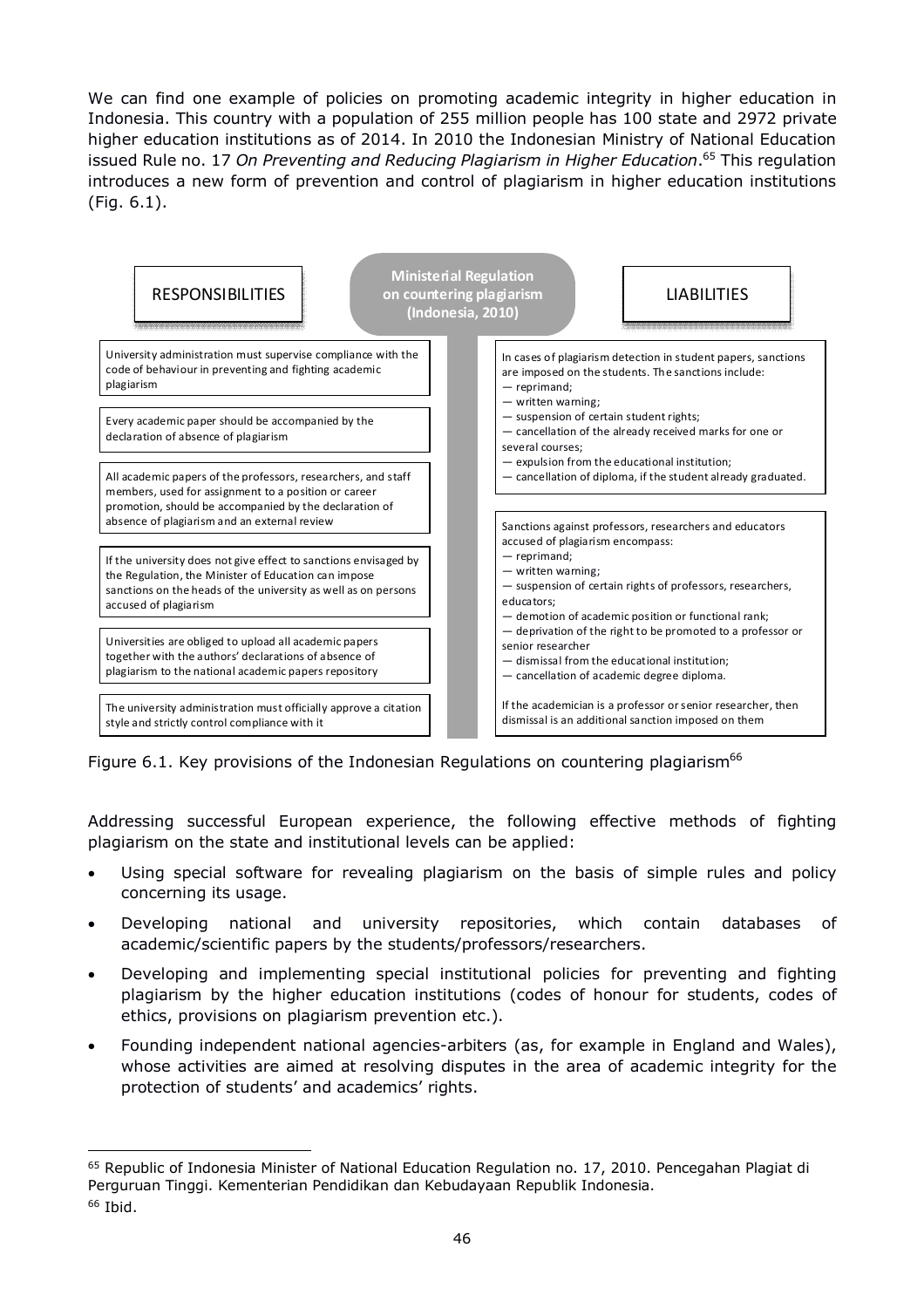- Researching internal reasons and modern educational practices in the area of fighting plagiarism to develop relevant policies, instructions, guidelines.
- Developing state system for gathering statistics on cases of academic dishonesty in universities and publicising annual reports on their basis.
- Integrating into universities study programs at bachelor's and master's levels key topics on academic integrity, including those related to current standards of academic writing; general popularization of fighting plagiarism.
- Defining at the national level the procedures for dealing with academic integrity violations, which presupposes creation of special local institutional commissions (ethical committees) managed by the representatives of the administrative staff of a [university.](#page-46-0)<sup>67</sup>

International practice shows a wide variety and potential of methods and instruments for countering academic dishonesty in the form of plagiarism and copying. Their choice and application should result from peculiarities of a country's or a university's academic environment, be based on fundamental values of integrity and be in line with the priority of creating socially responsible civil society. The key principles of applying integrity in practice should be honesty, trust, fairness, respect and clear responsibility.

#### **Results of an educational experiment on countering plagiarism in term papers of the students**

In the first semester of academic year 2016/2017, the author of this chapter initiated an educational experiment in Vadym Hetman Kyiv National Economic University, which involved developing a new, more creative format of term paper on the subject "Foundations of economics". Requirements match the modern standards on writing academic articles from the leading world universities. An experimental model of term paper was suggested to the first year Bachelor's of Economics of Enterprise students. To ensure academic integrity, a compulsory check of the student's work for plagiarism was stipulated.

The key requirements for writing a term paper according to the new concept were as follows:

- the topic of the term paper should have a reference to the issue researched; a student is only offered a list of broad topics, on the basis of which and taking into account their own interest, they chose certain area of research and together with the professor (supervisor) develop a narrower name of the research;
- each term paper is checked for signs of plagiarism (checking in open sources on the internet and in the internal database of term papers) and in the case of improper text borrowing it is returned to the author for further work; the Unicheck e-system [\(https://www.unicheck.com](https://www.unicheck.com/)) was used to check papers for plagiarism;
- the term paper should include parts which are usually found in academic papers that are published in the recognized Western social sciences academic journals, and namely:
	- $\triangleright$  introduction (it shows the problem and relevance of the research);

 $\overline{a}$ 

 $\triangleright$  overview of the references (it shows available theoretical achievements on the topic of the research, their critical analysis is performed, summary overview of the modern English-language articles is provided, which a student searches and chooses on their

<span id="page-46-0"></span><sup>&</sup>lt;sup>67</sup> Comparison of policies for Academic Integrity in Higher Education across the European Union (2013). Impact of Policies for Plagiarism in Higher Education Across Europe / The Project of the European Union under Erasmus, Lifelong Learning Programme, Modernisation of Higher Education (2010–2013). Agreement 510321-LLP-1-2010-1-UK-ERASMUS-EMHE. [http://plagiarism.cz/ippheae/,](http://plagiarism.cz/ippheae/) [http://plagiarism.cz/ippheae/files/D2-3-00%20EU%20IPPHEAE%20CU%20Survey%20EU](http://plagiarism.cz/ippheae/files/D2-3-00 EU IPPHEAE CU Survey EU-wide report.pdf)wide%20report.pdf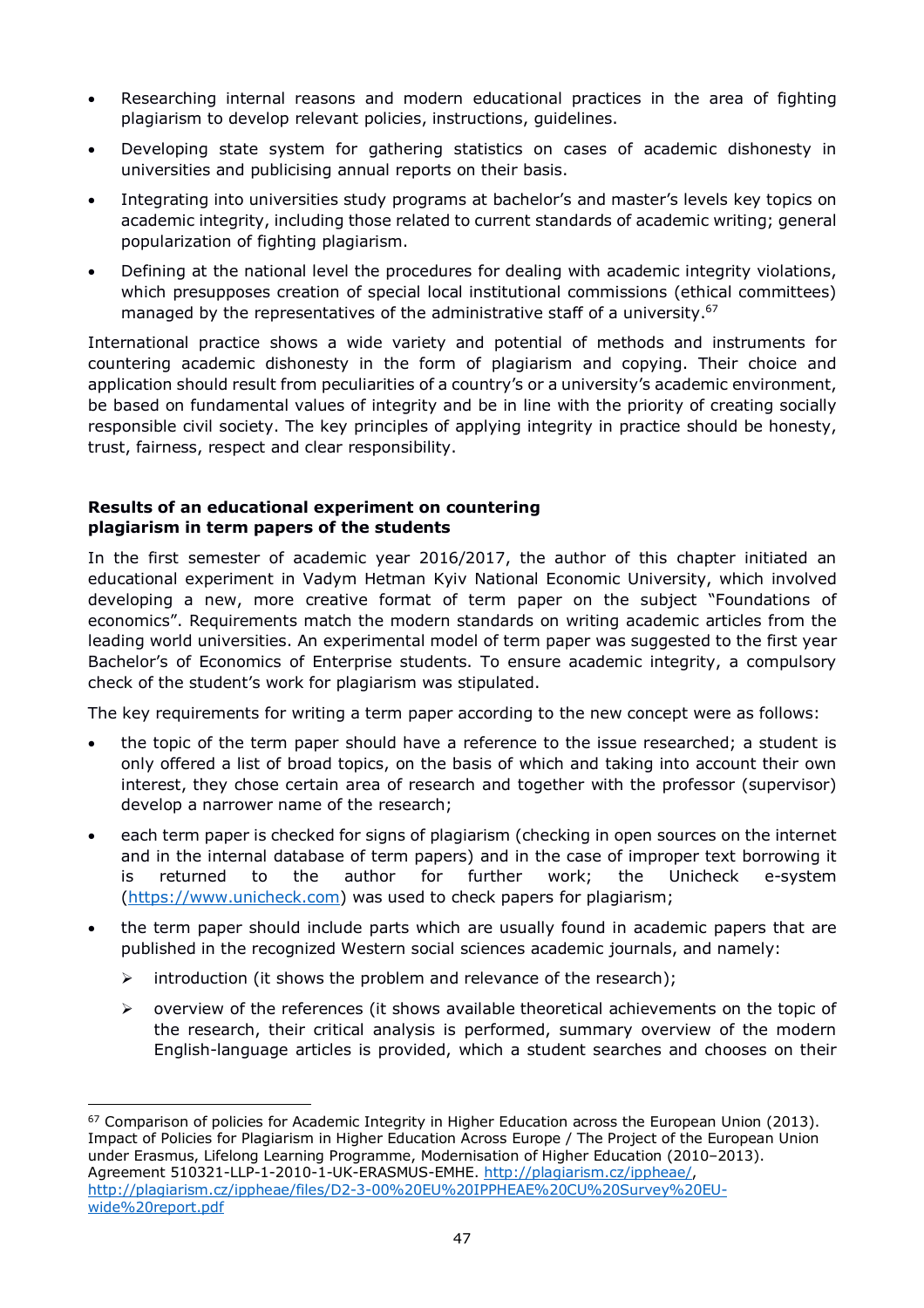own in open international depositories, for example in SSRN database, <https://www.ssrn.com/en/>, which contains over 1 million academic papers);

- practical/analytical part (empirical results obtained as a result of processing statistical data or information from open resources, which give an opportunity to answer the research question put in a paper in a complete manner);
- $\triangleright$  conclusions (key findings of the research are summarized);
- $\triangleright$  list of references (the list of no less than 20 references, out of them at least 5 foreign articles, published in English-language journals).

Term papers were checked for plagiarism in 2 stages. During the first stage (December 1–15, 2016) students on their own uploaded their papers into Unicheck e-system and the academic supervisor was performing a detailed check of the term-paper for integrity, checking every page in the system and paying attention to the bits highlighted in yellow color, which had evidence of plagiarism and hence required verification. Each student also had free access to the results of the check, which eliminated the subjectivity of the supervisor. At the second stage (starting December 15, 2016) after the papers were finalized, the supervisor performed comparison evaluation of the final version of the paper with the flaws that had been previously found in terms of improper text borrowings.

According to the results of the check, at the first stage out of 67 timely submitted term papers, 34 (more than 50%) were returned for improvement due to plagiarism.

During analysis of the other papers, where no plagiarism was found, the average percentage of text borrowing which basically is not plagiarism was determined to reach about 10–15%. In such cases, the above-mentioned index showed the relative amount of common phrases or text, which has a relevant reference to the source, compared to the total length of the term paper. Papers where such index was over 15% usually contained plagiarism.

However, it is worth pointing out that the results of this experiment regarding rates of originality cannot be translated to other majors in KNEU or other educational institutions, since the learning environment, requirements for term papers, even the profiles of the students will be different.

Finally, it is worth mentioning that each student was quite well instructed about the requirements for writing a term paper, which is proven by over a dozen term papers of a high quality, according to the result of checks at the first stage. Also, students knew about their responsibility in case of plagiarism, as in such a case the paper was considered not written by them and was returned for further improvement.

The results of the educational experiment on plagiarism counteraction in academic papers of the students showed the following key problems and challenges:

- 1. To write a term paper of proper quality and in compliance with integrity principles, it is reasonable to have special classes on academic writing in the study plan, with the aim of introducing students to modern standards of writing academic texts, formatting of citations, a list of references etc.
- 2. In order to effectively detect academic cheating in the form of improper text borrowings, a supervisor should have access to relevant electronic instruments, which give an opportunity to avoid spending extra time while checking students' papers for signs of plagiarism.
- 3. Supervisors should be quite competent and informed about general standards of writing student academic papers, which are accepted in the Western academic world. They should be able to explain how to structure the text paragraphs, how to write the introduction and the main paper parts, how to perform a structured overview of the references and foreign papers, how to format the references and citations of the text by other authors in the paper etc.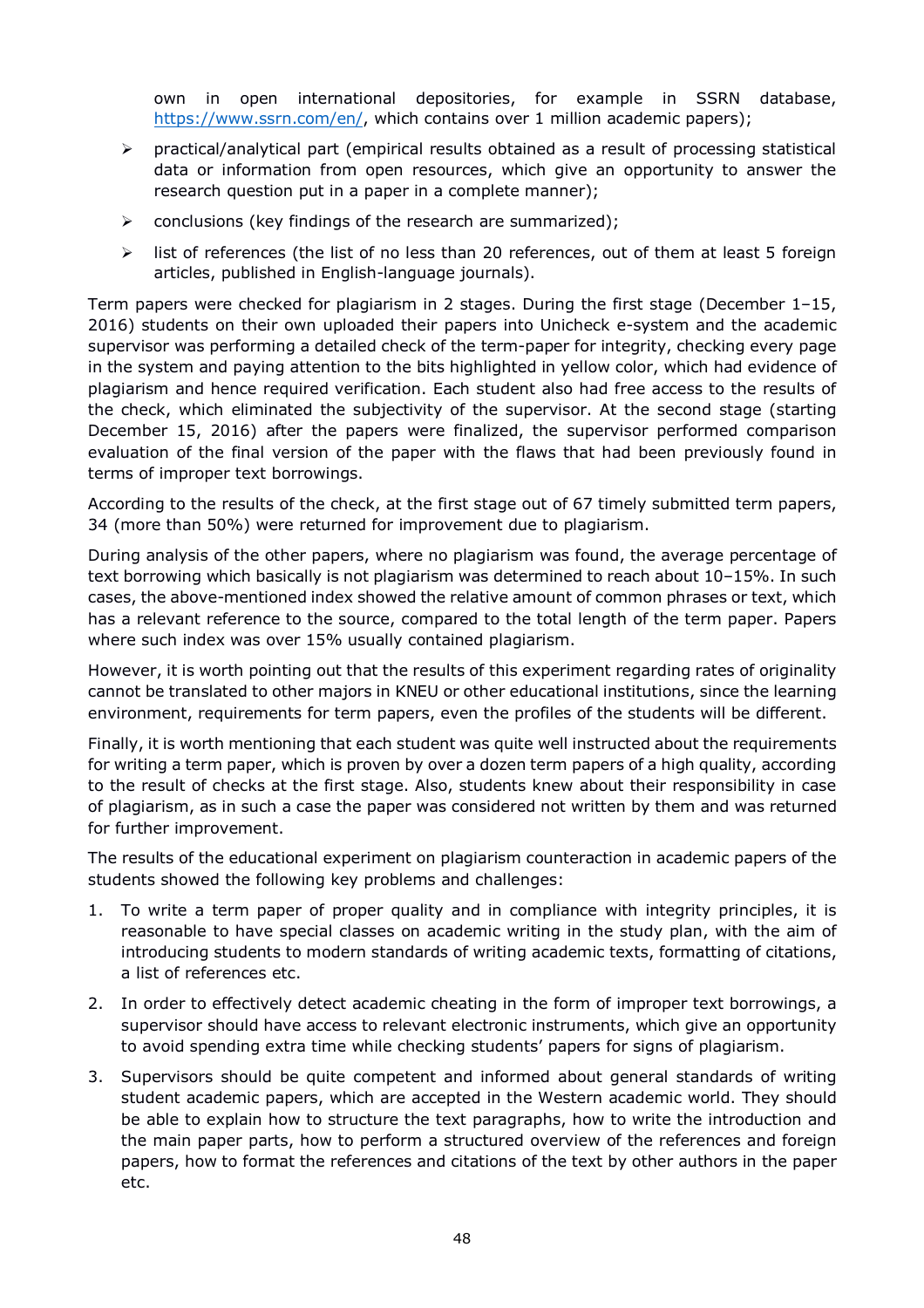4. When checking papers for plagiarism, it is unreasonable to apply a predetermined percentage of the maximum amount of borrowed text, for example, 10, 20 or 30% (relative index of plagiarism). This indicator is only the first sign for the supervisor, which should result in a detailed analysis of the paper. The index of plagiarism value can vary depending on the year, subject, structure and format of a research paper etc. It can be determined reliably only during an experiment, using a selection of papers where no plagiarism was detected. Even the word-combination "threshold of plagiarism" resembles oxymoron. Even one sentence in an article by a scientist or in a paper by a student, which is borrowed from another source, meaning it was not written by them and does not have the necessary citation, can be viewed as plagiarism.

Thus, academics and management should in the first place realize the scale of the problem and analyse the current state of academic ethics violations in order to effectively implement academic integrity strategy in a university. Only such recognition of the reality, with the help of educational experiments, will give an opportunity to begin creating the environment that will not be tolerant to academic misconducts by participants of the learning process. It is also critically important to rationally and properly summarize the findings and take corresponding managerial decisions, aimed at promoting basic ethical standards in higher education institution.

### **Conclusion**

In modern international university practice, the issues of ensuring and promoting fundamental values of academic integrity as a complicated and multi-dimensional system of actions and mechanisms aimed at raising intellectual and personal fairness of the students, professors, administrative staff and other stakeholders of the higher education institutions become crucial. The key components of this system are the development of the moral and cultural environment which is non-tolerant to ethical standards violation, mainly in terms of cheating and plagiarism, in a university and in the country. Secondly, creating special national legislation, development and implementation of effective legislation-based policies for academic misconducts counteraction by the universities. Thirdly, modernization of educational standards in the country and of the educational process in higher education institutions, or using academic and educational outreach activities to teach students about virtuous academic behaviour. Finally, whether academic integrity will become the factor for improving higher education quality in Ukraine depends on the effectiveness of each of the above-mentioned components and their integral effect. Therefore, academic integrity is both the prerequisite as well as the instrument for ensuring effective higher education reform. Its cultivation and promotion on all levels will facilitate the parity-based integration of Ukrainian universities into global academic and scientific area, which is grounded on the values of honesty, trust, fairness, respect, responsibility and courage.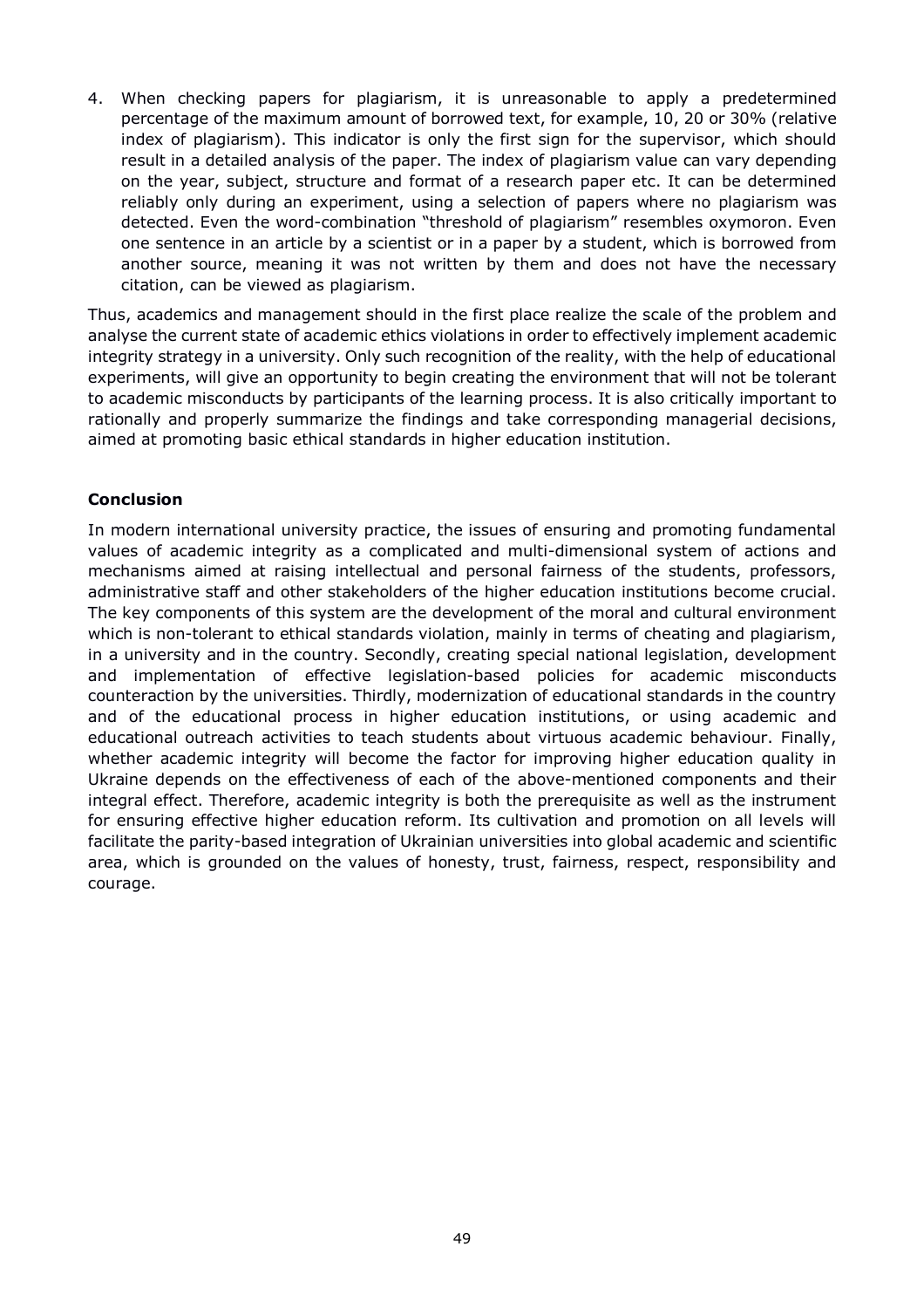### **Chapter 7**

# Student rights protection in Ukraine: KNUprotest case

### **Olena Nikulina**

The law *On higher education* initiated a complex process of higher education reform, but the implementation of its provisions is still in progress. The law has changed the principles of student participation in university life: students have obtained a legal right to participate in management of higher education institution and in the process of education quality assurance (art. 40, 62; *hereinafter in this chapter the references to articles of the current version of the law* On higher education *are given in round brackets. — editor.*). Despite this, the principles of student-centered learning have mostly not yet become reality.

Despite the start of the higher education reform, from 2014 until 2017 numerous actions, protests and expulsions of student activists took place:

- expulsion of the student activists of "Shevapil"<sup>[68](#page-49-0)</sup> initiative, who were performing anticorruption investigation in Taras Shevchenko National University of Kyiv (KNU);
- student actions of Mychailo Boychuk Kyiv State Institute of Decorative Applied Arts and Design against merging with Borys Grinchenko Kyiv University;
- the vote of no confidence to the rector by the students of National Pedagogical Dragomanov University (NPU).

In September 2016 a "new wave" of student protests began:

- campaign for gathering signatures by the students of Igor Sikorsky Kyiv Polytechnic University (KPI) against renaming the university;
- "NPU protest" seizure by the students of Dragomanov NPU of the academic building, which was rented as a furniture store, while there were not enough rooms for classes;
- protest of the students from Kyiv National Ivan Karpenko-Kary Theater, Cinema and Television University against cutting class hours in the main subjects;
- student rights protection initiative of the students from Taras Shevchenko KNU called KNUprotest.

All these events started one after another over a very short period of time. They show the deep systemic crisis in communication between HEIs administration and students. It happens both at the level of grassroots student initiatives, as well as student self-government bodies. The problems were so serious and so deep-rooted, were not solved for so long that the situation has led to protest among the students, and the first protest caused an avalanche.

One of the most important functions of student self-government bodies is establishing communication and interaction between university administration and students. The basic prerequisites for carrying out this function are recognition of student self-government bodies as legitimate representatives of the student community both by the students themselves and by HEI administration, and recognition of their right to participate in the management of the university in the regulatory documents of the HEI.

Today cooperation between university and student self-government bodies is mainly happening according to two scenarios: either student self-government bodies show entire loyalty to the administration and ignore the students' right to actually influence the HEI or confrontation. Neither scenario is constructive, each of the cases has communication problems. In the first

<span id="page-49-0"></span> $\overline{a}$  $68$  From "Sheva"  $-$  informal short for Shevchenko as the colloquial name of the university and "pilit" (to saw) — informal for stealing money. — *editor*.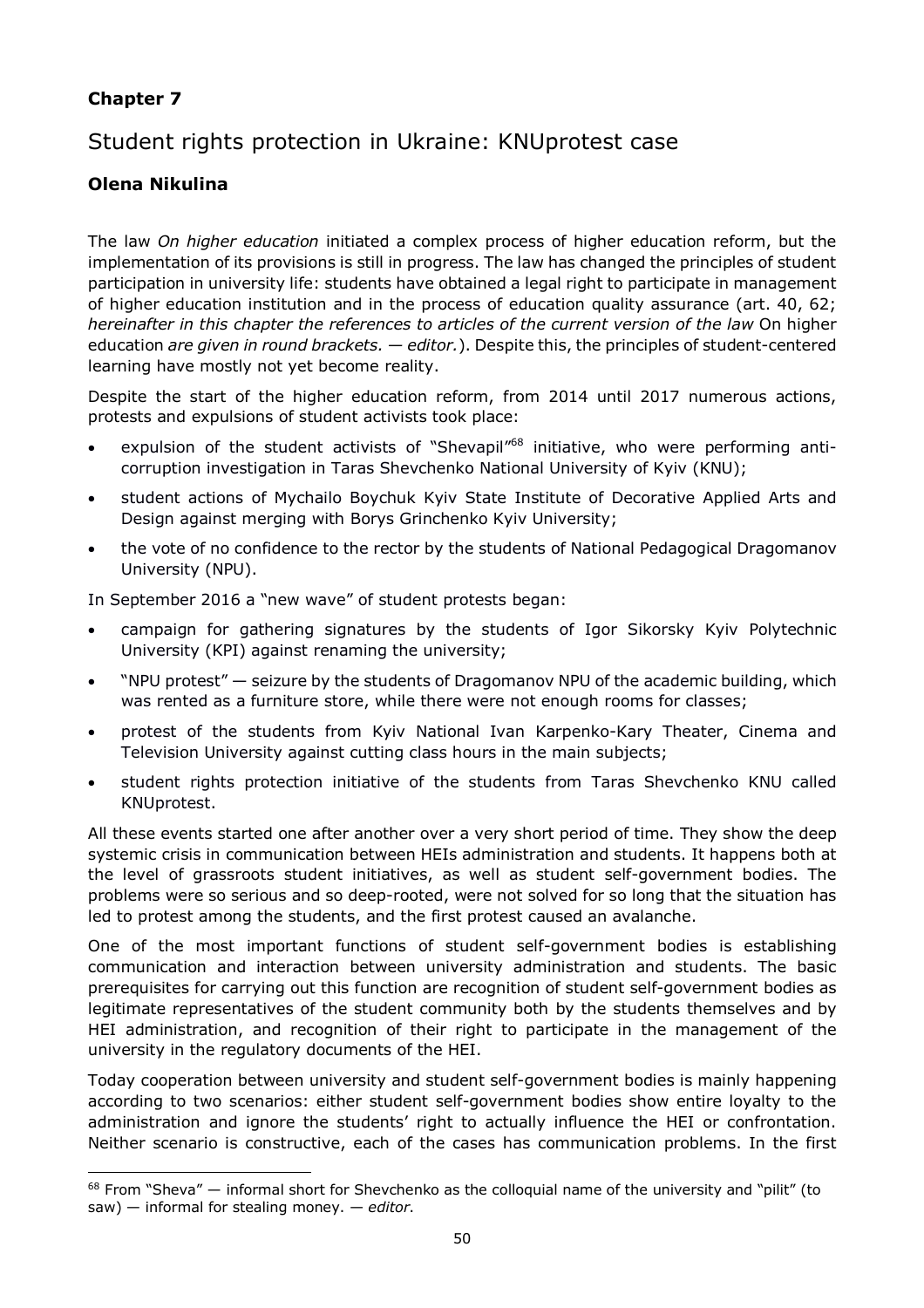case, misunderstandings arise between student self-government bodies and the students, in the second one — between the administration and student representatives.

Wider autonomy of universities led to the situation where in a confrontation between students and administration only one of the sides owns real power, while students are limited in opportunities to influence the university, even in the case of violations and illegal acts. Thus, today there is no effective leverage to influence university in terms of higher education quality assurance, which students and their representatives could use, as the main controlling body the National Agency for Higher Education Quality Assurance — is not yet carrying out these functions. The only mechanism for protection of student rights remains bringing the matter before the court. And the Ministry is deprived of influence on universities.

According to the Law of Ukraine *On Higher Education*, students can protect their rights and participate in university management not only through higher collegial bodies of students selfgovernment but also via the creation of other student organizations and unions (art. 63).

A common form of student participation in university life is grassroots initiatives — students uniting with the aim of solving certain issues. Such form of student activism is an example of students' organization for solving problems on a local level, which often appears as a reaction to inefficiency or inaction of responsible officials or formal bodies of student self-government. Grassroots initiatives address the issues of the creation of student open spaces, hubs for informal education, student rights protection:

- Sikorskyi KPI students created informal student spaces called "Vezha" and "Belka", where lectures, meetings, and other learning events are held;
- in NaUKMA grassroots initiatives gathered around creating "KMAyard" and "KMAspace" student centres, which also became places for holding different student events and centre for implementation of further projects;
- in Taras Shevchenko KNU "Political club", "Culturological club", "Chitalka" student unions for informal education and Institute for International Relations open space function well.

Similar grassroots initiatives are implemented outside of Kyiv. For example, students from the Ivan Franko National University of Lviv created a student union for informal learning called the Political club, an organization called Sumy fraternity created their own student's centre. Special to all these examples is that all of them were implemented by the students, without support and funds from a university, or with a minimum engagement of HEI's resources.

The introduction of grassroots initiatives and their future inclusion into the system of a university facilitates the development of a horizontal system of relationships in the university community and facilitates students' engagement in the life of the educational institution. Without administration of HEI accepting and supporting grassroots initiatives, it is hard to talk about democratic system existing in university management.

Student initiatives often face a lack of understanding or even prevention of their activities by the administration of a university. Student activists who reveal the problem of the educational institution are accused of smirching honour. Such position was expressed by the administration of Taras Shevchenko KNU and M. Dragomanov NPU during student protests in these institutions in fall 2016. At the same time, such reaction of the HEIs administrations results from objective circumstances. Image and prestige of a university continue to be important criteria for the applicants when they are choosing a university, as this was shown in sociological surveys. As the system of universities funding in Ukraine is based on quantitative characteristics, more students mean more funds, that is why any actions that cast doubt on university image are perceived by the administration as a direct threat to decreasing funding of the HEI.

A bright example of the consequences of a lack of interaction between students and administration of the HEI became KNUprotest case — a student initiative at the Taras Shevchenko National University of Kyiv. KNUprotest started on October 25, 2016, with the protest against the decision of the administration to change the dates of the winter exams, which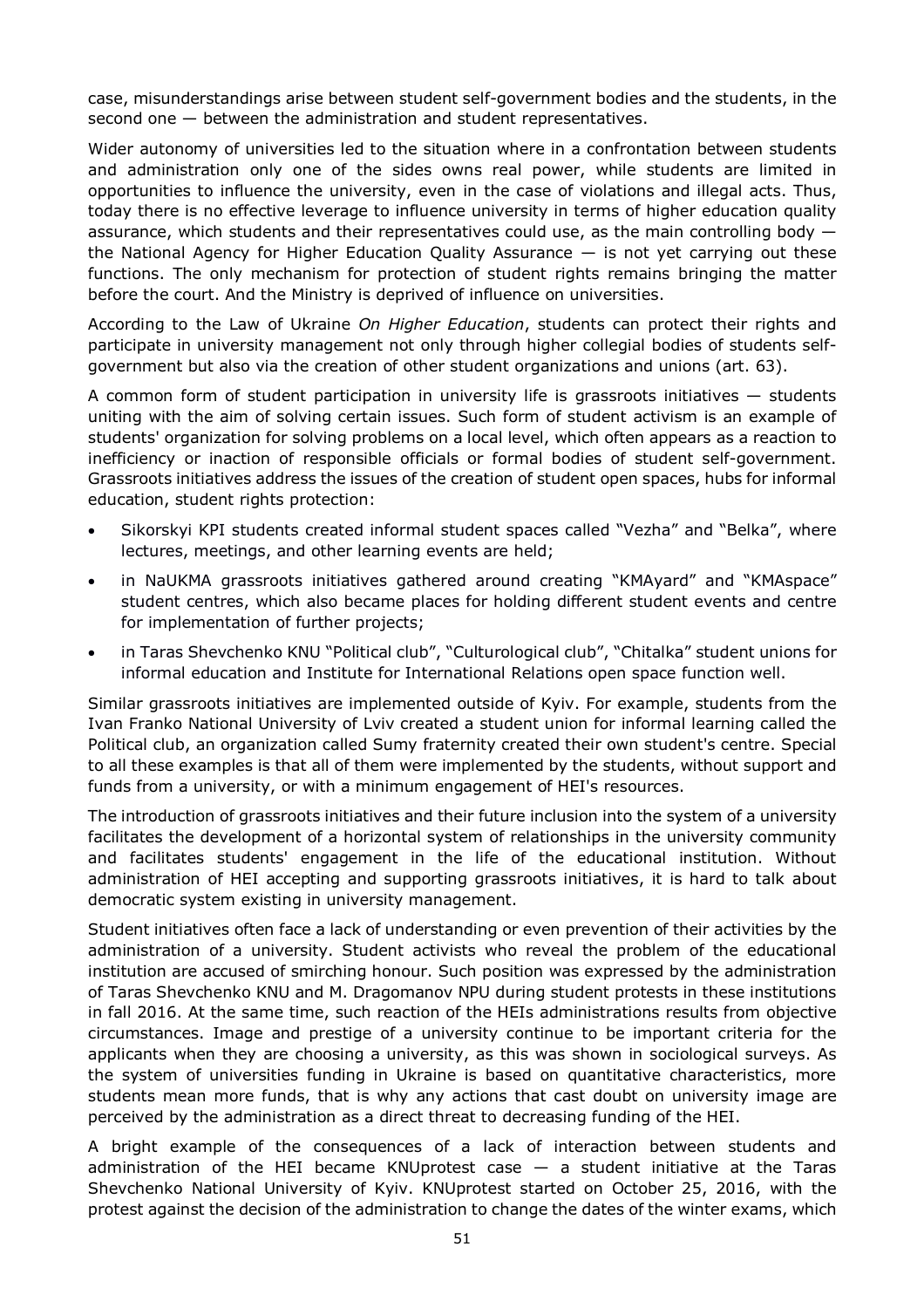was made less than a month prior to the exams, in violation of provision on the organization of learning process in the university. After that, students also raised other problems that exist in the university: insufficient winter heating of the university buildings, violation of student rights, transparent process of scholarships allocation, violation of tender procurement procedures etc.

Student movement faced misunderstanding and resistance from the university administration. During communication with the participants of the protest, the administration was using elements of pressure multiple times — direct threats from the Dean of the law faculty, Ivan Hrytsenko,<sup>[69](#page-51-0)</sup> order of the rector, Leonid Huberskiy, to "watch closely" participants of the [protest.](#page-51-1)<sup>70</sup> KNU press-center issued a statement where students and mass-media were accused of "doing harm to the image of one of the leading higher education institution[s".](#page-51-2)<sup>71</sup>

According to the results of the winter exams, part of the activists were expelled. Expulsion of the participants of a protest involved multiple violations, and namely:

- exams were conducted in oral form, therefore assessment cannot be checked for objectivity;
- the list of exam questions was changed one day prior to the exam;
- the time of the exam was changed one day prior to the exam;
- only one professor was present at the exam;
- the written part of the exam was not evaluated at all;
- study programs with clear assessment criteria were absent;
- students did not know their current marks until the very exam.

It is also important to point out that activists were expelled in line with the governmental *Regulations on the organization of learning process* (par. 3.12.2.3) about expulsion for two and more failed examinations without an opportunity to resit [them.](#page-51-3)<sup>72</sup> Participants of KNUprotest claim about the selectivity of the decision, stating that this regulation had been barely used at the university before.

Request for public information resulted in receiving the data about the expulsion of the students from KNU after summer and winter exams for academic years 2015/2016 and 2016/2017, and namely the following:

- a full list of expelled students with the reason for the expulsion of every student,
- copies of expulsion orders.

Comparing lists of the expelled students during the examination of academic years 2015/2016 and 2016/2017 it is clear that in the result of the last exams more students were expelled, compared to previous ones. Namely, according to the results of previous exam sessions, including winter exams of academic year 2015/2016, 10 to 15 students were expelled, whereas during the last exams — twice as much (27 students). If during previous exams the reason for the expulsion was poor academic results (or non-fulfillment of the academic schedule), then according to the results of the winter exams for the academic year 2015/2016 the reason was an academic failure. According to the Law of Ukraine *On higher education*, non-fulfilment of the academic schedule can be a reason for expulsion (art. 46). Also, according to orders on expulsion of students, the grounds for expulsion were documents submitted by Expert in Teaching Methodology of the faculty, order of the Dean and consent of the First Deputy Rector, whereas

<span id="page-51-0"></span> $\overline{a}$ <sup>69</sup> [https://www.youtube.com/watch?v=v\\_0rK0phu0A](https://www.youtube.com/watch?v=v_0rK0phu0A),<https://www.youtube.com/watch?v=wos3YHkmX04>

<span id="page-51-1"></span><sup>70</sup> [https://vk.com/wall-61783769\\_3764](https://vk.com/wall-61783769_3764)

<span id="page-51-2"></span><sup>71</sup> <http://www.univ.kiev.ua/ua/news/8408>

<span id="page-51-3"></span><sup>72</sup> Decree of the Ministry of Education of Ukraine from 02.06.1993 No. 161 *On Organization of Educational Process in Higher Education Institutions*, [http://zakon3.rada.gov.ua/laws/show/z0173-93.](http://zakon3.rada.gov.ua/laws/show/z0173-93) Provision ceased to be in force in 2014 (order of the Ministry of Education and Science of Ukraine from 13.11.2014 No. 1310), however, Taras Shevchenko KNU continued following it. — *editor.*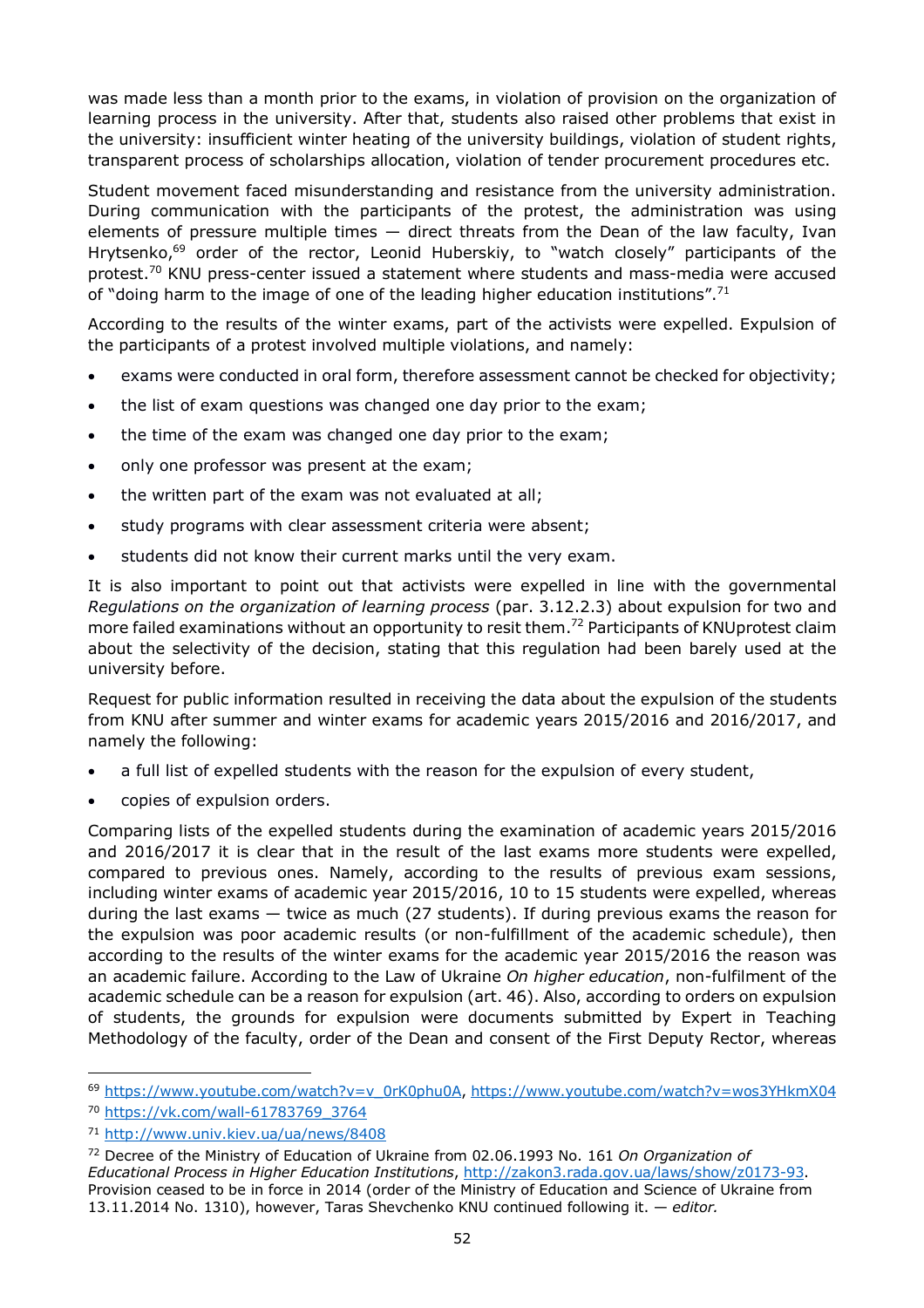consent with student self-government body was not mentioned, even though it has binding nature and not consulting one according to the law provision (art. 40).

Despite great public interest in the situation with expulsion of the students, administration of the university did not fulfil requirements of the students about publication of the exam papers and did not provide answers to the request regarding access to public information about the lists of the expelled students and extracts from the orders on expulsion, which violated the Law of Ukraine *On Access to Public Information*. The answer to requests for accessing public information was only received after an MP's appeal.

After the meeting on February 23, 2017, in support of expelled students near the Red (main.  $$ *editor.*) building of Taras Shevchenko University, the commissions for assessing violation of control measures which resulted in the expulsion of activists were formed. Meetings of the commissions were held behind closed doors and with multiple violations: the same professors who earlier had not allowed KNUprotest participant to pass the exams were members of the commission; there were mistakes in the minutes of the meetings, specifically in the names of the expelled students. Decisions of the commission legitimized violations during the exam as such that "did not have a negative impact on the results of assessment" and stated that the students had not used the right for appeal (while the appeal procedure during exams is not mentioned in any university regulations). As we can see, the university chose the position of ignoring possible ways to solve the problem and cooperate with the students despite obvious violations of student rights to participate in education institution management.

KNUprotest has united students from different faculties of the university and was consolidated around the most important issues. The student initiative, which arose outside of student selfgovernment bodies and was opposed by university administration, partly achieved its goals. Namely, the issue with winter heating in university buildings was partly resolved and reports on this matter were received, representatives of the KNUprotest were included in the scholarships committee and managed to conduct a transparent recounting of the number of students who receive a scholarship. All of this proves that cooperation between HEI administration and student organizations is an important factor for introduction of institutional reforms and solving urgent problems of a university.

Considering all of the above, possible steps for effective engagement of students in higher education institution management are the following:

- Implementation of student-oriented approach principles orientation towards students in the process of providing quality learning services and in the management of higher education institution activities.
- University encouraging students to participate in university life and be a part of the student self-government bodies. To create such conditions it is necessary to establish rights guaranteed by the Law for student unions and student self-government bodies and implementation thereof.
- Creating opportunities for a student organization to approach controlling bodies on quality assurance in cases of violations by higher education institution (launching the National Agency for Higher Education Quality Assurance).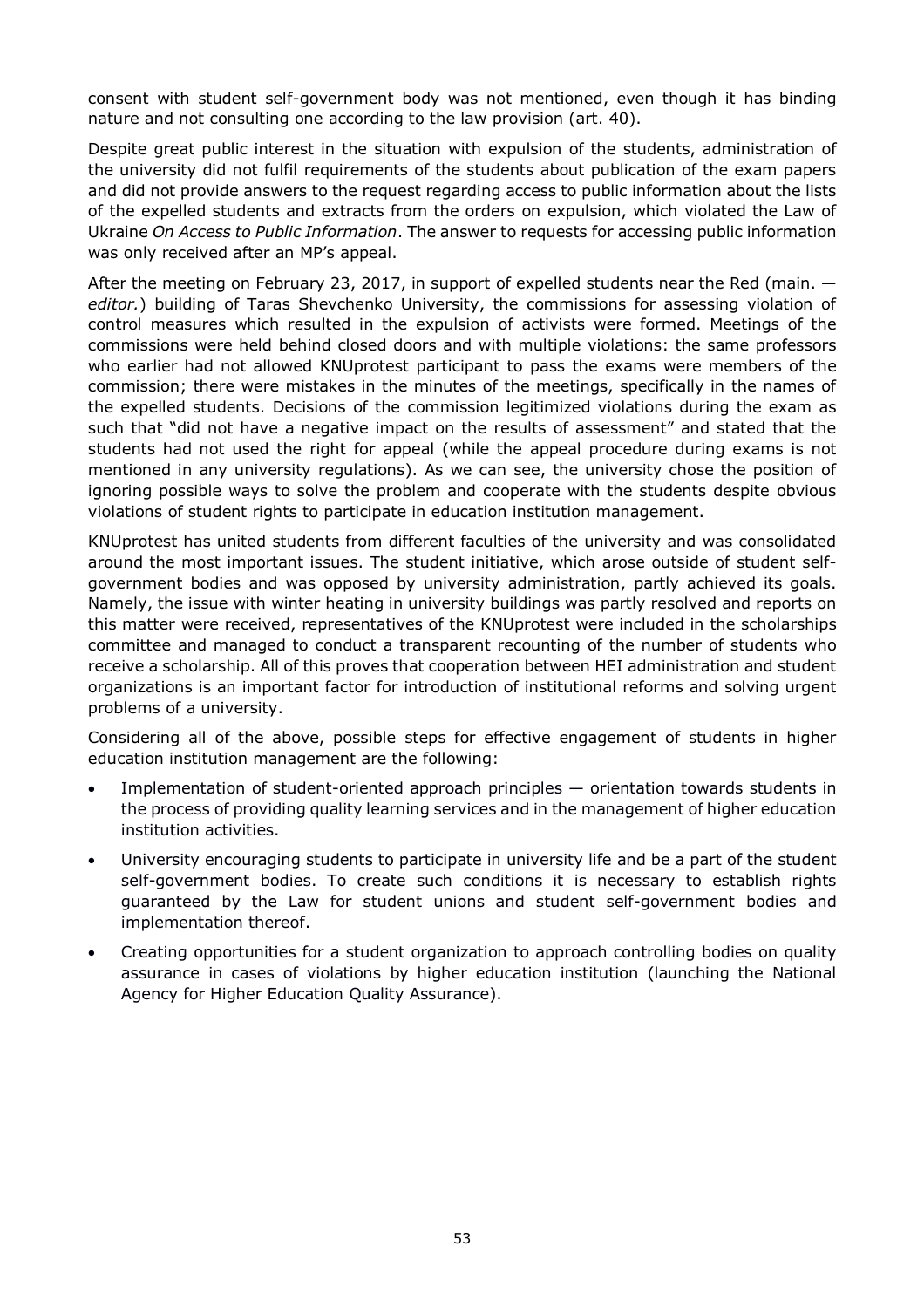### **Chapter 8**

 $\overline{a}$ 

# Efficient universities challenges in Germany and in the European Union

### **Norbert Arnold**

### **Expectations on higher education systems**

For good reason, knowledge is deemed the most important material of the XXI<sup>st</sup> century. Higher education institutions are prominent think-tanks that generate new knowledge, which leads to innovations in economy and society. That is why investments in higher education are not a luxury, but rather an integral prerequisite for the prosperity of the country.

Universities conduct science and research and stand at the beginning of the innovation chain. Both knowledge-oriented basic research and application-oriented research lead to results useful for the economy, although in different time dimensions. That is why their support and prevention of asymmetry, for example, in favour of applied research, belong to responsible higher education policy. However, not only science and research are key tasks of universities, but also teaching: it educates young scientists, who apply their knowledge and skills not only in the academic area but also in enterprises. Universities are places of science "reproduction", where new generations of young scientists are trained. This task cannot be underestimated, as well-educated professionals are often the decisive factor for economic success. Knowledge-intensive industry and service branches are the main growth sectors in modern society, which generate the highest added value, the highest job employment and make the highest contribution to economic wealth. They require well-educated professionals. Training of the professionals, as well as research and development, are the key areas in which universities contribute to a flourishing economy.

However, the role of universities should not be reduced to their meaning in economic development, as they also participate in solving urgent problems, such as healthcare, nutrition, resources, ecology and security. Furthermore, universities are centres for cultural development, in which societal change initiatives are born and cultural identity is formed. They are important for the cohesion of society.

Therefore it becomes clear why countries all over the world are attempting to improve their higher education and knowledge systems. This is not only true for traditional industrial countries but also, increasingly, for emerging economies.

### **Germany as a country of higher education and science**

The scientific system in Germany is marked by diversity. The country has 107 universities, 254 special-purpose higher education institutions, 6 pedagogical higher education institutions, 16 theological ones and 52 art schools,<sup>[73](#page-53-0)</sup> with approximately 2,8 million students in [total.](#page-53-1)<sup>74</sup> Furthermore, non-university research institutions exist, which, unlike in many other countries, have a high significance in Germany. Most of them are part of the network of one of the four large research organizations — Helmholtz Association, Max Planck Society, Fraunhofer Society and Leibniz Association. Each of these organizations has its own specialized profile. The Max Planck Society, for example, conducts high-quality basic research, while the Fraunhofer Society focuses its activity on applied and corporate research and development. Helmholtz Association is a network of research centres which work in the area of energy, Earth and environmental

<span id="page-53-0"></span><sup>73</sup> [https://www.destatis.de/DE/ZahlenFakten/GesellschaftStaat/BildungForschungKultur/Hochschulen/](https://www.destatis.de/DE/ZahlenFakten/GesellschaftStaat/BildungForschungKultur/Hochschulen/Tabellen/HochschulenHochschularten.html) Tabellen/HochschulenHochschularten.html

<span id="page-53-1"></span><sup>74</sup> [https://www.destatis.de/DE/ZahlenFakten/GesellschaftStaat/BildungForschungKultur/Hochschulen/](https://www.destatis.de/DE/ZahlenFakten/GesellschaftStaat/BildungForschungKultur/Hochschulen/Hochschulen.html) Hochschulen.html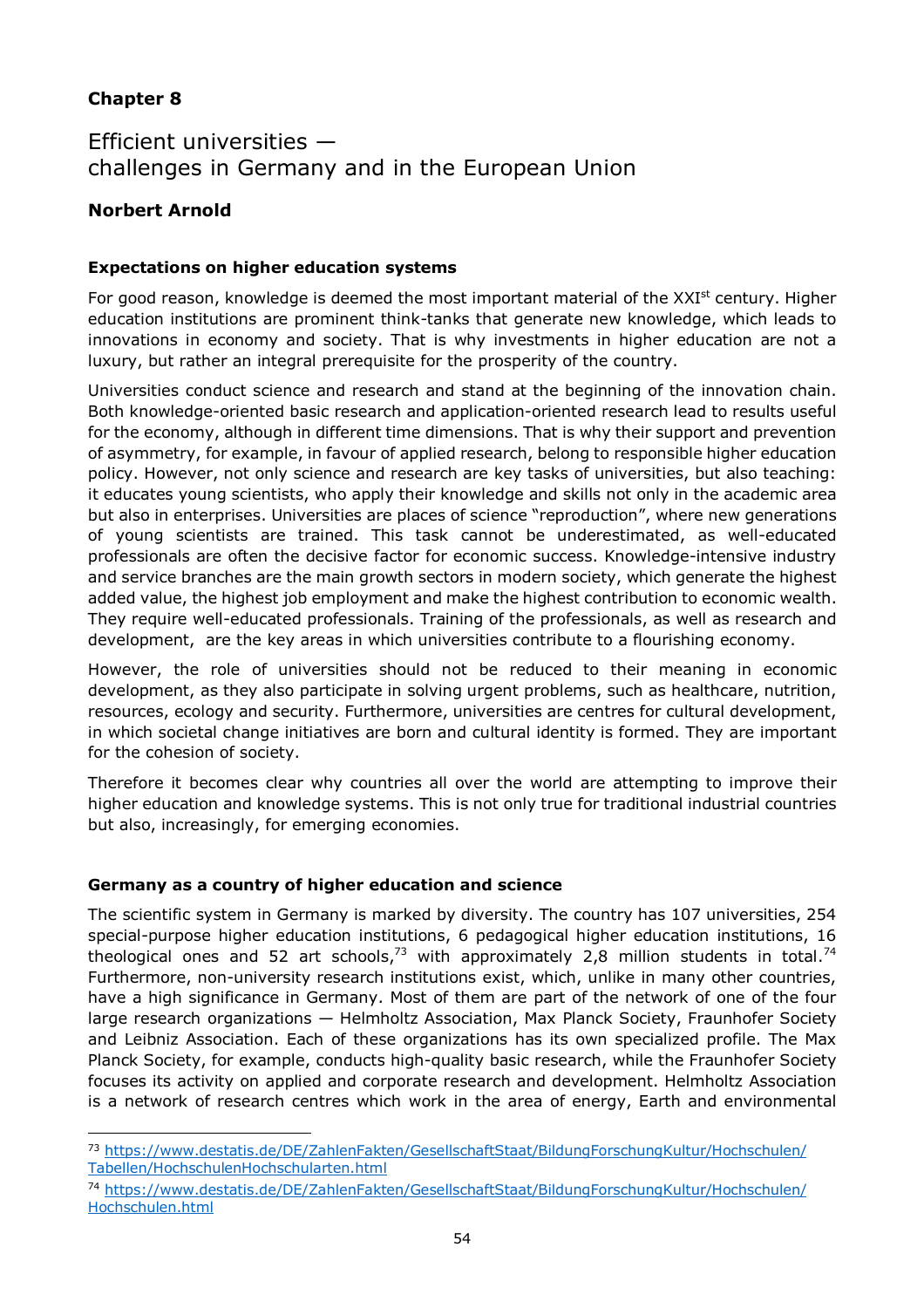sciences, medicine, aeronautics, space science and transport etc. Leibniz Association unites representatives of all sciences. The same large amount of differentiation can be found in [universities.](#page-54-0) 75

Such diversity in the system of science and higher education receives political support. At the same time, great attention is paid to close cooperation, for example, between higher education institutions and non-university institutions. The task of this strategy in the science policy is to increase competitiveness by synergy, which develops beyond institutional borders through cooperation. Even the federal system of Germany, which assigns the competencies of the higher education institutions among the 16 Federal States, while non-university research institutions are at least partially in the competence of the Federation of Germany, supports this idea of competition. At the political level, the independence of universities and non-university research institutions is promoted. They receive more opportunities to perform independent scientific activities, and therefore to increase their capacity. Hence, the autonomy of universities and governance structures of higher education are two major topics, which define current debates concerning higher education in Germany.

In connection with demographic development, the need for replacement of academic professionals amounts to 70.000 people per year. Due to positive economic development, the demand increases, especially in the knowledge-based sectors. Therefore the system of higher education must be improved in the future. Yet, it would be wrong to focus solely on academics and to neglect vocational education. Education politicians in Germany make a consistent effort to equally support these two areas. The German system of vocational education has proven to be successful and greatly facilitates a low level of youth unemployment. According to Eurostat data, the level of unemployment of young people in the age group 15–24 in Germany is 6,6–7,2%, which is the lowest index in the EU. And still, it is necessary to combine better vocational and higher education. For example, in the framework of integrated degree programs, in which young people study at universities and receive vocational education at an enterprise at the same time. Diversity and differentiated approaches are also guiding the policy here, aiming at strengthening Germany as a country of science and innovation.

The Federal Government of Germany, headed by the CDU, persistently favours active support of science and research, with a never before achieved intensity. Annually over €84bn are spent in Germany in this sector; most of this amount is provided by commercial [enterprises.](#page-54-1)<sup>76</sup> After amendments to the constitution in 2014, the German Federal Government can provide universities with stronger support than before, without trenching on powers of the Federal States regarding control of higher education issues. Due to the increasing amount of students now more than half of young people enrol into higher education institutions, which causes more frequent financial problems for the Federal States. For this reason, the Federation had to join education funding in the framework of the so-called *Higher Education [Pact](#page-54-2)*. <sup>77</sup> Whereas the non-university research institutions profit from the commitment of the Federation in the *Pact for Research and [Innovation](#page-54-3)*. 78

In the framework of other programs  $-$  such as the "High-Tech Strategy"<sup>[79](#page-54-4)</sup> or the "Leading-Edge" Cluster Competition<sup>"[80](#page-54-5)</sup> — the Federation provides support for the implementation of research results in innovative projects. The aim is the strengthening of the whole added value chain, starting with science and research and ending with production processes and products, which can be used by the economy. An especially successful support program is the so-called

<span id="page-54-0"></span> $\overline{a}$ <sup>75</sup> See, e.g. <http://www.german-u15.de/> and <https://www.tu9.de/>

<span id="page-54-1"></span><sup>76</sup> [https://www.destatis.de/DE/ZahlenFakten/GesellschaftStaat/BildungForschungKultur/](https://www.destatis.de/DE/ZahlenFakten/GesellschaftStaat/BildungForschungKultur/ForschungEntwicklung/ForschungEntwicklung.html) ForschungEntwicklung/ForschungEntwicklung.html

<span id="page-54-2"></span><sup>77</sup> <https://www.bmbf.de/de/hochschulpakt-2020-506.html>

<span id="page-54-3"></span><sup>78</sup> <https://www.bmbf.de/de/pakt-fuer-forschung-und-innovation-546.html>

<span id="page-54-4"></span><sup>79</sup> <http://www.hightech-strategie.de/>

<span id="page-54-5"></span><sup>80</sup> <https://www.bmbf.de/de/der-spitzencluster-wettbewerb-537.html>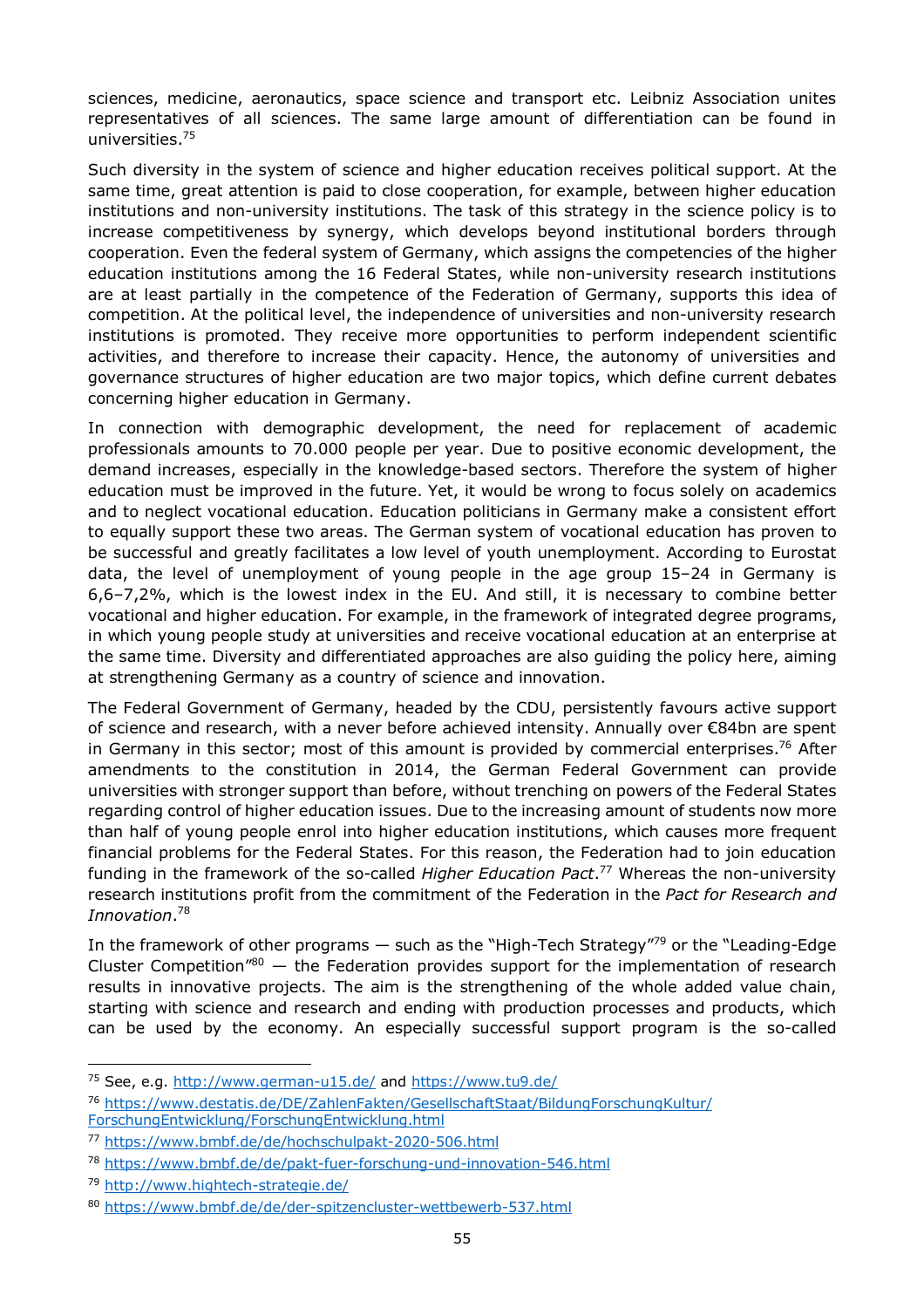Excellence Initiative, put forward by the Federation in 2005, which will be replaced by the Excellence Strategy in [2017.](#page-55-0)<sup>81</sup> It aims at strengthening research activities in universities and improving international competitiveness. In the future, €530m are at disposal for especially result oriented universities.

Political-level efforts in the optimization of science and higher education system show results: in international rankings, German universities are currently better represented in the leading group than they were in the [past.](#page-55-1)<sup>82</sup> Germany is becoming more attractive for famous scientists and successful students from other countries. It belongs to the leading group of innovative countries,<sup>[83](#page-55-2)</sup> it successfully overcame the economic crisis in previous years, the level of unemployment in the country is comparatively [low.](#page-55-3)<sup>84</sup> Everything suggests that the focus on creating a "knowledge society" is worth it.

### **Advantages of the European Research Area**

Despite positive trends, there is no reason to lessen further efforts of improvement. Emerging countries, like China, are developing from "imitators" to "innovators" and are becoming serious competitors in the global economy. Therefore, a common European Scientific Area is becoming even more important. A European area is necessary, which can compete with large players all over the world — with traditionally strong, industrially developed countries, like the USA and emerging countries — for example, with China, on equal footing.

One of the first steps towards creating a common higher education area was the Bologna process,<sup>[85](#page-55-4)</sup> which led to the cross-border harmonization of education structures. In Germany, this process was criticised but has been proven to be the right decision.

Internationalization is a characteristic of science and research. Due to their complexity, many research projects cannot be conducted without international cooperation. The sooner students and junior researchers get an opportunity to go abroad, the better it is for the young people, as well as the innovation abilities of the countries. A common higher education area provides a bigger added value, compared to strictly national systems.

With the Lisbon agreement coming into force in 2009, the European Research Area is not only a political idea anymore, but has become a legally inscribed goal of the European Union, and therefore has a special political weight, which is represented in six concrete goals (strong national research systems, well-prepared cross-border cooperation, open labour market for people with higher education, equality, free access to research results and strengthening internationalization). Competitiveness in quality, openness for cooperation and internationalization, similar to the German academic political agenda, are the main principles of the scientific policy at the European level. The goal of European research policy is clearly not to make national scientific systems obsolete. On the contrary, it is considered as an addition to the structures and programs that already exist in the individual states, as a supranational link that unites national approaches, promoting synergies. The European research area is not only open to EU member-countries but also provides the opportunity for third countries to participate in joint research projects.

<span id="page-55-1"></span>82 See: [https://www.timeshighereducation.com/world-university-rankings/2017/world](https://www.timeshighereducation.com/world-university-rankings/2017/world-ranking)-

<span id="page-55-0"></span> $\overline{a}$ <sup>81</sup> <https://www.bmbf.de/de/die-exzellenzstrategie-3021.html>

ranking#!/page/1/length/25/locations/DE/sort\_by/rank/sort\_order/asc/cols/stats. The top-200 world universities according to Times Higher Education ranking included 14 German HEIs in 2011, while now in 2017 there already are 22 German universities among top-200. — *editor.*

<span id="page-55-2"></span><sup>83</sup> [https://ec.europa.eu/germany/news/innovationen-die-eu-holt-auf-deutschland-spitze-bei](https://ec.europa.eu/germany/news/innovationen-die-eu-holt-auf-deutschland-spitze-bei-investitionen_de)investitionen de

<span id="page-55-3"></span><sup>84</sup> <https://data.oecd.org/unemp/unemployment-rate.htm>

<span id="page-55-4"></span><sup>85</sup> http://media.ehea.info/file/Ministerial\_conferences/02/8/1999\_Bologna\_Declaration English\_553028.pdf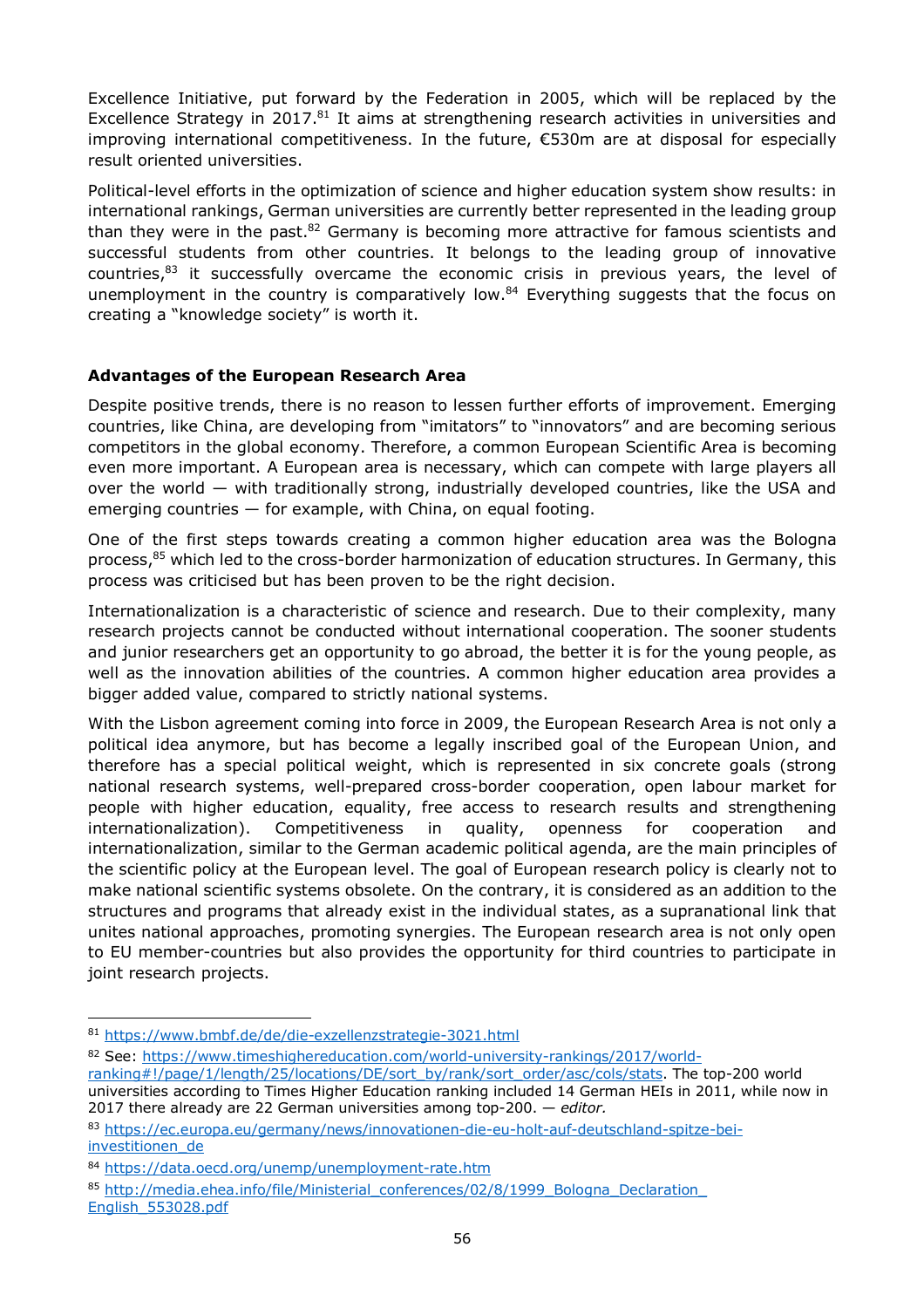Another milestone in the European science policy is presented in "Horizon 202[0".](#page-56-0)<sup>86</sup> It is the first research framework program of the European Union, which does not view science and research isolated from each other, but explicitly underlines their importance for increasing innovative capacities. This is why, for good reason, the program is not called "framework program for research" anymore, but "framework program for research and innovations". With its long and reliable implementation time (2014–2020) and a total budget of almost €80bn, it is an effective supplement to educational policies of individual countries.

The European Research Area leads to added value because transnational cooperation in science and research improves the economic benefits. It is true that the common market of the European Union is strengthened through common projects in academia and science. According to patent statistics, the number of academic papers and other indicators, some individual European countries would not be able to keep up with the global competition. Their chance is in coordinated joint actions at the European level. Not only from the economic perspective but also considering the research content, it becomes clear that European partnership is essential: serious challenges, which are supposed to be solved by research, overburden individual countries and are only possible to tackle in the European network.

That is why it is reasonable to further develop the "European Education, Research and Innovation Community"[87](#page-56-1) alongside with the systems of higher education in the individual countries. If this should succeed, then there is an actual chance that the visionary goal of the European Council for EU to become "the most competitive and dynamic knowledge-based economy" can be translated into [reality.](#page-56-2)<sup>88</sup>

 $\overline{a}$ 

<span id="page-56-0"></span><sup>86</sup> <https://ec.europa.eu/programmes/horizon2020/>

<span id="page-56-1"></span><sup>87</sup> [https://www.hrk.de/fileadmin/\\_migrated/content\\_uploads/MV-Entschliessung\\_EU\\_08.11.2016.pdf](https://www.hrk.de/fileadmin/_migrated/content_uploads/MV-Entschliessung_EU_08.11.2016.pdf)

<span id="page-56-2"></span><sup>88</sup> [http://www.europarl.europa.eu/summits/lis1\\_de.htm](http://www.europarl.europa.eu/summits/lis1_de.htm)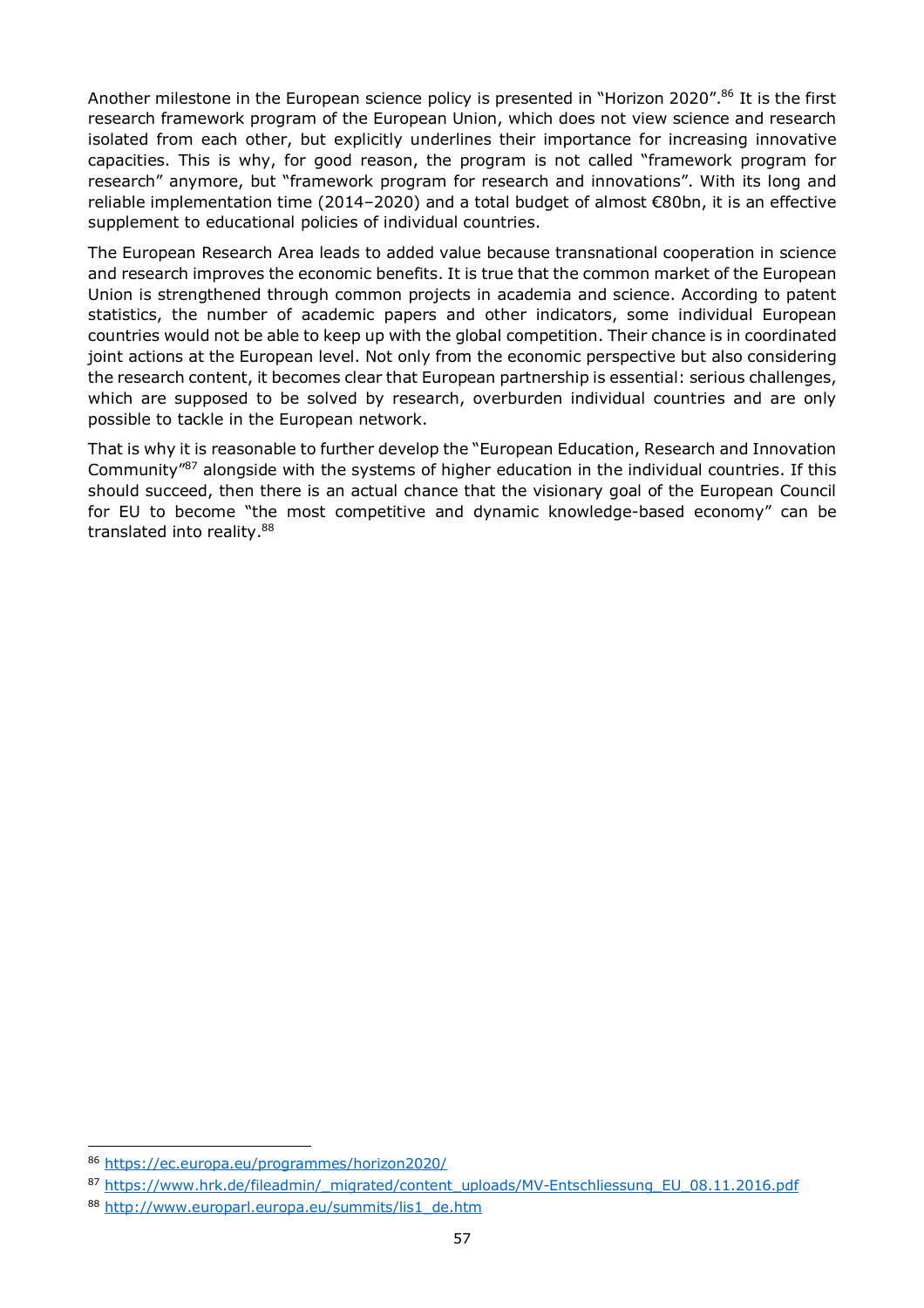### **Authors of the publication**

**Yevhen Nikolaiev** (general editor) — Candidate of Economic Sciences, Associate Professor of Political Economy Department at Vadym Hetman Kyiv National Economic University. E-mail: [yevhen.nikolaiev@gmail.com](mailto:yevhen.nikolaiev@gmail.com)

**Norbert Arnold** — PhD in Natural Sciences, Head of Team and Coordinator for Science, Research and Technology, Konrad Adenauer Stiftung. E-mail: [norbert.arnold@kas.de](mailto:norbert.arnold@kas.de)

**Oleksandr Dluhopolskyi** — Doctor of Economics, Professor of Economic Theory Department, Ternopil National Economic University. E-mail: [dlugopolsky77@gmail.com](mailto:dlugopolsky77@gmail.com)

**Petro Kostrobiy** — Doctor of Physical and Mathematical Sciences, Head of Applied Mathematics Department, Lviv Polytechnic National University. E-mail: [petro.kostrobi@gmail.com](mailto:petro.kostrobi@gmail.com)

**Sergiy Kurbatov** — Doctor of Philosophical Sciences, Head of Department of Leadership and Institutional Development of National Academy of Pedagogical Sciences of Ukraine, a member of the National Agency for Higher Education Quality Assurance. E-mail: [sergiy.kurbatov@gmail.com](mailto:sergiy.kurbatov@gmail.com)

**Olena Nikulina** — student of Master's Program in Sociology, National Univesity of Kyiv-Mohyla Academy, Researcher with the Democracy Study Center. E-mail: [nikulynaolena@gmail.com](mailto:nikulynaolena@gmail.com)

**Yuriy Rashkevych** — Deputy Minister of Education and Science of Ukraine, Doctor of Technical Sciences, Professor, Lviv Polytechnic National University, a member of the National Team of Higher Education Reform Experts in Ukraine. E-mail: [rashkev@lp.edu.ua](mailto:rashkev@lp.edu.ua)

**Volodymyr Satsyk** — Candidate of Economic Sciences, Associate Professor of Political Economy department at Vadym Hetman Kyiv National Economic University, founder of Educational Trends website [\(www.edu-trends.info](http://www.edu-trends.info/)). E-mail: [vsatsik@gmail.com](mailto:vsatsik@gmail.com)

**Inna Sovsun** — Former First Deputy Minister of Education and Science of Ukraine, Vice President of the Kyiv School of Economics. E-mail: [inna.sovsun@gmail.com](mailto:inna.sovsun@gmail.com)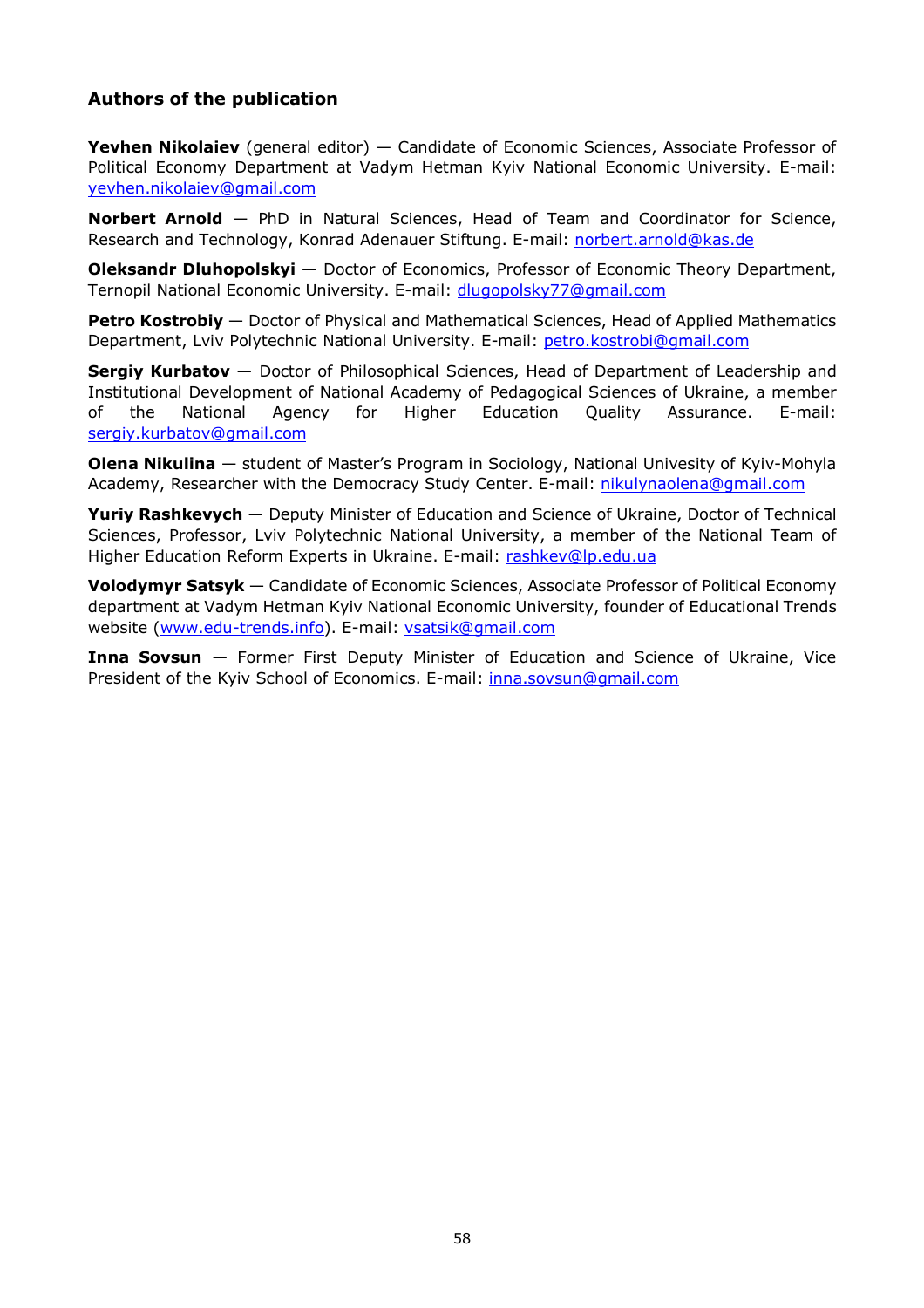### **Executive summary**

During 1991–2013, the following notable events occurred in higher education in Ukraine:

- fee-based higher education was introduced. This softened the impact of a harsh economic crisis of the 1990s on the Ukrainian universities but negatively influenced the quality of education;
- the universities implemented the "bachelor's", "specialist", and "master's" education levels (the "specialist" level has recently been discontinued since it is mostly identical to "master's");
- independent external knowledge tests were made obligatory for entrance into bachelor's programs;
- in 2005 Ukraine joined the Bologna process;
- Ukraine adopted the European Credit Transfer and Accumulation System. However, it was wrongly reinterpreted as "credit and modular" system and extended onto the organization of educational programs in an incorrect form that contradicts the European practices;
- in 2011 the National Qualifications Framework was adopted, an up-to-date Education Glossary was developed and published, academic mobility was largely expanded.

Today the Ukrainian higher education faces the following key challenges:

- conceptual: the absence of a clear and widely discussed vision for the development of university education;
- academic:
	- $\triangleright$  most educational programs do not meet current employment requirements;
	- $\triangleright$  the educators happen to use outdated pedagogical methods and are not always highly qualified;
	- $\triangleright$  weak university entrants and students;
	- $\triangleright$  widespread practices of academic misconduct and plagiarism, their high support within academic community;
- managerial and financial:
	- $\triangleright$  excessive centralization both of governmental control of higher education and of the managerial procedures within the universities;
	- $\triangleright$  destimulating nature of the current model of university education state financing;
	- $\triangleright$  low to absent financing of capital renovation expenses of the universities;
	- $\triangleright$  high corruption.

Key results of implementing the 2014 Ukrainian Law *On Higher Education* in 2014–2017:

- new structured postgraduate educational-and-research programs to award the PhD degree have been opened, they replace the individual tuition-based research-only "aspirantura" programs that awarded the candidate of sciences degree;
- state student scholarship award requirements have been updated to increase the scholarship amount and to reduce the number of students who receive the scholarships;
- the requirements to obtain a state-awarded academic title of a senior researcher, docent or professor have been expanded to include an international language certificate, Scopus or World of Science-indexed publications, and participation in a study program abroad;
- new higher education standards based on competence approach are introduced;